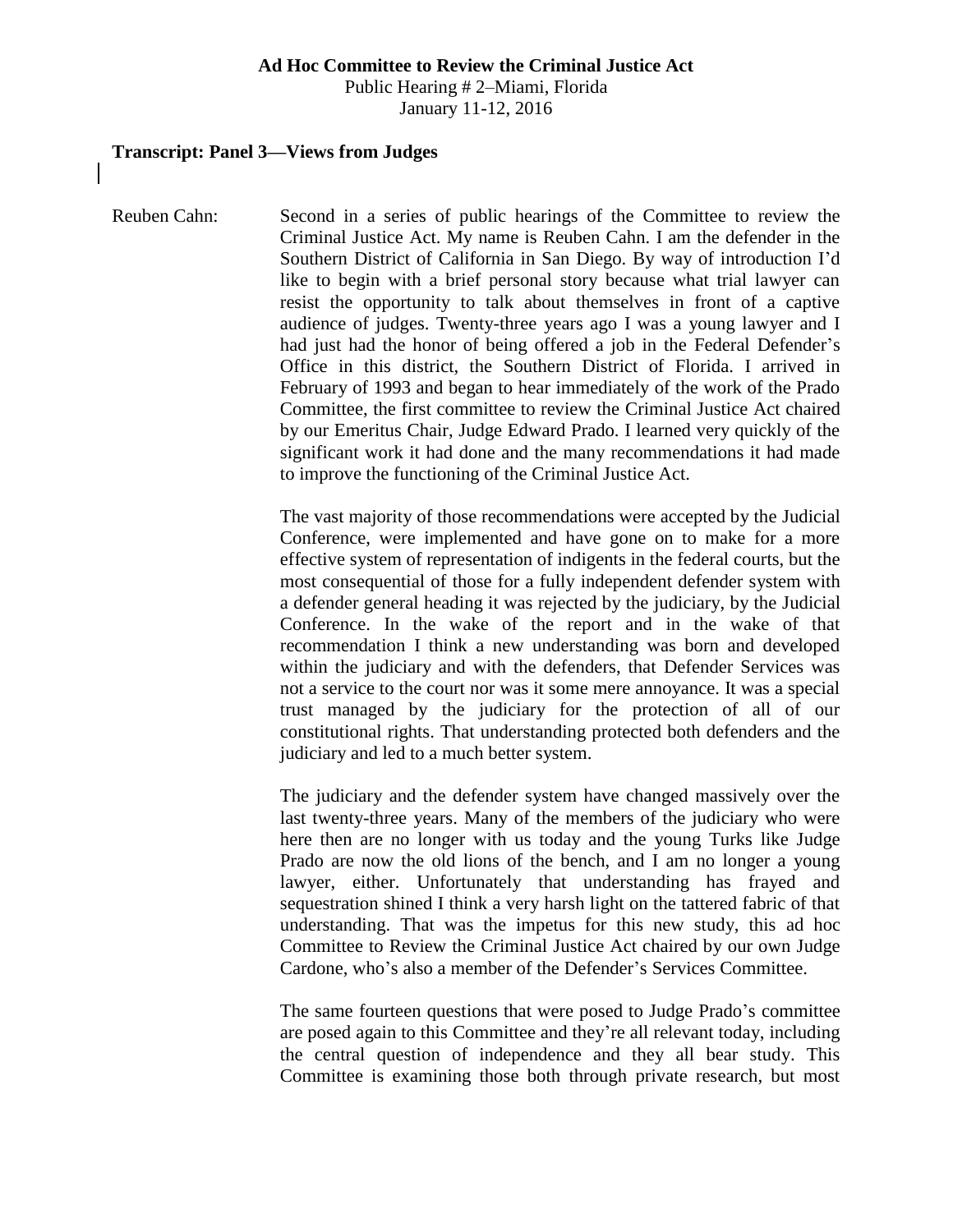importantly in a series of public hearings where we hope to get the views of as broad and diverse a group of individuals as possible about what's needed to improve the functioning of the Criminal Justice Act. As I said, this is the second of those hearings. In addition there is a website at cjastudy.fd.org where members of the public can offer comments. I urge as well as look at the public testimony that's been offered both in streaming form and the written testimony that's offered, and I urge anyone who's interested to take a look.

I'd like to briefly introduce the Committee beginning with the panel members for today's panel. First we have Judge Mitchell Goldberg from the Eastern District of Pennsylvania; Chip Frensley, citizen from Nashville and the National Representative of the Criminal Justice Act panel attorneys; as I said, I'm Reuben Cahn, the defender in San Diego; Judge Reggie Walton, Honorable Reggie Walton of the District of the District of Columbia; as I said, our Chair Emeritus and member of the Committee, Judge Edward Prado of the Fifth Circuit Court of Appeals. That's the panel for this morning.

The other members here are Judge Kathleen Cardone, our Chair; Katherian Roe, defender, Federal Public Defender of the District of Minnesota; Judge Dale Fisher of the Central District of California; Doctor Robert Rucker, Assistant Circuit Executive of the Ninth Circuit Court of Appeals, the best court of appeals in the nation. I can say that now that I've left the Eleventh Circuit. Neil MacBride, formerly the U.S. Attorney for the Eastern District of Virginia and now a partner at Davis Pope; Professor Orin Kerr of George Washington University. Not with us is Judge John Gerrard of the District of Nebraska; and our reporter, Judge, sorry, not Judge, our reporter Professor John Gould of American University; our staff, Autumn Dickman; Arin Brenner; and somewhere is Mark Gable, though I don't know where he is.

With that we'd like to begin to welcome our panel. Judges John Gleeson and Kathleen Williams are intimately familiar with the defender system. I welcome Chief Judge Aida Delgado, and I've heard a lot of things about the District of Puerto Rico, looking forward to hearing more from you, and then Magistrate Judge Bill Matthewman, my old trial partner from twenty some years ago. So with that we'd like to begin with brief opening statements from each of you and then we'll move on to the Committee for questions. I'd like to begin with Judge Gleeson.

Judge Gleeson: Thank you. Good morning. Thanks to this Committee for two things, one inviting me to speak and to be questioned and second, for doing what you're doing. It's very important work. Couldn't be more important work as far as I'm concerned within the judiciary. When I first became a judge, like happens to all of us, I got a memo asking whether I wanted to be a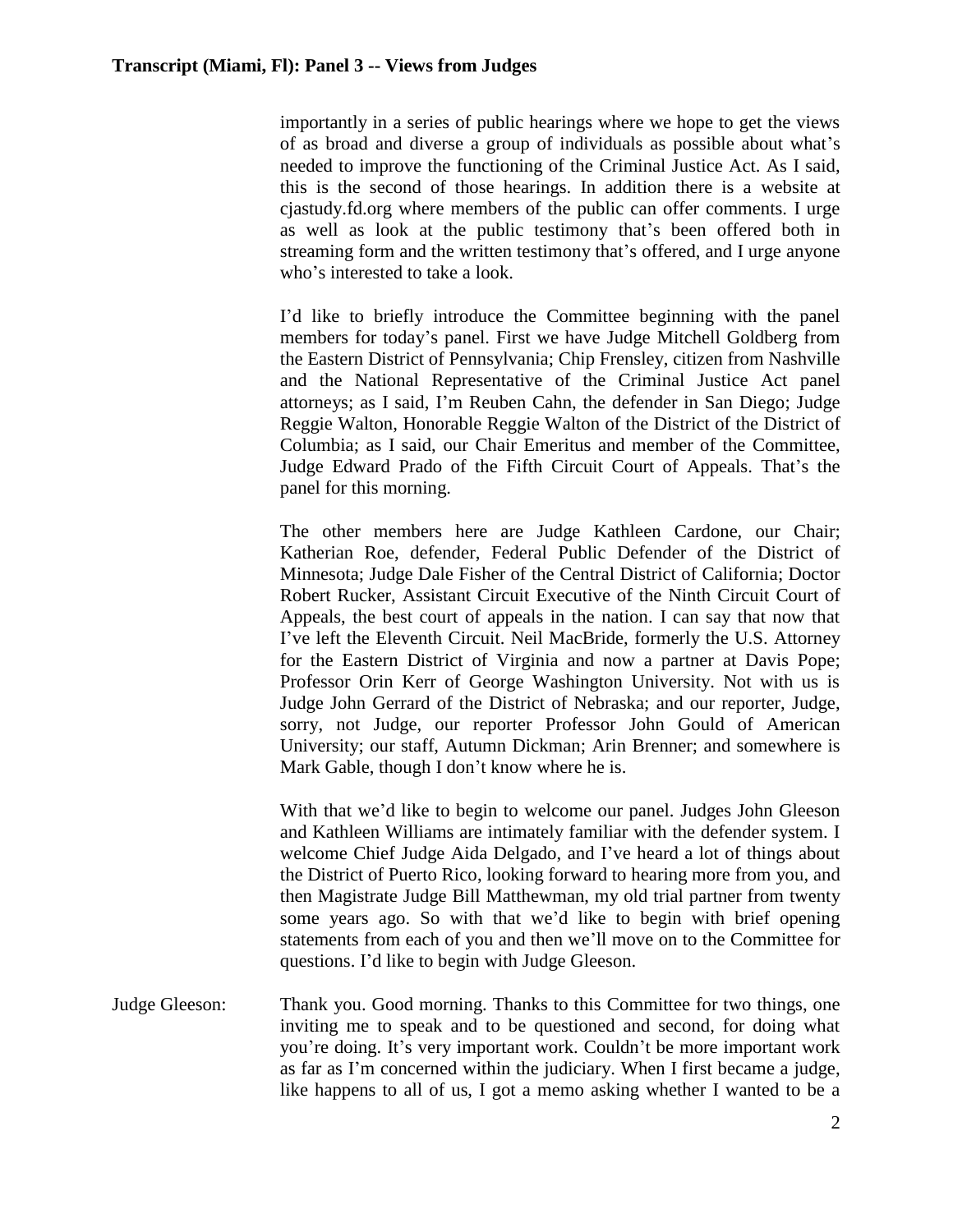member of a judicial conference committee and if so which committee or committees I'd like to be considered for. There was a list of the jurisdictions of the various committees and I had been a federal prosecutor for ten years, was into that work.

So I put down a Criminal Law committee on the first line. Then on the second line for reasons I can't even remember because I still up to this day I have no idea what the Federal-State Jurisdiction committee does, but I put that committee down. Then on the third line I said if I can't be appointed to one of those two committees, I don't want to be appointed to a committee. So naturally, Chief Justice Rehnquist put me on the Defender Services committee.

At the time I was a hard-nosed organized crime prosecutor and if you made two lists, one list the defense attorneys I liked and respected, and then the second list, the defense attorneys I had successful moved to disqualify from the trials I tried for their unethical conduct, that second list would have been a longer one than the first one. When I came on the committee I was ready to ride herd over the defenders and the panel attorneys. It took me about a minute and a half to figure out that the defenders and panel attorneys had been ridden herd over for a long time before I arrived. What they needed more than anything else is protection. Stewardship yes, but mostly protection from hostile forces within and without the judiciary.

I don't believe in making policy by anecdote, but I do think there's anecdotes that can be illustrative of systemic problems and I want to share three briefly with you in my opening remarks. One is when I was chair of Defender Services, a district judge to whom a recently filed capital habeas petition had been assigned didn't have an attorney who could handle it. That judge reached out to our defender program and inquired as to whether we could find one for him and we did. There was a defender in a capital habeas unit in another circuit who had just had a case resolved and had the capacity to handle this capital habeas petition.

Through the death penalty folks in the program we notified the judge. The judge was happy. That defender was appointed and about three weeks later I got a call from the chief judge of the circuit in which that case was pending. Not even asking, basically directing me to unappoint that capital habeas unit lawyer. I told that chief judge I couldn't do that. I hadn't appointed the lawyer and couldn't unappoint him, but asked why. The answer to the question why was there were plenty of law school clinics within this circuit that would represent death row inmates for free including in the capital habeas setting.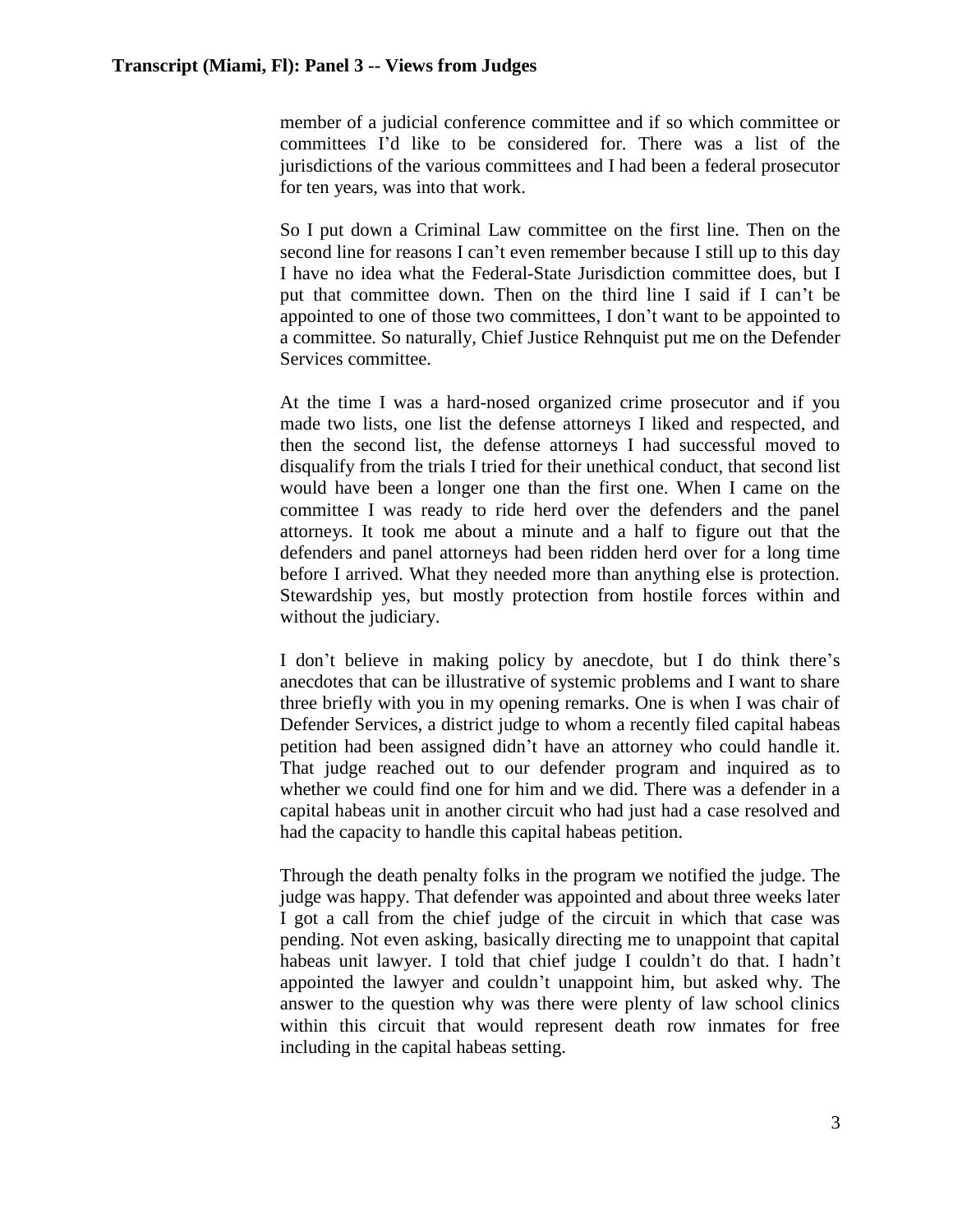I pushed back a little bit. I care about Defender Services. I pushed back and explained that the prosecution function is a national program. When Joe Hartzler got appointed by Janet Reno to investigate and prosecute the Oklahoma City bombing, He called me, I was a prosecutor at the time, asked me for some good people and three of the people who worked for me doing organized crime work in Brooklyn ended up on those trial teams out in Denver before Judge Mage. I explained to this chief judge that the Judiciary is a national program too. As the need surfaces we have lending and borrowing districts. District judges and circuit judges go around to help one another out because it's a national program, and I tried to explain that the defender program is the same thing, it's a national program and it's not only not a bad thing to have, to use the resources from one circuit to fill the needs in another, but it's actually a good thing. The answer I got to that from the chief judge of a United States Court of Appeals was that it violates the principles of federalism for a federal defender to go from one circuit to another to help prosecute a federal habeas petition.

The second anecdote I want to share with you is the effort that went into section 230.36 of the Guide to Judiciary Policy when I was on Defender Services Committee. That's the provision of our guide that says the judge should give notice and an opportunity to be heard to a Criminal Justice Act lawyer before cutting a voucher. I was here yesterday, I heard some discussion about this as a possible idea. We already have this guideline. When we got it I thought at the beginning, I thought this was a no brainer. We're judges. Notice and opportunity to be heard is our middle name. We don't adjourn a trial without giving somebody an opportunity to be heard. It seemed to me at the time that you take a 20,000 dollar voucher and you cut it to 10,000. That's somebody's livelihood. Where do we get off not giving notice and opportunity to be heard?

But I was shocked that the pushback, at how ingrained it was . . . and it wasn't really the judges on the committee as much as it was the judges reporting back the reaction of their colleagues where they came from, each judge from each circuit. The resistance to having even just a phone call that says, "This seems excessive." Anyway, we prevailed. We had to water it down, had to make sure that it could be informal notice and an opportunity to be heard didn't mean you got a hearing. God forbid you get your voucher cut and you can't pay your bills and you get a hearing. We watered it down, but the point is it got promulgated.

My main point in raising it is it's of a piece with the first and now the third anecdote I'm going to give you. The third one is very simple. You go to a lot of national meetings of defenders and panel attorneys when you're involved in Defender Services. I certainly did. After *Booker* was decided in January of 2005 there was a panel attorney who wanted to . . . sorry, a defender who wanted to provide training to the panel in that defender's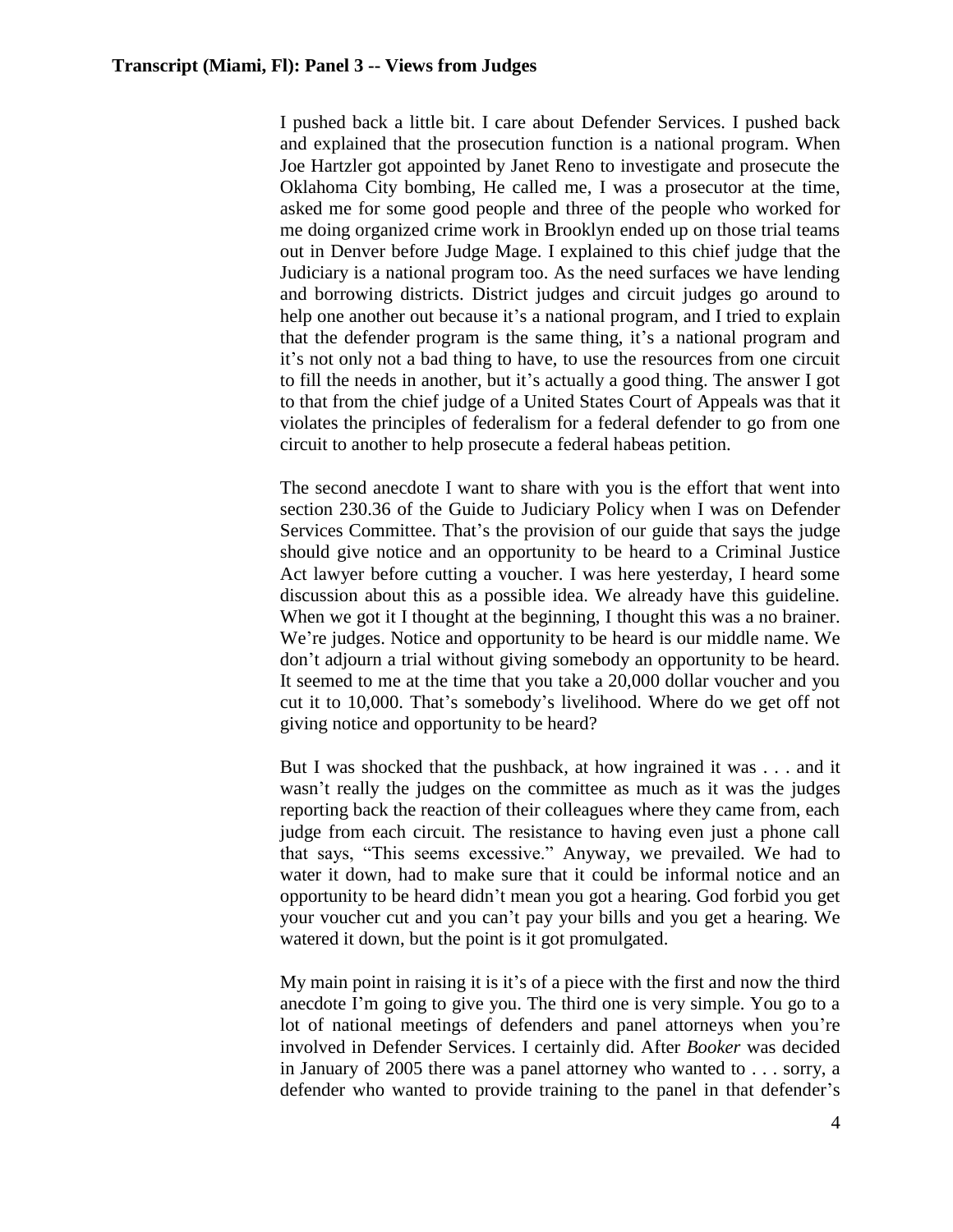district about the post-*Booker* world. Those of you who were on the bench then and even if you weren't will remember there was a good deal of confusion as to what was coming next, what weight would be accorded the guideline range and the like

This defender went to the chief judge in his district and asked for a list of the panel attorneys and contact information so the panel attorneys could be invited in for training. The chief judge's response was I'm not giving it to you, that's proprietary information. These are just three anecdotes that to my mind place in very stark relief a systemic problem, and the systemic problem is there is insufficient respect in our own ranks, in the judiciary's ranks, for the defender program and for panel attorneys generally.

One thought that occurred to me yesterday, and it wasn't the first time it occurred to me, is like many of you I do a lot of CLE trainings. People ask me to show up, I show up. Unless they're mandatory and they're, only some of them are mandatory, I get the same impression each time. The lawyers show up for training and the problem is the people who need the training the most aren't the ones that come to the trainings. The ones you really need to be talking to never show up.

The parallel is you . . . good for this Committee, and you're having these seven public hearings and it's great. I know you're hearing things that are revelatory to you and will help you, but I think one problem is the judges who really need to hear what you're going to hear aren't here, and they wouldn't have signed up, and they're not going to care very much about what you're doing. We need to be ever mindful of how many of those judges there are and how important it is to create policies with them in mind.

The last thing I want to mention and I'll end is a process point. I think this is so important and it's a consequence of the demotion of the program and its director within the AO. Before the wood got laid to the defenders during the sequestration I was asked to be part of a conference call with the chair of the Executive Committee of the Judicial Conference. The other participants of the call were the chief judges in New York, southern, eastern and the chief judges of circuit. They asked me to participate because I had some familiarity with the issues by virtue of having been involved in Defender Services.

A main topic in the conversation was whether the short-fall in the defender budget ought to be dealt with by requiring layoffs, by having the defenders "share the pain"—that's a buzz phrase that we'd heard for years that meant requiring the defenders to have layoffs and fire people. It wasn't the first time the issue had arisen. It arose every time we had a shortfall and the logical answer to that is it doesn't make any sense to do that because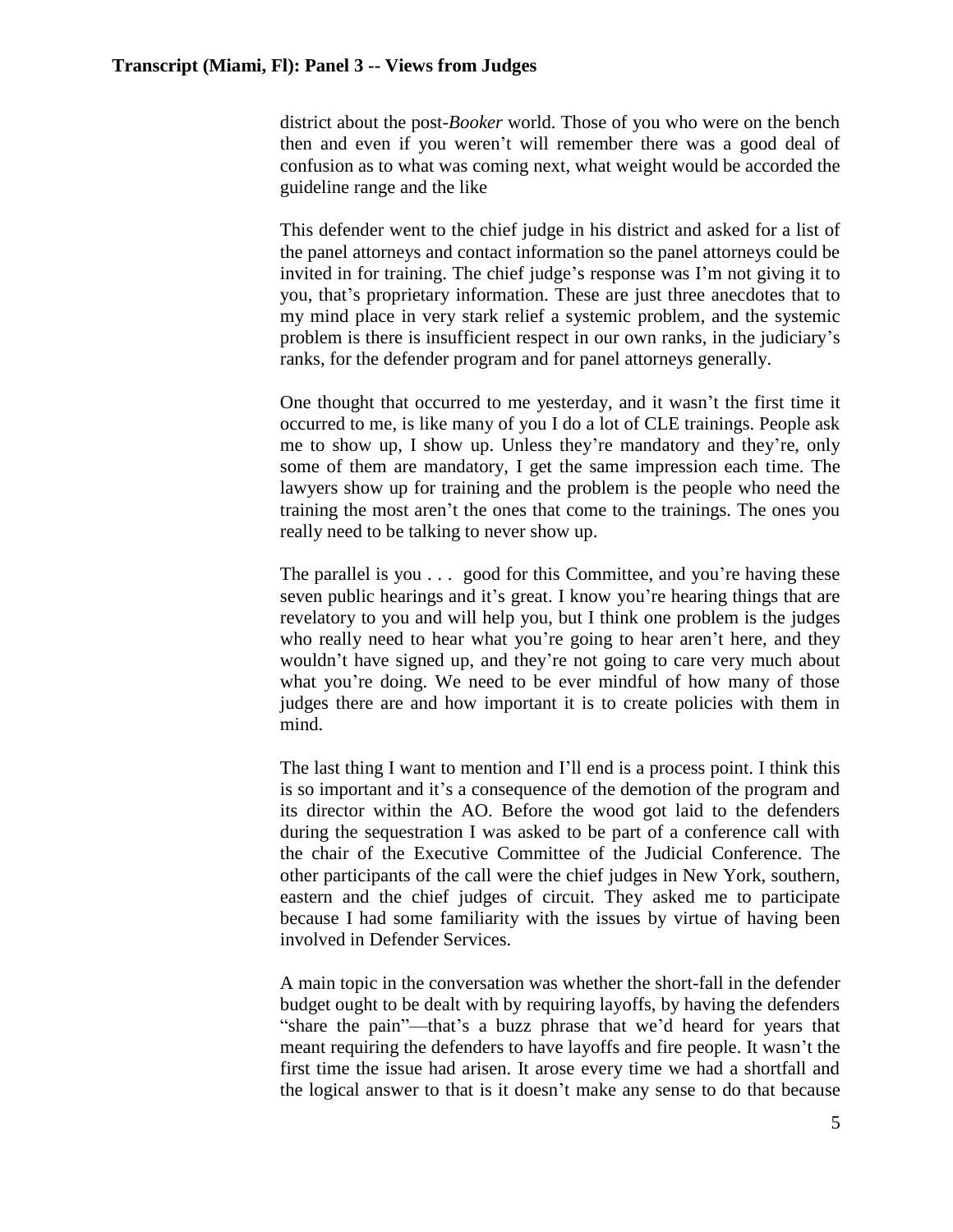everybody knows, the chief judges know, the defenders had been well scrubbed for years. If you make them lay off people they're going to go to the chief judge and tell the chief judge, "I can't do these representations." Those representations go to the panel, which is more expensive. Less quality, more expensive, so it doesn't really save any money.

That argument won the day for a decade. Those of us who were involved in Defender Services saw what was happening, what was going to happen, coming around the bend a mile away. On this conference call there was us in New York and then on the other end of the call was the chair of the Executive Committee and then a staffer from the Budget Committee. When you do this stuff long enough, all of you, I'm sure you do, you recognize talking points when you hear them. The talking points that we heard were the talking points that we had been getting from the Budget Committee for a decade.

The most remarkable thing about the call to me was there was no one on that call from the staff from the Office of Defender Services, no one there from Defender Services Committee. A decision that went right to the heart of the function of Defender Services was being made with no input whatsoever from anybody who knew what was going on. The process, I think process means so much, not just for appearances, but for the quality of decision making, and this demotion, this degradation of the Defender Services staff and the committee, by stripping key parts of its jurisdiction, is a bad thing. Really needs to be corrected, just so the people who make the information . . . I don't fault the chair of the Executive Committee. He's trying to make the best call he could on behalf of his committee at the moment, but the information flow is defective when you carve people out and you cut people out of the process. I've taken more time than I should. I look forward to answering any of the questions you have. Thank you again.

- Reuben Cahn: Thank you Judge. Why don't we go to the opposite end of the table and we'll go to Judge Mathewman's opening statement.
- Judge Matthewman: Thank you. I'll be very brief. I've been involved with the CJA program since the 1980s, first as a CЈA attorney. I was a representative, district CJA rep, Eleventh Circuit CJA rep and I was the national CJA rep for two years, and have handled everything from federal capital cases in the federal system to all types of other cases. Now as a magistrate judge I deal with defenders and court appointed lawyers on a daily basis.

First of all I think that Congress got it right when they passed the Criminal Justice Act. I think it's a model for indigent representation. I think it particularly runs well in our district, in the Southern District of Florida. We had, in the last fiscal year, we had 2324 criminal defendant filings. I'm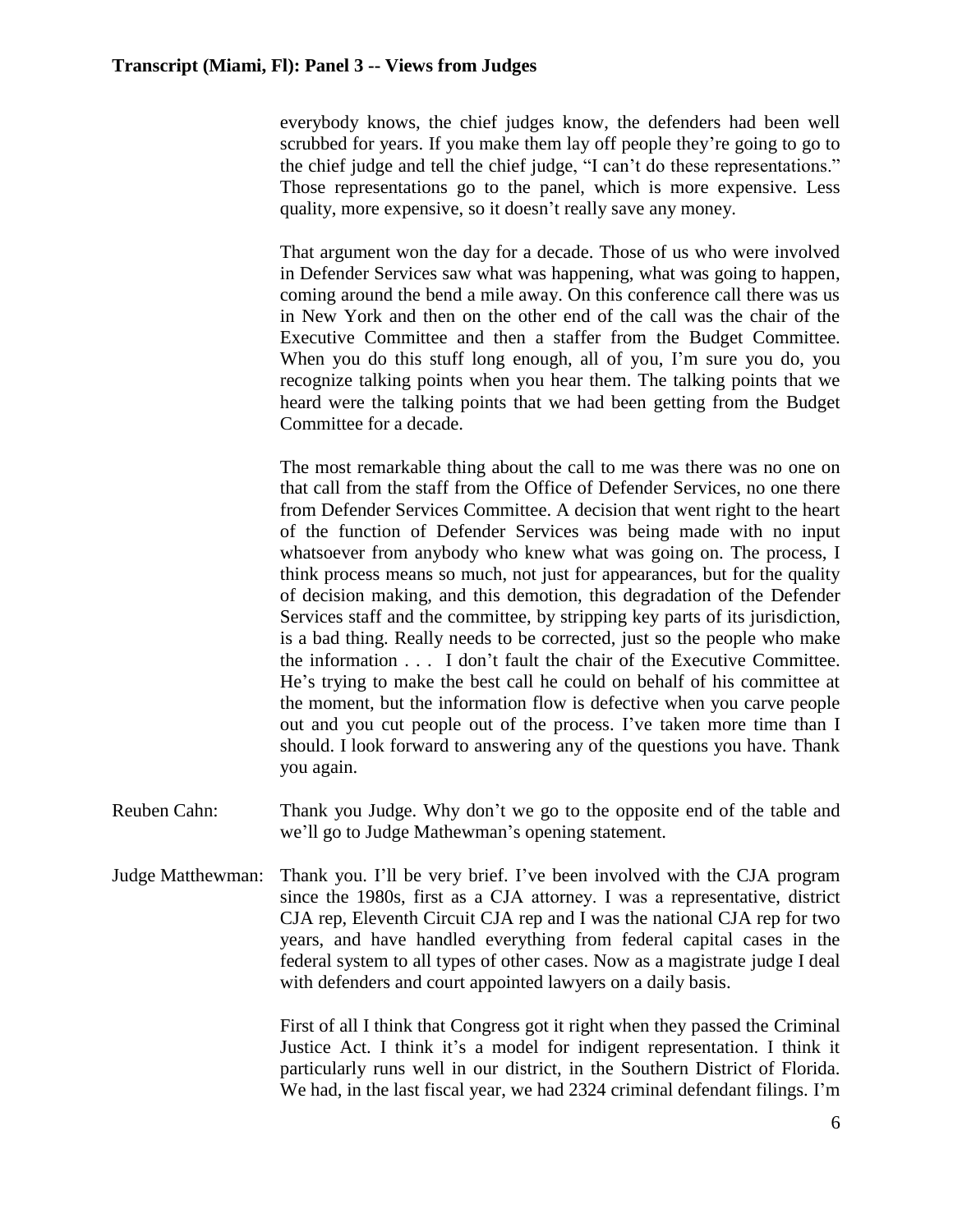not exactly sure how many of those were represented by the public defender. I'm sure that information can be obtained, but I know last year approximately 989 were represented by CJA attorneys. Nine hundred eighty-nine out of the 2324 and the public defender had an awful large number. So the great majority of cases are represented by CJA council or federal public defenders or assistant public defenders which I don't think was something that was anticipated when the Criminal Justice Act was passed many, many years ago. It's a reality that our system could not work without the Criminal Justice Act, with the CJA lawyers and the federal defenders who do an excellent job.

However, I think the program can always be improved. I believe that, for example in our district we have a list of attorneys who are up for appointment each week in each division. The lawyers know that they're ready to be called for appointment. They have to be available to immediately meet with the client and we get a fairly prompt representation that way. I think that's a good system to have. I think mandatory training and more training for CJA attorneys in conjunction with the federal defender's office is very important.

I think that the panel qualifications should be high. I think there should mandatory training. If the attorneys are not willing to go to the training then I think that their membership on the CJA panel should be reconsidered. I think that because the law changes so often and as Judge Gleeson said, oftentimes at these seminars the lawyers who show up are not the lawyers that need to be there. It's the lawyers who don't show up, which is why I think the mandatory requirement would be helpful. That can be done in conjunction with the federal defender.

I believe that there are caps that are too low. For example private investigator hourly rates and caps are too low. In order to get a qualified private investigator to handle a very serious case sometimes it's difficult, especially in a district like this, to find an investigator who will work for the lower hourly rates and the low cap. I think that needs to be addressed along with other hourly rates and caps of experts.

Overall in this district I think we really are a model for a lot of the other country. I think we have a very, very good CJA panel, a great federal defender's office. I now I sit on the CJA committee for this district. We have more attorneys applying to be on the panel than we do have spots. We have to go through a winnowing process and we require a detailed application. There is a vetting process that we go through in order to have attorneys appointed to the panel. I think all of that helps raise the quality of representation.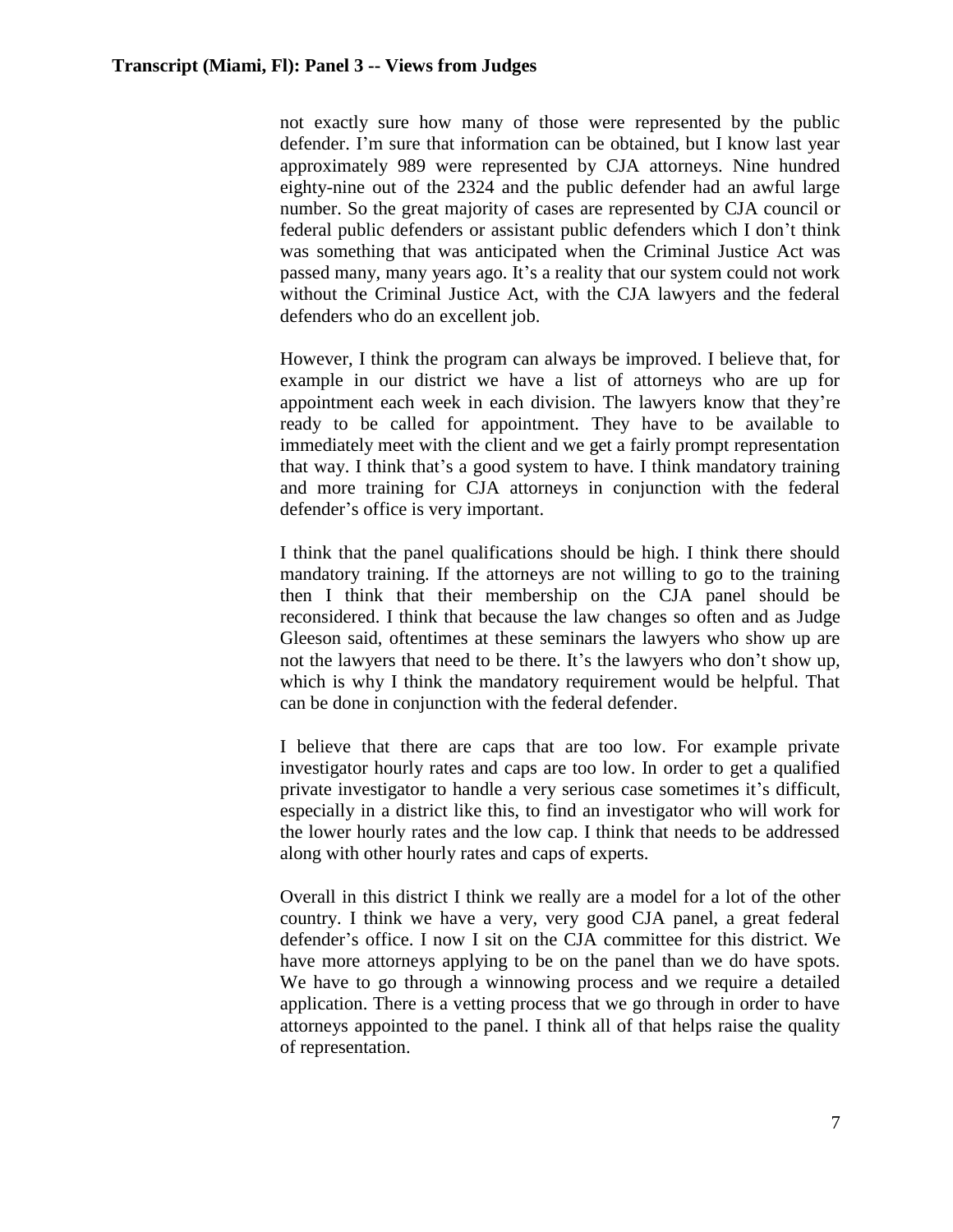|                | I'm willing and happy to answer any questions that anybody on the<br>Committee may have. I think a lot of problems that used to exist back<br>when I was the national representative and the circuit representative with<br>low attorney hourly rates and low caps and things of those natures have<br>been ameliorated somewhat, they have been helped somewhat in recent<br>years. I do think we need to get onto other issues as well such as I have<br>said training and things of that nature. Thank you.                                                                                                                                                                                                                                             |
|----------------|------------------------------------------------------------------------------------------------------------------------------------------------------------------------------------------------------------------------------------------------------------------------------------------------------------------------------------------------------------------------------------------------------------------------------------------------------------------------------------------------------------------------------------------------------------------------------------------------------------------------------------------------------------------------------------------------------------------------------------------------------------|
| Reuben Cahn:   | Thank you Bill. Chief Judge Delgado, can I turn to you next?                                                                                                                                                                                                                                                                                                                                                                                                                                                                                                                                                                                                                                                                                               |
| Judge Delgado: | Good morning. I want to begin by thanking the Committee for the<br>opportunity of sharing with you some of the experiences and measures we<br>have adopted in the District of Puerto Rico to address some issues related<br>to the panel. My statements here today certainly are based                                                                                                                                                                                                                                                                                                                                                                                                                                                                     |
| Reuben Cahn:   | Judge Delgado, I'm sorry to interrupt. Can you pull the microphone in<br>front of you? We're streaming this and it's not picking up apparently.                                                                                                                                                                                                                                                                                                                                                                                                                                                                                                                                                                                                            |
| Judge Delgado: | Okay. Let me backtrack then. Of course that I welcome the opportunity<br>and having been here yesterday I saw the work that was being done during<br>the afternoon hours and certainly the work being done needs to be<br>commended in the sense that those are hard working hours in a very tight<br>schedule. I think that the purpose and what is the agenda deserves of that<br>effort as well. For that I thank you.                                                                                                                                                                                                                                                                                                                                  |
|                | As I was saying, my statements here are based on the data that we have<br>gathered for the district. I'll try to refrain from anecdotal comments.<br>Certainly based as well on my background and experience and direct<br>involvement with the CJA panel attorneys and the federal defenders. By<br>way of background I should mention that I began in 1982 as an Assistant<br>Federal Public Defender. That's how I began to work for the federal court<br>and the District of Puerto Rico. There I held several positions including<br>the one of acting federal public defender. Those were the years and times<br>in which the federal public defender used to manage the panel of<br>attorneys. As to that I'll have some comments as well later on. |
|                | Later on I was appointed as a magistrate judge, served the court as a<br>magistrate judge for twelve years as well as being a member of the CJA<br>panel committee. Back then I participated with the chief judge and other<br>members of the panel in drafting the CJA plan for our district. That's<br>1994, 1995, 2004. Then appointed to the bench in 2006, also directly<br>involved with the CJA panel committee. As a chief judge since 2011 as<br>well, I chair the committee of the CJA panel committee for the past nine<br>years.                                                                                                                                                                                                               |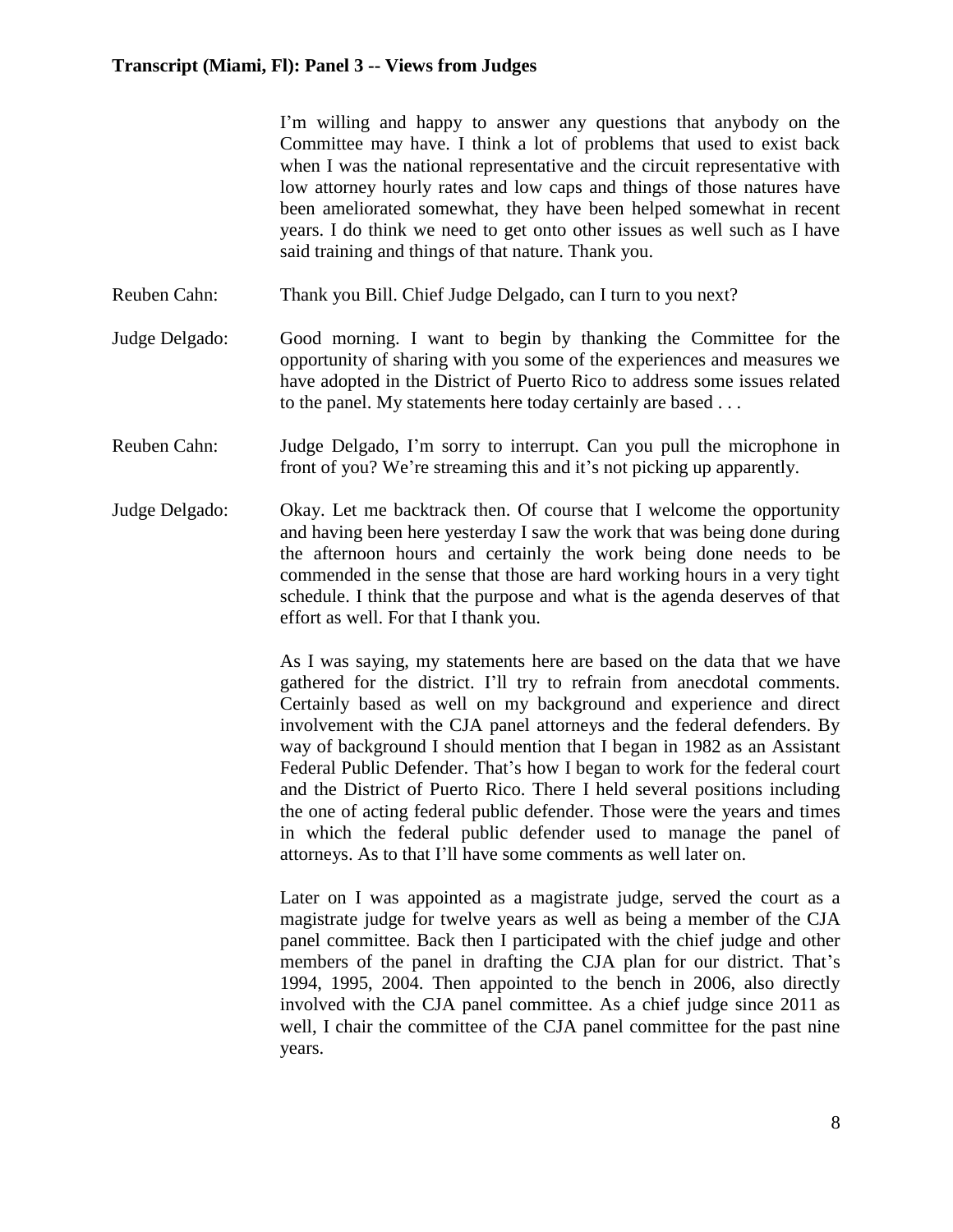Defense work I must say is very close to my heart. I recognize the importance of the job that is being done by Defender Services, the importance of the CJA which I think is a well-structured statute that with fine tuning and collaboration and direct communication, it may be the national guidelines that were being mentioned and discussed yesterday, a great deal can be achieved. As to the District in Puerto Rico in particular, except in taking away the numbers of Puerto Ricans who have decided to move to the district of Florida right now the population is 3.4 million. It's served by one district court with seven active judges, three senior judges and four magistrate judges and office of the federal public defender with twenty attorneys and of course the staff that was mentioned here yesterday and a CJA panel of attorneys that has eighty-seven members to the present day.

They represent a wide variety of cases. Among those drug gang, conspiracy cases, RICO, weapons fraud, child pornography, immigration which is among the lowest percentages now, different than what it was in the '80s, and a large number of death penalty cases. The panel attorneys are receiving between an average of nine to eleven cases per year, which I think is a good number that will ensure the sufficient proficiency of the panel participants. Many of those cases in which they participate are multi-defendant cases that at least may take a year to complete to the trial stage.

In terms of the caseload I think that the district of Puerto Rico is among the first in multi-defendant cases and is seventh in the nation in the movement of prisoners. I'll give the reason why I highlight this because we are among the border states, but actually that movement of prisoners that we have is related to violent offenders as well as you will see because our caseload is 45% of drug gang cases, 25% of weapon cases. Since 2011 there's an MOU with the state authorities through which in order to curtail the murder rate and violence incidence in Puerto Rico an average of 450 cases are being brought from the state courts into federal court. Those are weapon cases because of the interstate commerce.

These people do have a recidivism rate between 50% to 62%. Many of these cases are going into the hands of panel attorneys. We also have 10% of fraud cases. Of course, this is complicated the scenario for panel attorneys in terms of time-consuming cases and a large number of death penalty-eligible cases. Between 2012 and 2014 the district tried to penalty phase four cases. It took five million dollars from the CJA budget. At the same time we had on pretrial stage thirty-five eligible death penalty individuals.

What I would like to point and ask to the extent that is possible that this be considered as well in recommendations to Congress and the Department of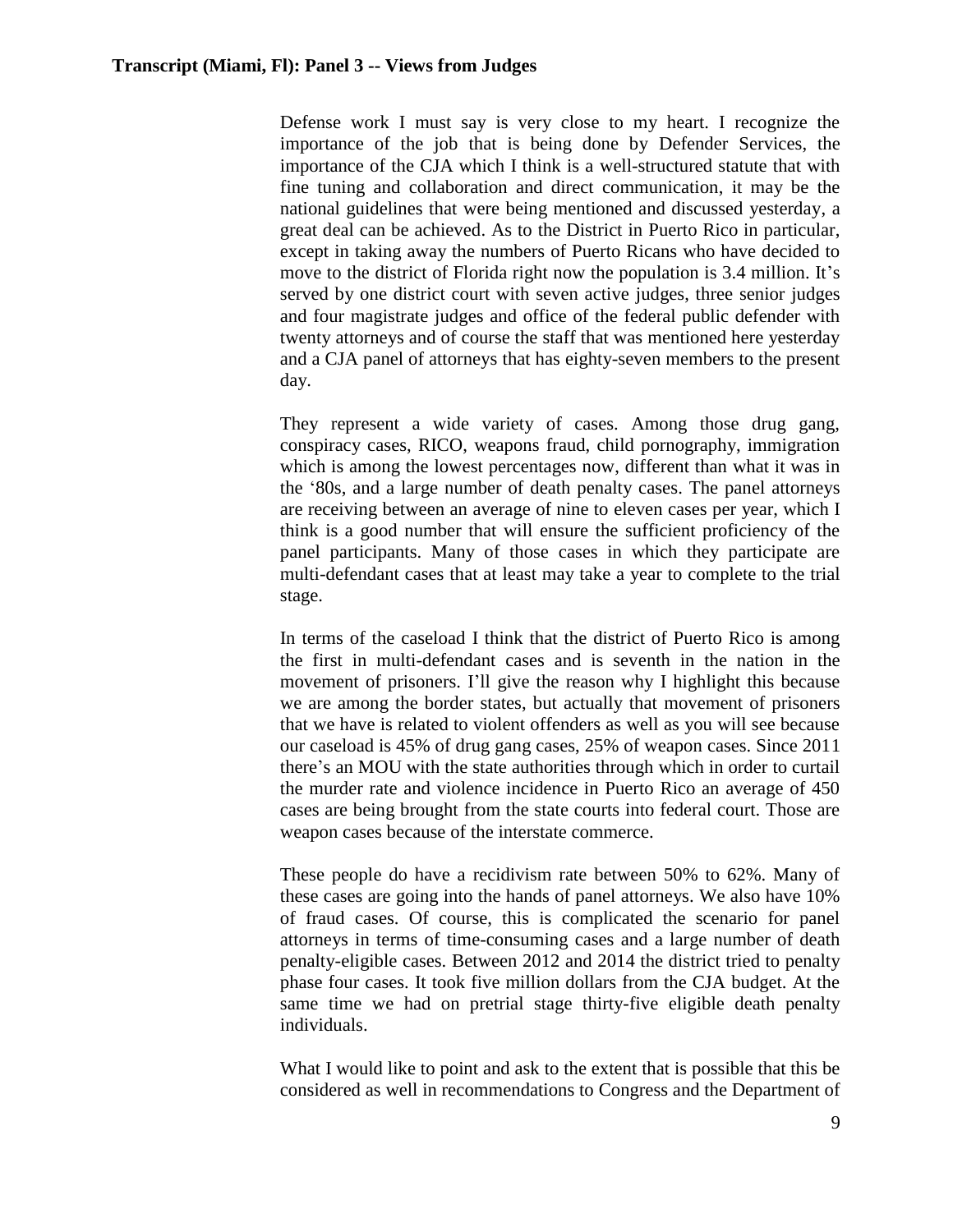Justice is that there was a huge delay in terms of the time that it took the Department of Justice to make the final determination as to certification. Our numbers indicate that it has taken between one to three years. Those cases may consume four to five million dollars of the CJA budget before a final determination was made.

As to September of this last year we had four cases with seventeen defendants death penalty-eligible and by January of this year it has turned down to one case, but with six defendants already certified. I think that the recommendation for Congress and the point to be made is that fairness and due process, aside the need of efficient management of scarce resources should lead to a revision of the statutory framework for this type of cases and for a more streamlined process in which to handle those.

Sometimes when we informally talk about this we discuss that if DOJ would have to pay for the pretrial cost, stages of this they would certainly have an increased interest in streamlining the process, but that is taking a big chunk of CJA funds. Aside from the fact that I think everyone should be more sensible to the fact that these cases put a lot of emotional burden not only on the defendants and the relatives, but also on the victims and the victim's family and the community in general. More so in a district like Puerto Rico where the state by the Constitution prohibits the death penalty as well. Of course having those cases for so long in pretrial stages affects the case management that is handled by the court and the performance of the attorneys and imposes an undue burden on CJA funds.

In terms of workload we have a massive number of cases . . . defendants being charged. We had for example between 2014 and 2015 consistently over 700 cases filed. In those 700 cases we had over 1,400 defendants being charged. In 2014 for example we had 26 multi-defendant cases involving 594 defendants. The multi-defendants produced 40% of our defendant's workload. The same thing happened in 2015 in which in 16 multi-defendant cases we had 465 defendants charged. Of course, the panel has 85 members. Right now it's been sufficient to handle this workload, but there was a time in 2012, 2013 in which we had to look outside the CJA panel to get attorneys appointed to this type of multidefendant cases.

When I mentioned that we are seventh in the nation in prisoner movement I would like to mention that the detention center that we have has a maximum capacity of 1,200 defendants. Since 2012 we have exceeded that. That has produced the need to house pretrial defendants in Atlanta, which means out of the district, out of the direct reach of defense counsel. That is not the optimal scenario in which the court would like to see cases being handled. Because of that the court has had to manage and work a system with the U.S. Marshal's in having video conference systems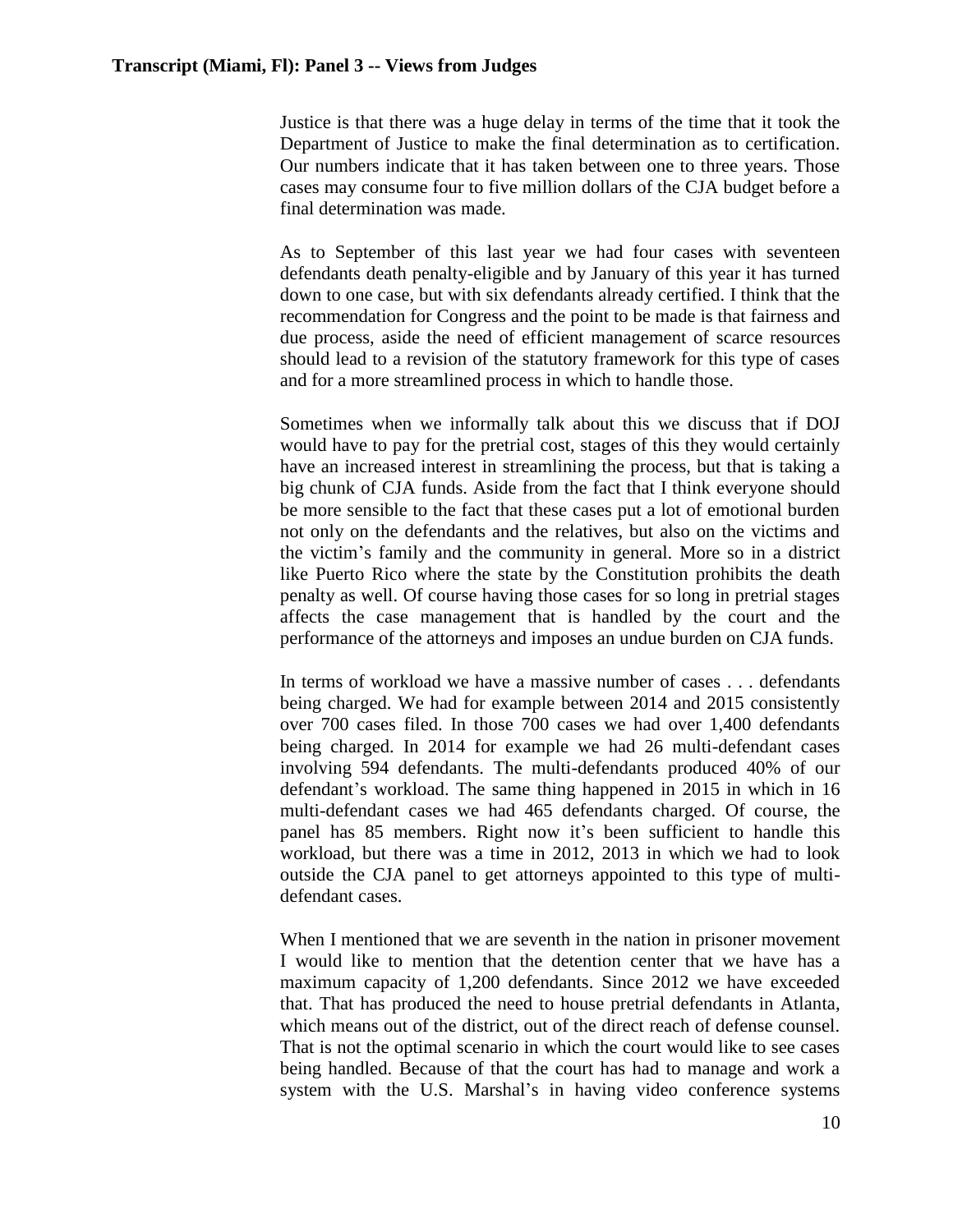available for the attorneys, of course, at no cost and having some of the internal policies and probation work done in advance of these defendants being transported out of the jurisdiction.

Still we recognize that there is a need under such scenario to pay for travel, for waiting time at the detention center. We have tried to work with the CJA panel committee and on the district judges methods that will try to alleviate the burden imposed on CJA panel of attorneys like allowing them, through the courtroom deputies to know a listing that prevails where the defendant is at a given time; access on a given basis when they ask for appointments for the video conference system to be available; given frequent notice through massive emails for them to know what is happening and every single circumstance that may affect their daily work.

I agree with Judge Matthewman in the sense that the CJA structure and the Defender Services certainly is a well-developed and implemented structure that provides for quality services. Any issues as to funding I rest assured this Committee will be addressing in as much I have seen a consistent statement being made as to the need for increased funding giving the increased cost of litigation and services. I'd like to emphasize and I think that the judges in my district, we remain cognizant of our duty to ensure effective legal representation, to develop the defender's program and to promote professional growth of the attorneys and members of the bar. We remain committed to that.

We are aware of the need to strengthen the quality of the legal representation being presented. If anyone is going to say that the court exercises control over the defense bar is to demand quality services and good performance in court. Actually something that I don't know it has been made in any other district, but in September of 2014 was the 50th anniversary of the CJA. We held a public recognition of the CJA panel attorneys, the public defenders and CJA representatives. Actually one of the things that we took care of was to make sure that every attorney received a pin to wear so that they will feel pride on the type of work that they do and will carry it as a distinction of the quality of services and group to which they belong. I think it's an important component of our legal system.

In terms of expert services and representations being made I don't think that any judge will second guess requests for services. I'm a firm believer that having a good defense attorney as well as having a good prosecutor makes the trial Judge's work easier and better. We don't have to be so much concerned about being gatekeepers because everyone is doing what they are supposed to be doing. We know what our work as to that is.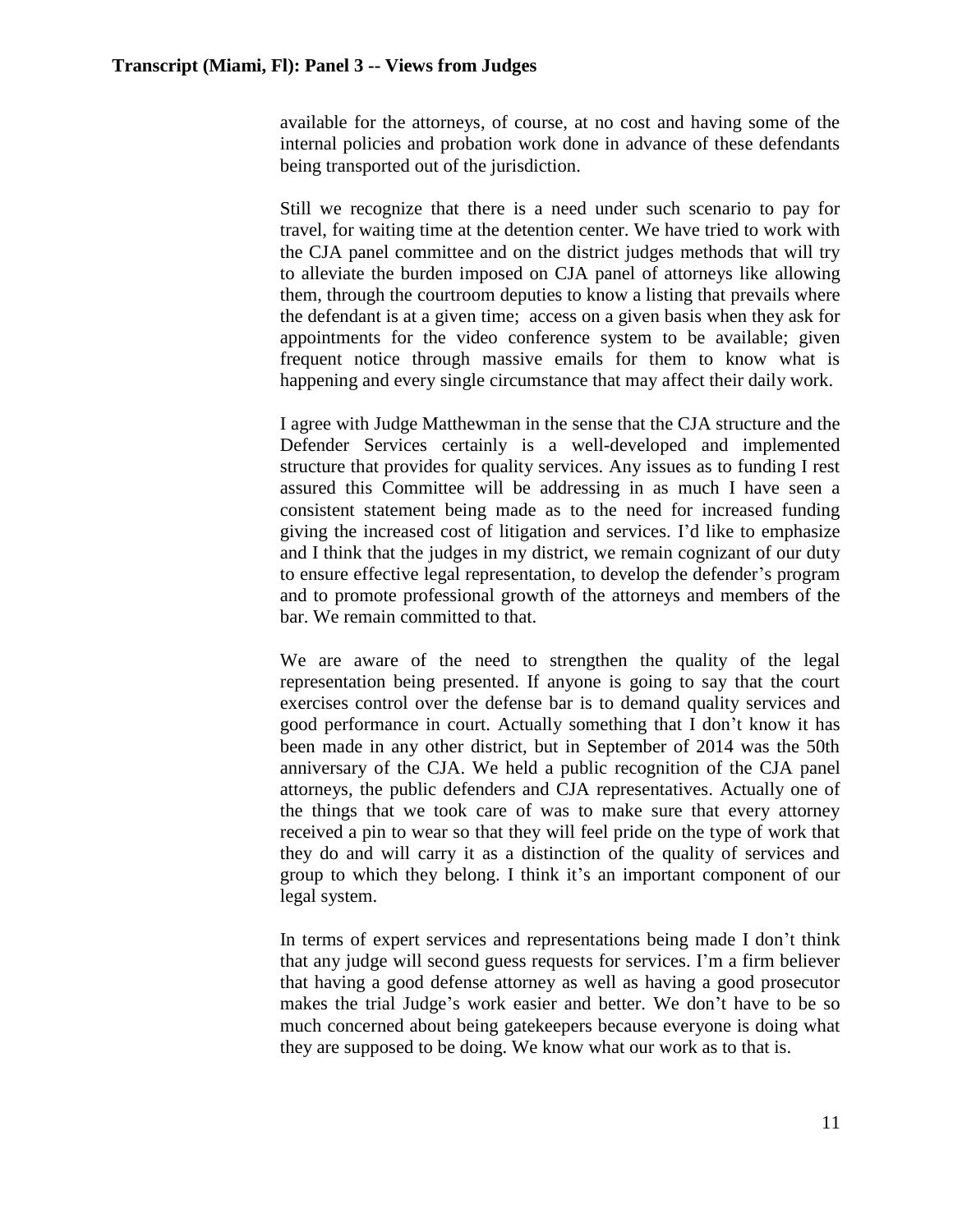In terms of panel attorneys I would like to mention that in the '80s when I was a member of the public defender's office the panel had 100 members. Those were the times in which the public defender controlled the appointment and designation of attorneys. There was a case the magistrate judge called and a name was given from a three tier system that we had. Attorneys from one to five years of experience, tier one. Tier two was from five to ten. Tier three from ten and above.

The recommendation for appointment was directly made by the public defender's office or the designee. That system was later objected by panel members because it was very subjective and resulted to be unfair in its application with same attorneys getting more frequent appointments than others, was not balanced. Currently the panel attorney's designation or appointment is done by a random computerized system. This system has been largely favored by panel members. Of course, the judges do remain with the authority to make a direct appointment, but there is a need to make written findings under such circumstances just to ensure that the transparency of the appointment process.

I think that reverting the control of the CJA panel to the federal defenders in my opinion is not advisable. Not for the selection or designation of attorneys and certainly not for the vouchers' review. I think that even if an independent structure is created then that will be the way in which it will work, but still I think that it's important that the person reviewing or the entity reviewing the vouchers needs to have knowledge of what has transpired in the case and not to have a conflicting opinion. I think that while funding remains within the judiciary, judges should be the ones reviewing and are the ones in the best posture to understand the complexities of the case and the quality of work rendered by the attorneys.

I agree in terms of what Judge Matthewman said in terms of the qualification of panel members. There should be strict requirements. I think that our district plan sets the bar high. Five years of experience and showing an interest in the criminal defense. Those applications for membership are closely scrutinized by the CJA panel committee which by the way is composed of four fixed members, the public defender, the clerk of court, a magistrate judge and the chief judge or the designee and five attorneys of which at least three must be CJA panel members.

Now there is a revision in place that we expect the district judges will approve and finally the circuit that recommends that once this application process is favorably considered the attorney be appointed for a year. What we want is to have a cushion of a year to see and be able to evaluate the attorney's performance and see if he should be reappointed for extra three years. This reappointment process now is structured in a way in which it involves an application for reappointment, peer review by CJA panel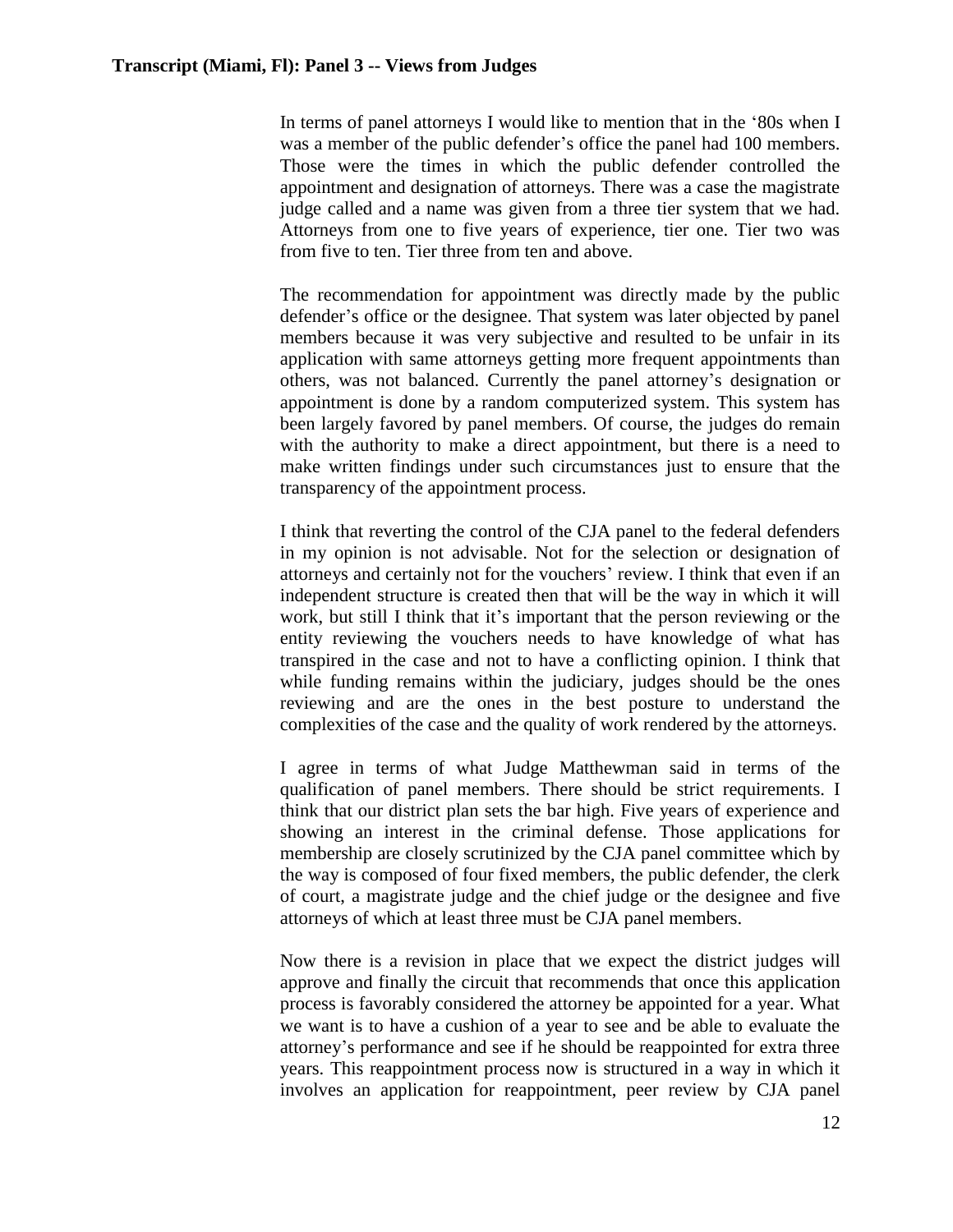committee members in which we take from each of the attorneys, we review and try to review from the electronic docket motions practice, quality of the motions, performance in court. We get the input in general for the attorneys being evaluated by session from the district judges. That input is transmitted to the panel committee who takes that into account at the time of deciding whether to recommend reappointment or not.

Generally recommendations for reappointment or not to reappoint are favorably considered by the court. The court gives deference to the work being done by the panel committee. Of course, those that are more closely evaluated are those that involved removal which we haven't had except one many, many years ago. We have a mentoring program that has undergone review in a couple of occasions and now it's being restructured. We have mentors identified by the court. We have from ten to twelve attorneys plus the attorneys at the public defender's office who act as mentors. When we say that the court appoints them we do not look for people that will just please the judges or the court. We have experienced litigators that do challenge the judges, are respected practitioners and actually that's what we would like to see in the bar.

As to training and so forth I know there will be questions and I'll leave that for afterwards. What I would like to mention is that certainly . . . that we have a large number of vouchers that are being reviewed on an annual basis. Most of those of course are attorney vouchers. For example in 2014 we reviewed 1434 vouchers, 76% of this were attorney's fees vouchers. In 2015 same percentage. 85% of the vouchers we reviewed we just took a sample and actually when the work of this Committee began and we knew there was anecdotes in terms of members failing or talking about excessive cuts or averaging, I asked the clerk of court to take the given period, and they took from March 15th to November of 2015. 641 vouchers were reviewed.

Of those 85% were vouchers over the maximum amount and that's generally what happens given the large number of multi-defendant cases what happens in our district. The average number of vouchers being filed per month is from 109 to 120. We only have 2.5 positions of CJA clerks. We don't have CJA administrators. A lot of work is being done with extra support from the finance department. I think that the shortage of personnel is something that needs to be looked at if we are to ensure prompt payment of vouchers. Given the number of vouchers in the district of Puerto Rico we are in need of additional personnel.

The First Circuit court has taken measures to ensure timely payment of vouchers. For example in March of 2015 they have required quarterly reports on any voucher that has been pending from filing to payment for more than ninety days. Actually, in order to make sure that we were in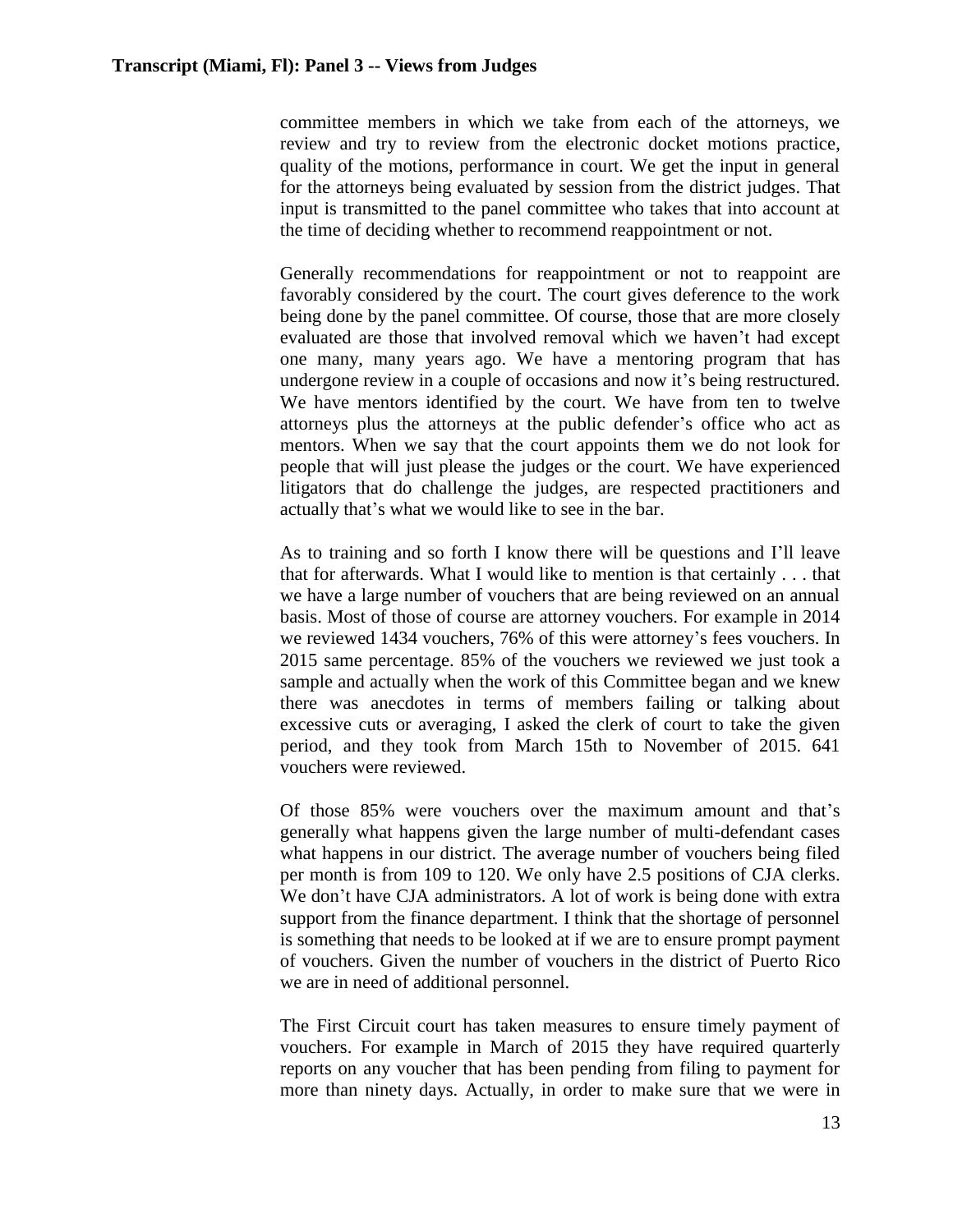compliance I took the precautionary measure of demanding that the clerk's office will give me thirty days reports. That means every district judge that has a voucher pending for close to thirty days, I receive that report in advance of the thirty days so that I can make sure that compliance is achieved and that serves as a follow up. That measure is also being implemented. The policy of the circuit requires at least thirty days for every stage of the evaluation process for vouchers over the maximum amount.

Yesterday there was a question concerning whether the circuit had taken measures, in times of sequestration. The First Circuit did. There was a series of recommendations that were made and were implemented and remain in place in the district. It's submitted within the materials that I gave, the grouping and the way in which to bill for electronic notices. Once again, we have to keep in mind that we may have cases with 4000 electronic notices or more, or entries in a given case. Also presumptive rates for certain type of experts, like paralegal investigators, mitigation experts and health experts and strict application of administrative guidelines pertaining guideline review.

I'll say that in terms of voucher review and voucher cuts within our district those remain at a minimum. If we take the same example that I described at the beginning of those 671 vouchers reviewed 84.5% were over the maximum, 104 vouchers or 15.5% were under. The time in which those under the maximum vouchers were reviewed ranged between thirteen to sixteen days and that's from clerk's office to getting out of chambers. For those over the max were from twenty-four to twenty-eight days.

I think that most of the adjustments being made relate and are based on applicable guidelines. There might be a few that may produce controversies. For example there's a guideline that says that collateral matters like handling bill documents and things are not to be reimbursed, but actually defense attorneys understand that if you go to the clerk's office to assist the relatives of the defendant to pose bail that's just something that is beyond the legal duty or beyond what is considered reasonably necessary in the defense of the case as if you, the attorney, goes to the registry of property to get copies of the deed, certified copies of the deeds that are to be posted. So, that type of things that are . . . there's ambiguity as to how to apply that may bring a controversy here and there, but I don't think that's significant. We comply strictly with the notice and due process that is to be afforded by council and I think this is an important aspect in which all circuits should be required to do that and all districts as well. I think it's proper. What I have seen is many motions and many vouchers that still in spite of training and repeated training still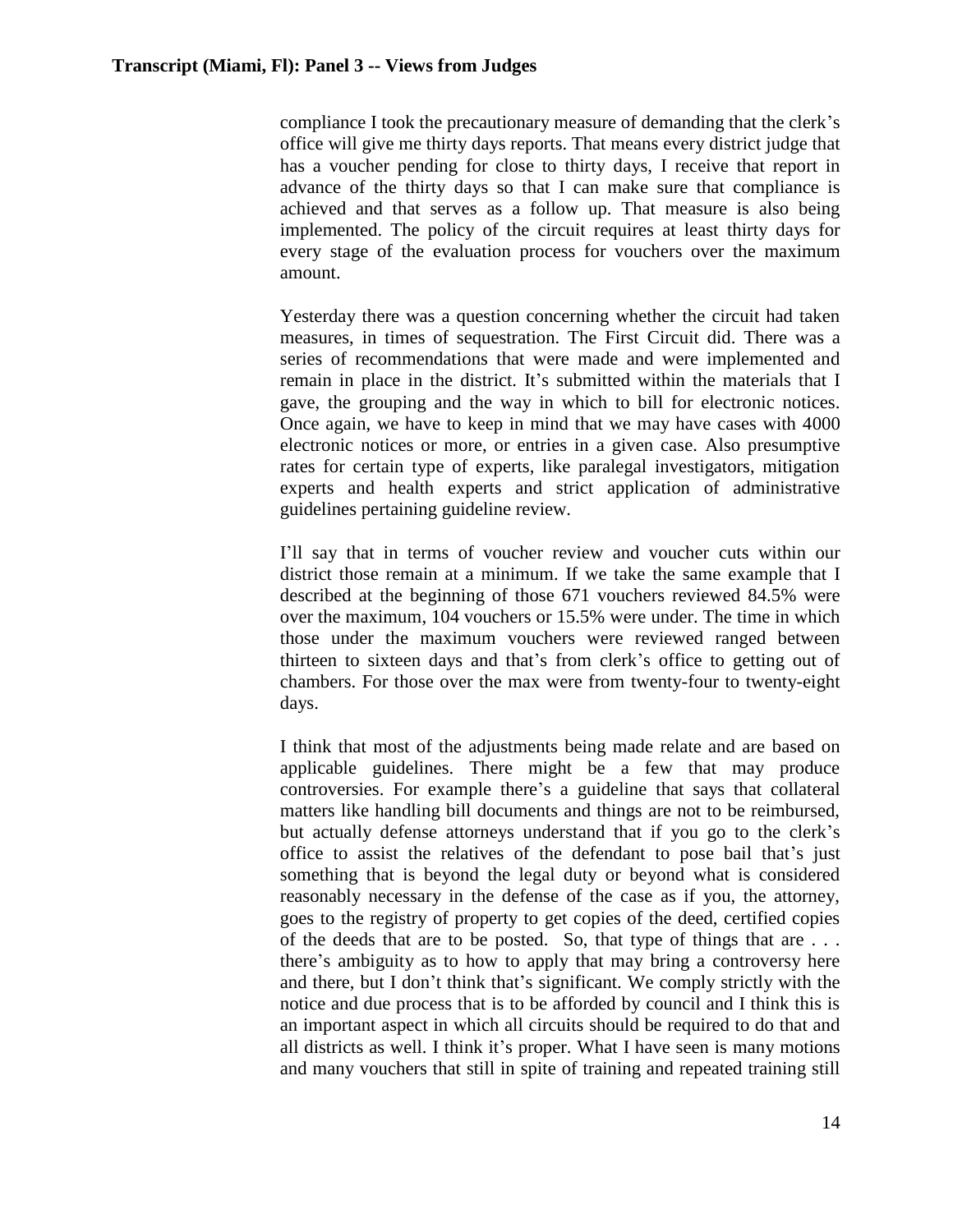do not comply with what is required in terms of giving the proper explanation and justification.

- Reuben Cahn: Judge, can I ask you a question about what you've just said and I'm sorry, normally we don't in opening statements, but I think this is . . . you've hit a very important point. Do your statistics reflect the percentage of vouchers, of that group of vouchers that were cut over that period of time?
- Judge Delgado: Yes, they do. We did a sampling of 1212 vouchers in which 102 had judicial adjustments. That's 8%. Within that 8%, and we are still in the process, since the eVoucher system is being upgraded and still implemented, of narrowing down and breaking it by different grounds for that adjustment. We have those in which there were mathematical mistakes. There could be averaging or there could be a simple cut based on a given reason by the judge. Maybe including improper or not proper justification. It's an 8% across the board including cuts and averaging.
- Reuben Cahn: I'm sorry to have interrupted you. I know that there are going to be others who have a great deal of questions about this particular area because it's one we've gotten to. I know the questions are something that we want to get to. If we can finish up and then we'll get to our last opening statement and we can get to those questions.
- Judge Delgado: Aside from that what I would like to mention is, and probably I'll wait until there are questions, if there are questions on expert services, but that as well . . . I think that there is a need for education and for attorneys to develop awareness on how those expert services can be used more so as to the mitigation sentencing phase. I think that within the cases that are presented within the district, as I was sharing this morning with some of you, there can be somehow a caseload explanation as to why our percentage remains low in terms of use of expert services.

You take that 45% is our cases. Many, many of those cases. Mister Matthewman knows we have a large number of audio recordings, video surveillance, large number of cooperators. In those videos almost 98% of the defendants charge, you have a zoom of his face, you have a zoom of the plastic bag they are carrying of the money being counted right there. The type of testimony that is presented usually is a chemist. There are so many ways in which you can cross examine a chemist on whether that drug was heroin or was marijuana . . . or that was cocaine, I'm sorry.

Then when you go to the weapon cases which is 28% of our workload what we have? The expert goes, generally a law enforcement agent as to whether the weapon is capable of firing. In most of the cases we don't have issues of fingerprints. We seldom see that issue coming up or the need for an expert. If we talk about whether the weapon is capable of use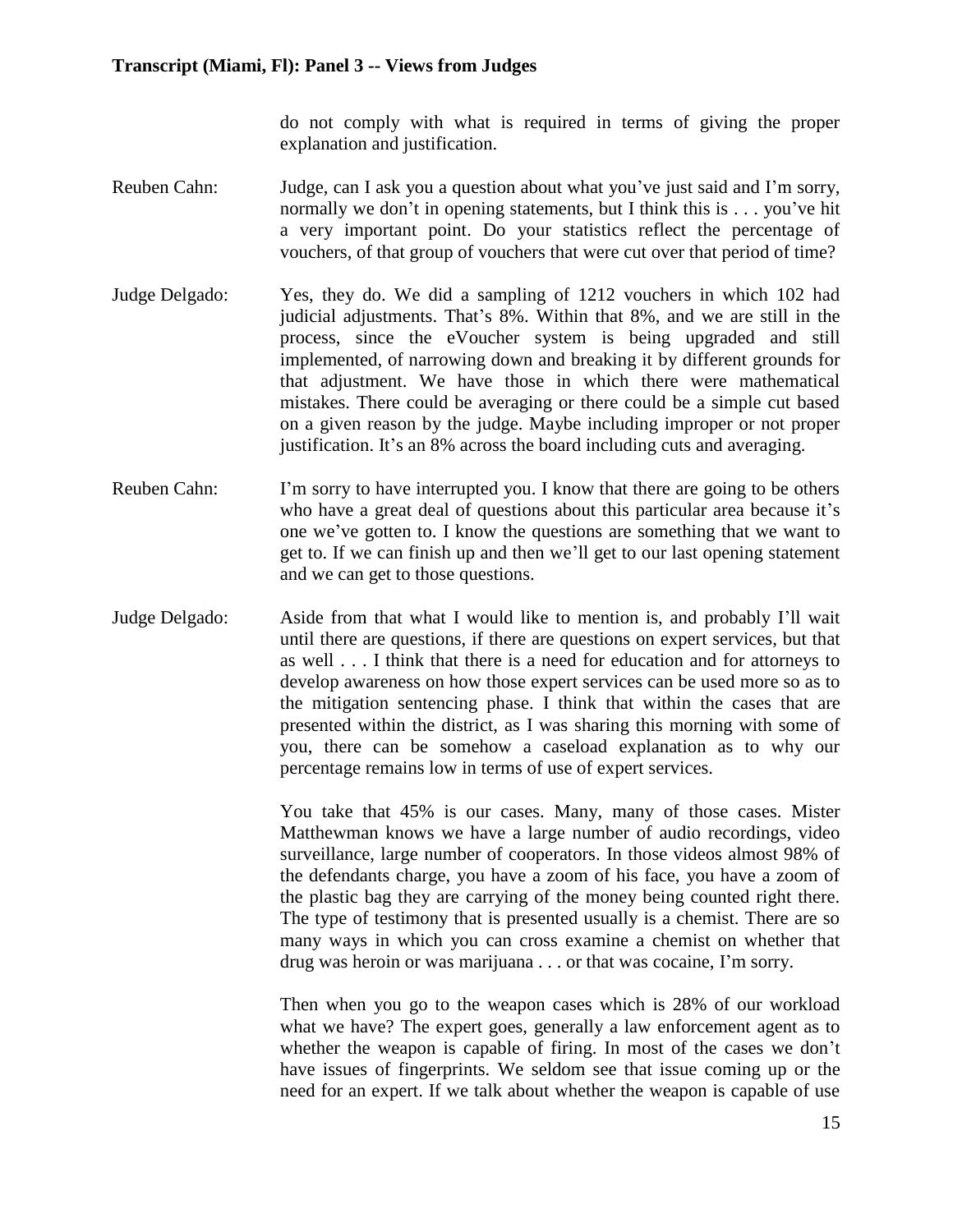and being fired now the government is taking a video recording of the testing, which is presented in the case. I don't see the defense attorneys asking for another expert to rebut that unless the methodology is totally mistaken, which they take good care in making sure that it's not.

So you have 28% there. You have almost 50% on the other side. You have almost 70% of the cases in which the same technology that is used by the government is just blasting and overwhelming. For sentencing I do see a need, and I have seen a need for expert services that probably could have been better used to convince a judge of a reason for a variance or mitigation. In the death penalty cases of course then the story is totally different because we have the mitigation specialist. We have all of these people being brought on board. I think that around 50% of what the expert services in death penalty cases are for mitigation specialists and the other largest percent will be for investigators. I don't see and I haven't heard from the CJA panel committee or in my individual character as a judge complaints about an attorney saying, "I was denied my request for expert services on whimsical reasons of a judge."

- Reuben Cahn: Thank you Judge. Judge Williams, do you have a brief opening statement?
- Judge Williams: I do. Thank you, good morning. I do want to thank this Committee and all the staffers for agreeing to do this very, very important work. I was impressed by the long day you put in yesterday. I was startled that Mr. Cahn told me I had to be here at 8:30, and that you would have another long day, but that actually put me in mind of a story that Bryan Stevenson tells—who is the head of the Equal Justice Initiative—about meeting with Ms. Rosa Parks. Ms. Parks wanted Mr. Stevenson to explain what it is you're doing there. Mister Stephenson was explaining about how he intended to represent people who were accused of heinous crimes and make sure they got due process and try to avoid unfair sentencings. He went on for quite some time and Ms. Parks said, "All of that's going to make you very, very tired. That means you have to be very, very brave." I think as a Committee by the end of this process, you will be very, very tired.

Judge Goldberg: We're already tired.

Judge Williams: Then I was right, and you can credit some of my testimony as we go forward, that you will have to be brave, and I think bold, because I believe the reason I'm here is my history with the defender program, not only as a defender, but as the chair of the Defender Advisory Group. As I said in my testimony, I have a concern as to the future and most particularly the identity of defenders and CJA lawyers and the absolute need for respect for the independence of their function. I too want to give three brief illustrations as Judge Gleeson gave of instances that, as I said in my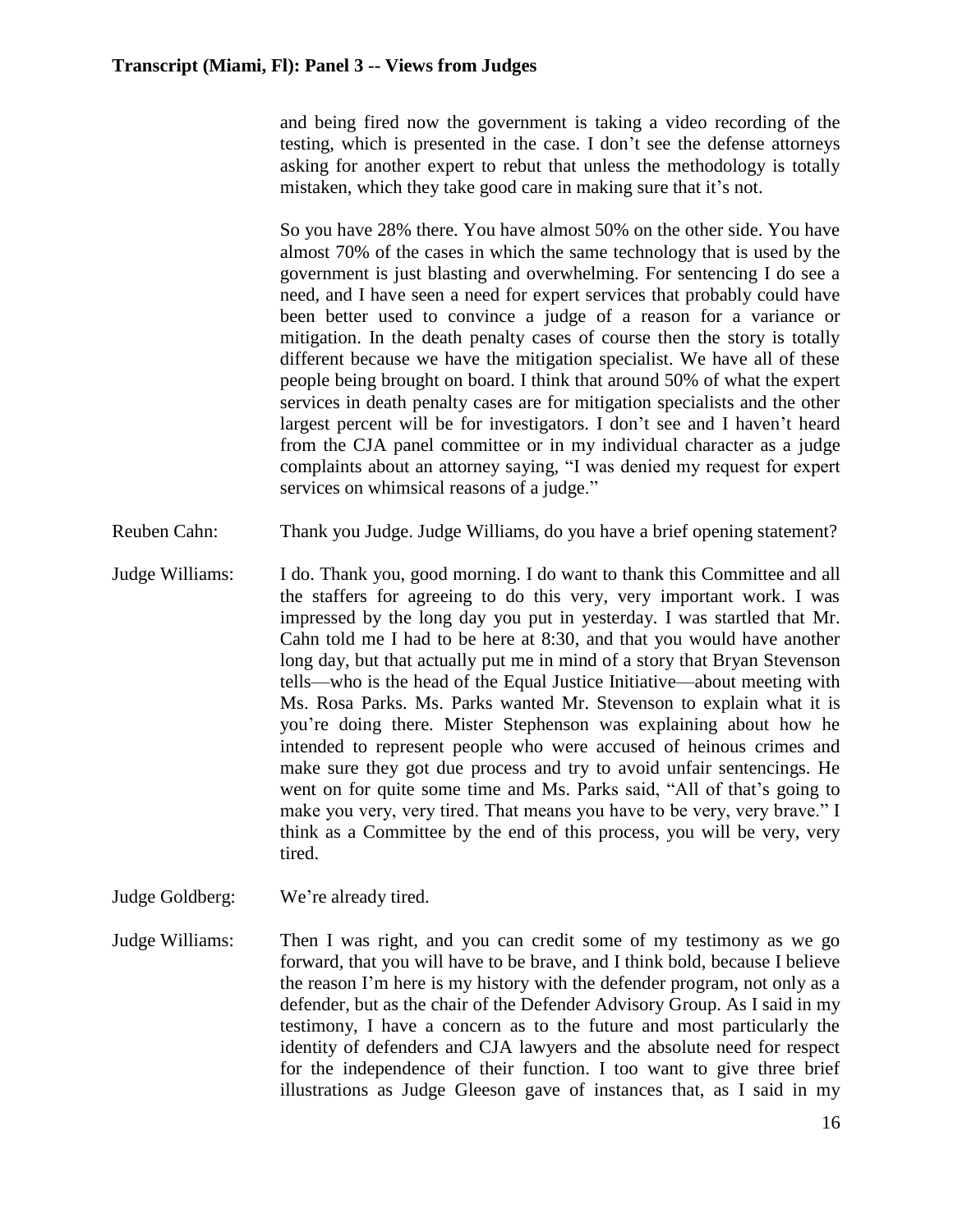testimony, always startled me as to how people in the system could not understand the work.

At one point there was a discussion of defenders sharing with probation officers, secretaries and computers because we're all part of the same court family. It took longer than I'd expected to go over privilege and confidentiality and again independence. Then there was an effort, and I think Judge Gleeson was aware of this, in a circuit to mandate that you would only get one trip to see your client. Only one would be paid for.

I met with lawyers and judges from all over the world and they were always by the end of the meeting awed by the fact that this government, the United States would pay people to stand up and challenge it. I think that any effort you can make to ensure that that system, that example, that beacon of constitutional guarantee can be maintained then you will have done your work, but you will be very, very, very tired.

I am open obviously to any questions the Committee has about my experience with the defender system. I do want to echo what Judge Matthewman and I believe some of my now colleagues said about this district, although I don't want to say too much and sound too selfcongratulatory because I was the defender for a long time here and I worked with people like Bill Matthewman to develop the protocols we have. I think that's aspirational. I think there are considerations nationwide as Judge Gleeson has said that need to be redressed. I'm hoping that this Committee will take up that task.

- Reuben Cahn: Thank you Judge. We'll start on the outside and move in. We'll start with Judge Goldberg on my left.
- Judge Goldberg: Thank you Reuben. I want to ask a few questions of Chief Judge Delgado and pick your brain on this concept of whether CJA representation should be viewed as pro bono representation and to what extent. We've reviewed, I've reviewed a couple of circuit opinions where voucher cutting was challenged. I forget procedurally how it made its way to that circuit, but it did, and the circuit courts, I think there were two of them, wrote opinions that are frequently cited justifying voucher cuts because the circuit courts said, this is me paraphrasing, after all CJA work is pro bono work.

In your statement that you submitted, you said, "The Criminal Justice Act also makes clear that legal representation under the CJA panel carries a pro bono component. Thus the act makes clear that it will not be reasonable for an attorney to expect rates as those possibly paid to defense attorneys in private practice." So very early this morning I went and took a look at the CJA Act and I didn't see any reference at all in the act to this statement that CJA panel representation carries a pro bono component.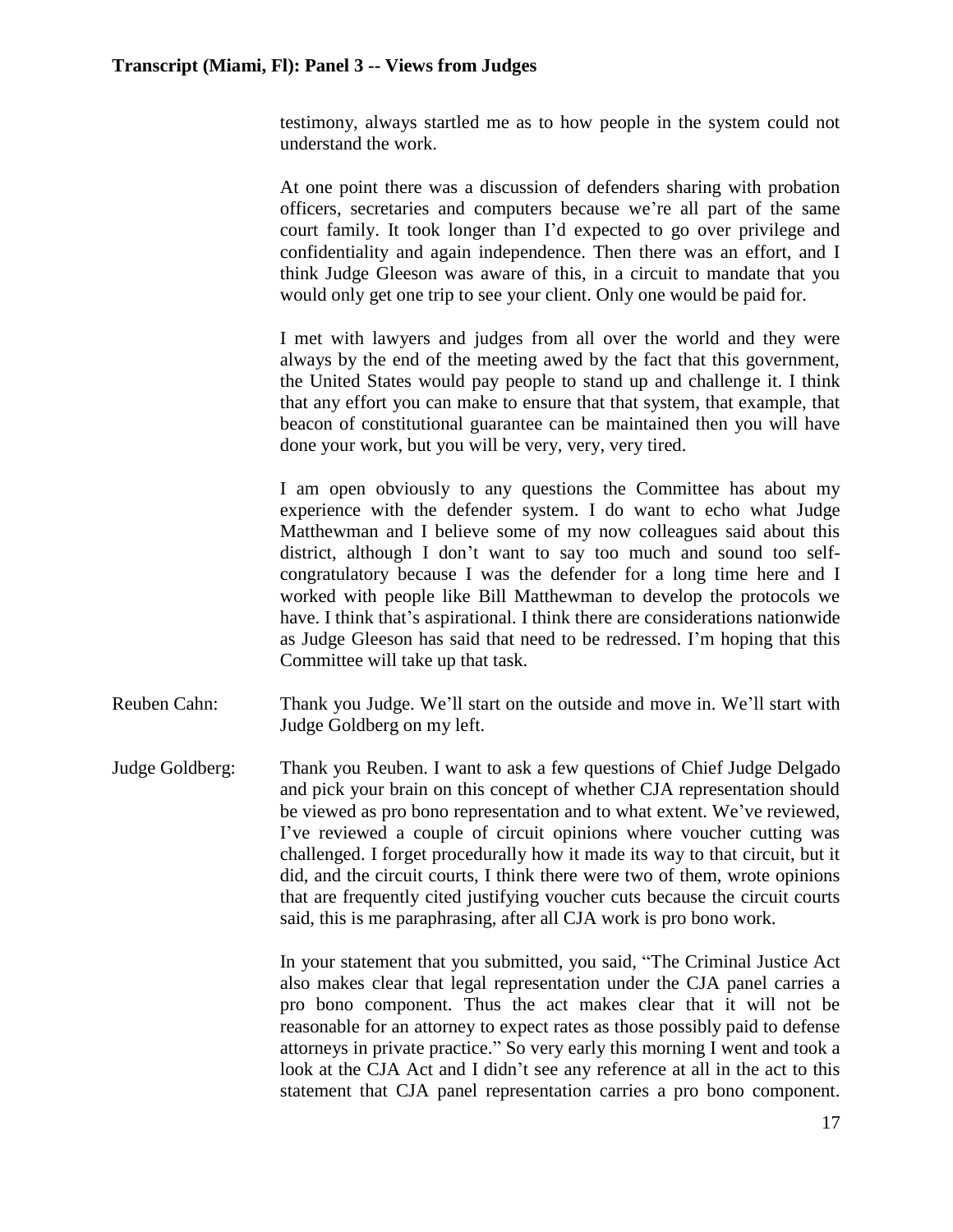But I was bleary-eyed so I asked our legal counsel to double check and she confirmed that there is no statement at all in the Act that talks about the fact that CJA lawyers are obligated to look at this as pro bono.

I was wondering if you had any concerns about the concept of telling CJA lawyers that they're expected to in some degree, I'm not sure to what, but at whatever degree act as pro bono lawyers to whatever extent and I would like to hear your thoughts as to whether you have concerns that that theme could somehow detrimentally impact proper representation for indigent defendants.

Judge Delgado: Maybe my statement was misconstrued in terms of I was not necessarily attempting to quote from the statute, but actually it has been amply discussed and mentioned and it's perceived and actually that's the way in which even our CJA reps and CJA panel attorneys . . . the philosophy behind this is that of course in private practice you may have attorneys charging 200, 350 dollars per hour when they are privately retained defense attorneys. What we have here is under the statute certain cap amounts have been imposed, revised through the years and to the present stage there are some who still think should be 150. Others understood reasonable is 140, but the perception is that the statue per se, the work of these attorneys for providing services to the court, it has a pro bono component.

> Whether it's because of the fees that are being paid that are perhaps under what privately retained counsels would charge or because not necessarily every single effort that they put into the case is compensated. That's why the guidelines per se have embedded the pro bono system because not everything that is being done, even by a solo practitioner in the office is necessarily subject to reimbursement. So in terms of the way in which attorneys perceive that is they understand it has in that sense, in that view a pro bono component, but at the same time when reasonableness of the cap is discussed I know that there are periodic, regular reviews I should say, of this cap.

> Some may think it's still unreasonable. Maybe if 150 is [a] reasonable amount that is determined or is subject to extra reviews every two or three years. Honestly I don't have a fixed view on that. What I do know based on what I have seen is that still the amount being paid, the attorneys do favor it. In my district, in the district of Puerto Rico . . .

Judge Goldberg: I'm sorry, favor what? You say the attorneys favor it, I wasn't following, favor what?

Judge Delgado: Accept or recognize that doing work even for that amount is something that they choose. They're attorneys and every day the largest percentage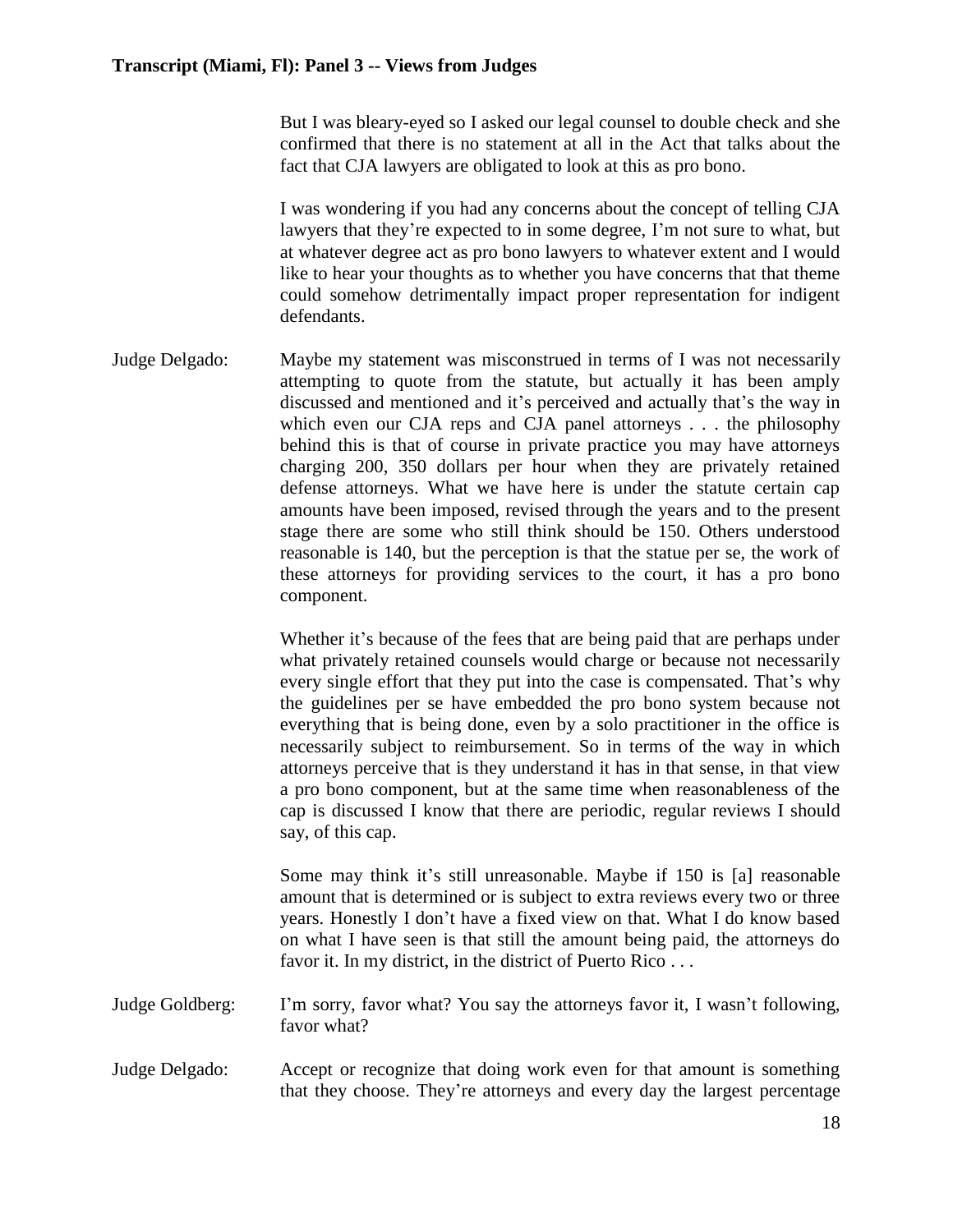are making a living of CJA panel work. They have abandoned their civil practice, they have abandoned the state criminal practice and technically all they do is work under CJA. We have a large number of those within the CJA panel of attorneys.

Aside from that, as I mentioned, I don't have a view on what should be the cap if any. I think that whatever, if there is a cap, what I understand is there should be a leeway for the attorneys to justify a need to exceed the cap that is imposed for the cases. Here I'm talking about maximum amounts, and to be able to explain to the court why the services rendered need to be reimbursed and provide justifications as they are allowed to do right now.

- Judge Goldberg: Have you seen instances of voucher cutting where judges justify voucher cutting on the concept that CJA work is pro bono? Because that's exactly what happened in the circuit cases I referenced.
- Judge Delgado: I haven't seen much of that. I have heard from prior testimonies that something like that has been done. That's one of the areas which I think judges need to be trained and make clear that there are guidelines and there should be a more consistent way in which those guidelines are to be applied that will provide uniformity through the different circuits and through the nation.
- Judge Goldberg: The current rate is \$129 an hour. Your written submission indicated that you believe the current, you see the current fee appears to be reasonable. Continuing to harp on this pro bono theme, do you have any concerns that with \$127 hourly rate, you don't think it should be raised to \$150, that when we add in a pro bono component to this it's going to be more difficult to attract competent counsel because you have to factor in of course . . . I haven't done criminal defense work in a while. We have to of course factor in overhead and all of that. You do the math, I mean . . .
- Judge Delgado: I'm not sure I'm understanding your question because the pro bono component I think it's embedded on the fee already fixed, which is not the one that most attorneys commonly in the private practice will charge. I'm not saying and taking a fixed posture that 129 or 127 is the right one or 144 or 150. What I do say is that to the extent that that is being regularly reviewed and the review is carried out to adjust that properly then there are some guarantees in there for the attorneys.

Experience-wise and based on that in our circuit we have more applicants to the CJA panel than positions. Same thing as in Florida. There must be something that is attractive. Either the type of work and the devotion or interest of that given of attorney in defense work or still it doesn't create an economic hardship as anyone or many other people may think. I don't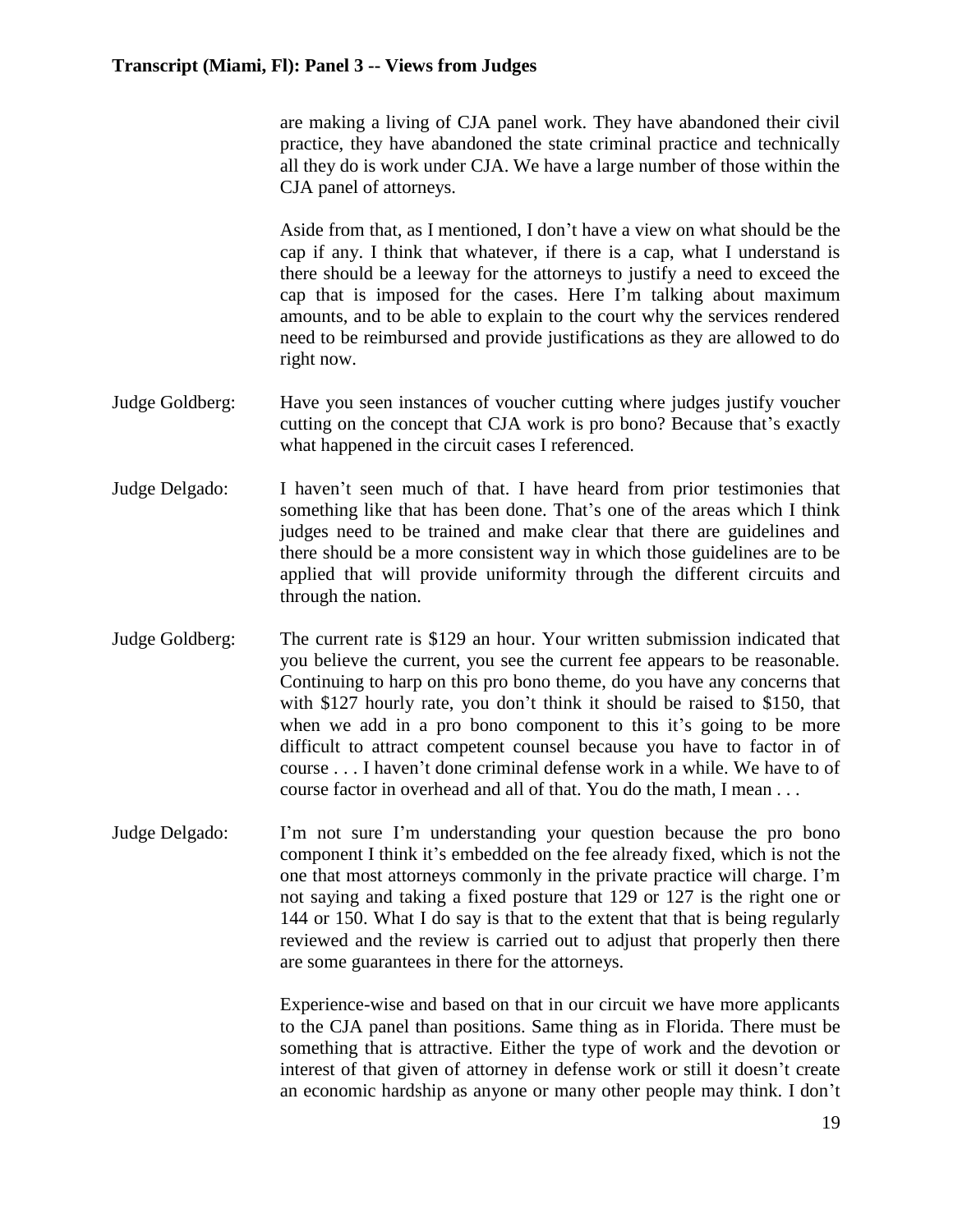know what the reason is. I do know we have more applicants than positions and I do know many attorneys nowadays are making a living, in my district once again I say, out of CJA panel.

Judge Goldberg: Reuben, I have a quick question for Judge Gleeson and I'll turn the mic over. Judge Gleeson, first let me congratulate you on an incredible career in public service and ask you a quick question about the due process component. You cited I guess a policy statute, I forget what the number was, where you said there's been a lot of discussion, but there has to be due process with voucher cutting, but that is already in place. And it is, you're certainly right that it is in place. I'm wondering could you give us any guidance if you have any on how do we get, and I think you mentioned this, what do we write, what do we recommend, what do we say as a Committee that would actually get our colleagues to one, take note of that and two, actually implement it?

> I can picture sitting around the conference table with my colleagues and some of them . . . I'll raise my hand and I'll say, "I just want to bring this to everyone's attention," and most people nod their head and there'd be a couple of people who will go, "Oh, I'm aware of that. I don't have to follow that. I can do whatever I want. I'm an Article III judge." Could you give us some guidance if you have any on how we could enforce that so to speak?

Judge Gleeson: Sure. Being one not to read the emails that come from the AO on a regular basis. I recognize that an email that apprises us all of a change in policy doesn't necessarily do the trick, but there are other ways to do it. There are FJC educational programs, we have circuit conferences every year. A lot of districts have their own district conferences. If we really care about getting the word out as an institution, any number of avenues to do that, to sensitize people. We could, the Defender Services Committee could do a better job of . . . and I was chair of Defender Services at the time, so shame on me for not doing a better job of having the members of the committee educate their colleagues as to policy changes like this.

> But if we really mean, it we can get the word out. I hope that answers your question. Just briefly let me just express a different view on this pro bono matter you raised with Chief Judge Delgado. A basic tenet of any system that purports to deliver independent, well-resourced, quality indigent defense services has to be, it cannot be in any dimension pro bono. It should be anathema to any such system. For one thing, pro bono who? Whose bono is it pro? Public? Is it for the good of the public? Fine, but we're wanting people to represent defendants. It's for their good.

> The logical extension of this pro bono notion was that district in Georgia that comprised its panel of anybody who happened to be a member of the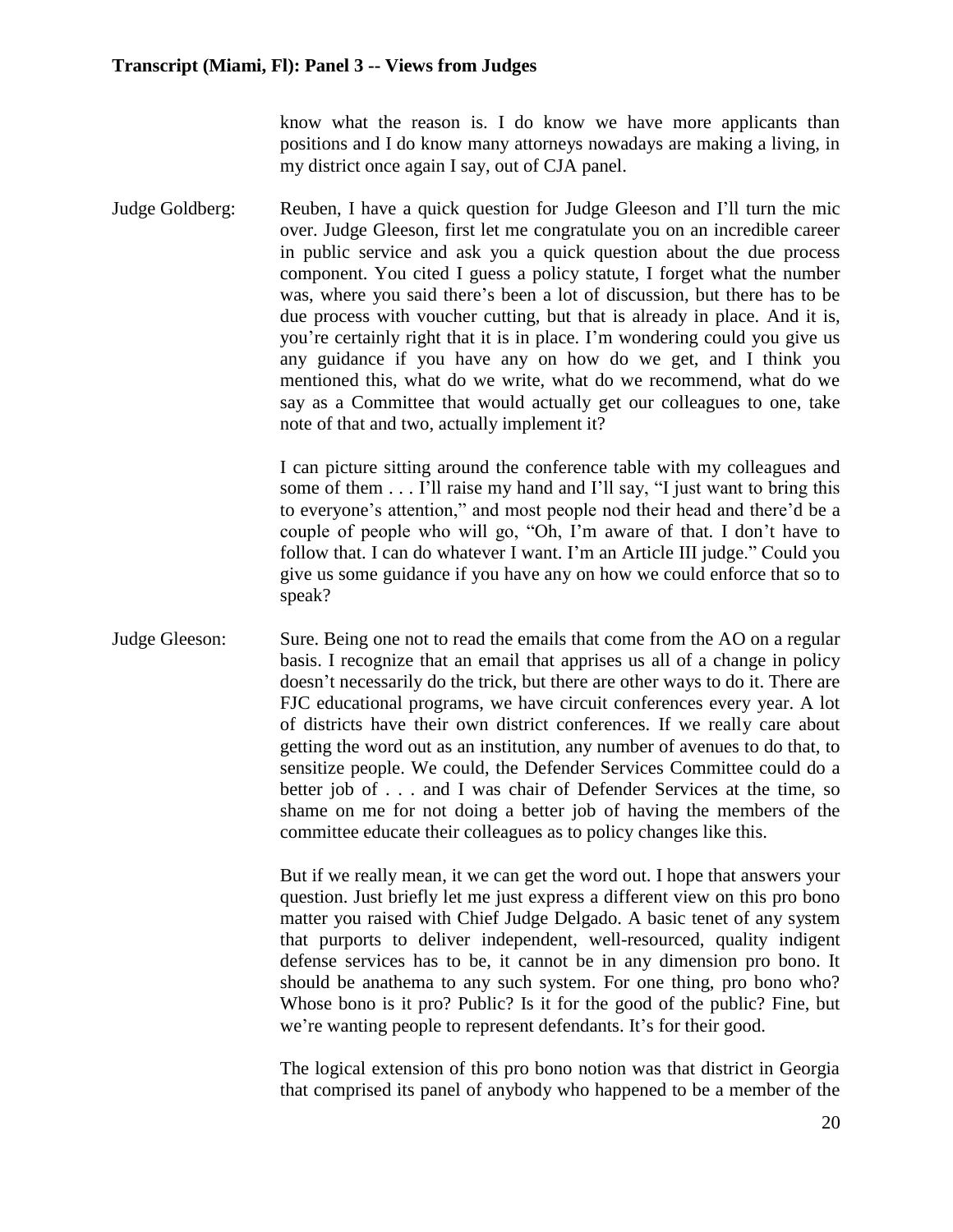bar. You went on the panel. A bankruptcy associate from the firm came to the judge and said, "What? I'm a bankruptcy associate. The person's life and liberty is at stake. I can't do this." The judge kicked the person off the bar of the court because he failed to do his pro bono public service. We have to keep in mind whose interests we're preserving here and it's not the publics. A trial may be a search for the truth, but the defense lawyer is not part of the search party.

We have to keep our eye on the ball. And the fact, and I say this with all respect to Chief Judge Delgado, but in New York we get a lot of applicants too. But that rate attracts the wrong people. We get bottomfeeders. We get people who can't get retained work. Our mission should be to the extent that a piece of what our current panel attorneys are doing is pro bono, that should be an argument to the legislature to raise the rate so that's no longer, true so we get the right people on the panel.

- Reuben Cahn: Judge Prado, would you like to question?
- Judge Prado: Yes. To follow up on that question, Judge Gleeson, you were the chair of Defender Services. Judge Williams, you were a public defender. Judge Delgado, you were an Assistant Public Defender and Magistrate Judge Matthewman, you were a panel attorney. All of you have had experience in Defender Services. I was here twenty years ago and the same issues, the same complaints, the same concerns I'm hearing again. Here twenty years later we still have the issue of concerns about judges thinking they have the responsibility or maybe they do have the responsibility of overlooking the program. Maybe some go too far, micromanage, deciding who is going to be the defender, deciding who is going to be a panel attorney, deciding how much they get paid.

Is there a systemic problem? Is it in isolated areas or we need to educate our fellow judges about the importance of the independence of allowing defense lawyers to do their work? That requires a more drastic change to how we work, of the Defender Services and defense work coming under the courts. Should there be more independence? Is it just a matter of educating part of our judiciary about the importance of independence of panel attorneys and defense lawyers in allowing then to do their work?

Judge Williams: I'll take that. I do think that there is an educational dimension of this. As an active trial judge, as Judge Gleeson alluded to, mostly if I see an AO, even while I was a defender, a memo from the AO I'll hit delete because I am engaged in trying cases and resolving matters. But that doesn't mean the Defender Services committee and this Committee can't be more proactive in discussing the independence of the defense function so that these incidents are not raised again and again and again.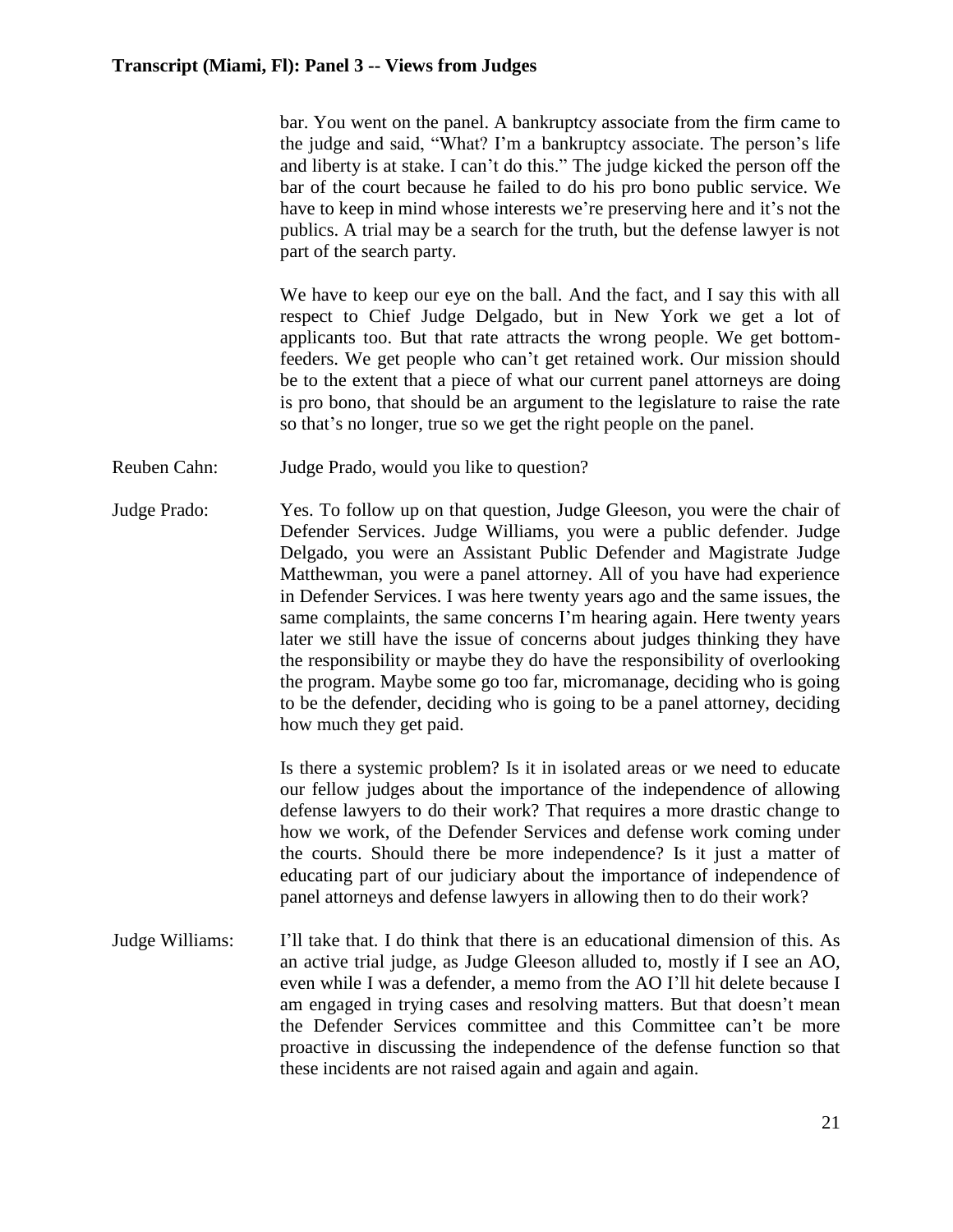I think that goes to Judge Goldberg's question about how is it that this pro bono dimension became somehow affixed and affiliated with this work? I think I alluded to it by mention of the stereotype of the client, but that somehow this work, it is easier to undermine it and denigrate it because of the nature of the work. This confusion that it is somehow pro bono, I remember when TARP lawyers from major law firms were being hired by the government at \$550 an hour. There was a huge article where they, the TARP lawyers were offended and outraged that they were being required to submit time sheets for the work they did.

There was a discussion about that. If a CJA lawyer wishes to know why his or her voucher has been halved there is not a standard mechanism adhered to by which they can redress that. I think it's because of the nature of the work. I think as judges we have a responsibility to do something to educate not only our colleagues but the public as to the value of this work. I made some suggestions in my submitted written statement. I think we need professionals engaged in the voucher process, at the circuit level, at the district level. I think we need to think anew about a national defender program that's kind of a standalone like the Sentencing Commission. But what is that phrase, insanity is doing the same thing over and over again and expecting a different result. We have to break away, do something, because the direction we are now going in and the fallout from sequestration I think was significant.

Judge Gleeson: Judge Prado, I'm with you. I was on Defender Services for nine years. I've never really drifted away from the concerns that arise repeatedly in that program, but my day to day brought me away from it. Then I say here yesterday and I was listening to the conversation and it all came rushing back. I felt like I had post-traumatic stress disorder. I think your observation, it basically points out that there is this built-in conflict of interest. We're doing the best we can, and we're not doing a great job as an institution, in delivering the services that the criminal justice act directed us to deliver.

> But it's not a logical location for the delivery of indigent defense services. And the thing that struck me the most in my decade on that committee is how there was hardly any important issue that we addressed that was not a manifestation of the built-in conflict of interest. That's why they keep arising and they'll continue to keep arising as long as the apparatus remains the same. As long as it does remain the same, I agree with the sentiments already expressed, which is at the very least we need to sensitize. Sensitize the judiciary that it has this responsibility in any number of situations.

> Chief Judge Delgado reminded me when the chair of the Executive Committee said to the Attorney General, "Would you please hurry up with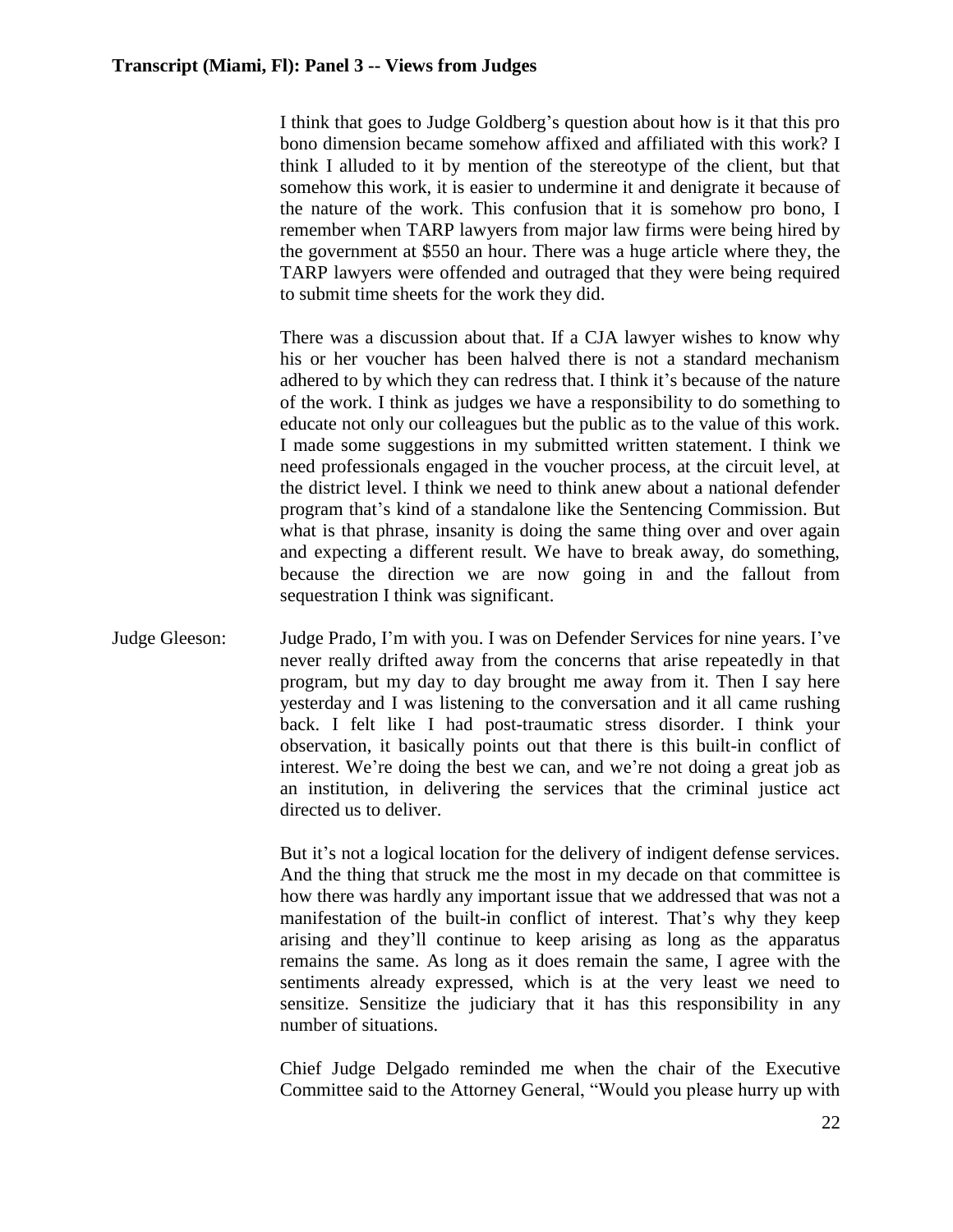these seek or no seek decisions?" Defenders as you might expect, if you think about if for a little bit, defenders went crazy. They're like, "Excuse me, they're going to hurry up and seek if you make them hurry up." I don't mean to suggest for a moment that the defender's view on all these different issues should carry the day, let alone does carry the day, it rarely do, but should they be heard? Should there be some sensitivity among judges that run the branch to the fact that we have been imbued with this responsibility so we have to discharge it with the right amount of communication and the right amount of deference? Absolutely. And we're not there. We've never been there.

- Judge Delgado: Actually let me clarify. My intentions of streamlining the process never far away from getting them to basically certify . . .
- Judge Gleeson: No, no, I understand that.
- Judge Delgado: I understand. Actually I'm opposed to it in essence and I think culturally it has happened and it has been demonstrated by the jury verdicts. I think Judge Matthewman experienced that first-hand when he was acting as a learned counsel in the district. Actually I think if Congress is so concerned of adequate use of funding that's a waste of resources right there. Processes under CJA are being severely affected by policies of the Department of Justice and it's a matter of . . . if you look through different statutes, different issues and even the rules of criminal procedure, they imposed a burden as to the funding within CJA.
- Reuben Cahn: Judge Walton?
- Judge Matthewman: Judge Prado, I think that the issue comes down to where is the voice for the federal defender and the CJA attorneys. I think, because I can recall back to the '80s and '90s when the hourly rate was just so low it was absurd, I think it was \$30 or \$40 an hour. The only lawyers who were on the panel were really lawyers who were sort of true believers, lawyers who really wanted to do this type of work. The hourly rate has creeped up. It has increased over the years, but the question I think has been would the defenders and CJA lawyers be better not under the umbrella of the judiciary? Would they be better I guess having some independent seat at the table? If so, at what table?

I think in my experience the judges have been, the judiciary has been very supportive overall of at least in our district and other districts I've worked in, of the CJA lawyers and the federal defenders. The question I guess is is there a better system? Is there a better way for the defenders and the CJA lawyers to have a seat at the table, to have a voice into what's going on? I'm just not sure of that, but I think it's an important inquiry for the Committee to look at. I think the over the last few years the sequestration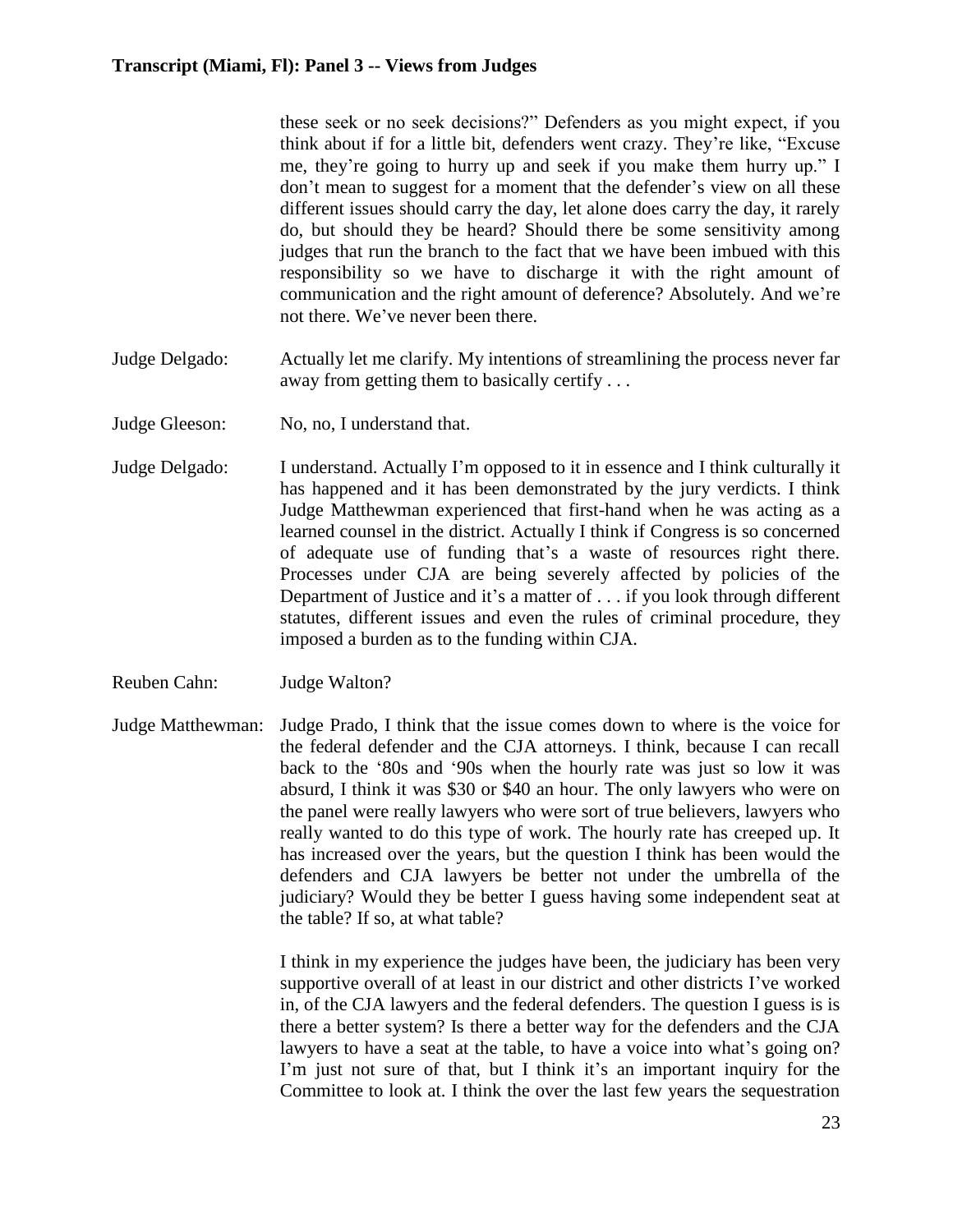problems have exacerbated these issues and these problems. I do think in whatever format it is done, that I do think it's important for the CJA lawyers and the federal defenders to have a true seat at the table and a true voice in what is going on with the defender program.

- Reuben Cahn: Judge Walton, would you want to ask some questions?
- Judge Walton: Very briefly. I'm always on board with the idea of education. I think education can change perspectives and also trying to sensitize people about the importance of the work that criminal defense lawyers do. However I'm not confident that that alone is going to be adequate to cause, unfortunately, some of my colleagues to not respect the role that defense lawyers play in the system. I think unfortunately it's because many of us come from a perspective where we've never been in a situation where we have had to need the services of defense lawyers.

I was in the juvenile justice system three times. Two times I was guilty. One time I was not. I didn't have a lawyer on any of those occasions. Having experienced having been wrongly adjudicated guilty of something I didn't do it gives me a perspective that causes me to appreciate the importance of not shortchanging the role that defense lawyers play in our system. I just feel that if we only continue to require that judges, if in their discretion feel it's appropriate to provide a forum and an expression as to why they're cutting the voucher. I just feel that there are some of us, and I'll probably anger some of my colleagues, who just will cut regardless and they'll do it indiscriminately and they'll do it without explanation and they'll do it without giving a forum for people to express their opposition to those cuts.

I feel that maybe the only way we can do it if it stays with the judiciary, and I think we should play some role, is that we mandatory require that judges, if you're going to cut a voucher, you have to articulate why you're doing it based upon guidelines that are established for when you can appropriately do that. I don't know if any of you have any views as to whether you think I'm off base.

- Judge Gleeson: Go ahead.
- Judge Delgado: I will agree. We are doing that right now. I think that one of the problems is the lack of consistency throughout the districts in giving notice and giving due process to the attorneys and giving an explanation as to the voucher cuts. For example when I hear that from districts in which that is not happening at all or when I have heard the testimonies given in Santa Fe, taken and assuming as true and correct testimonies of some attorneys as to matters or issues in which they have been cut, I'm concerned about that.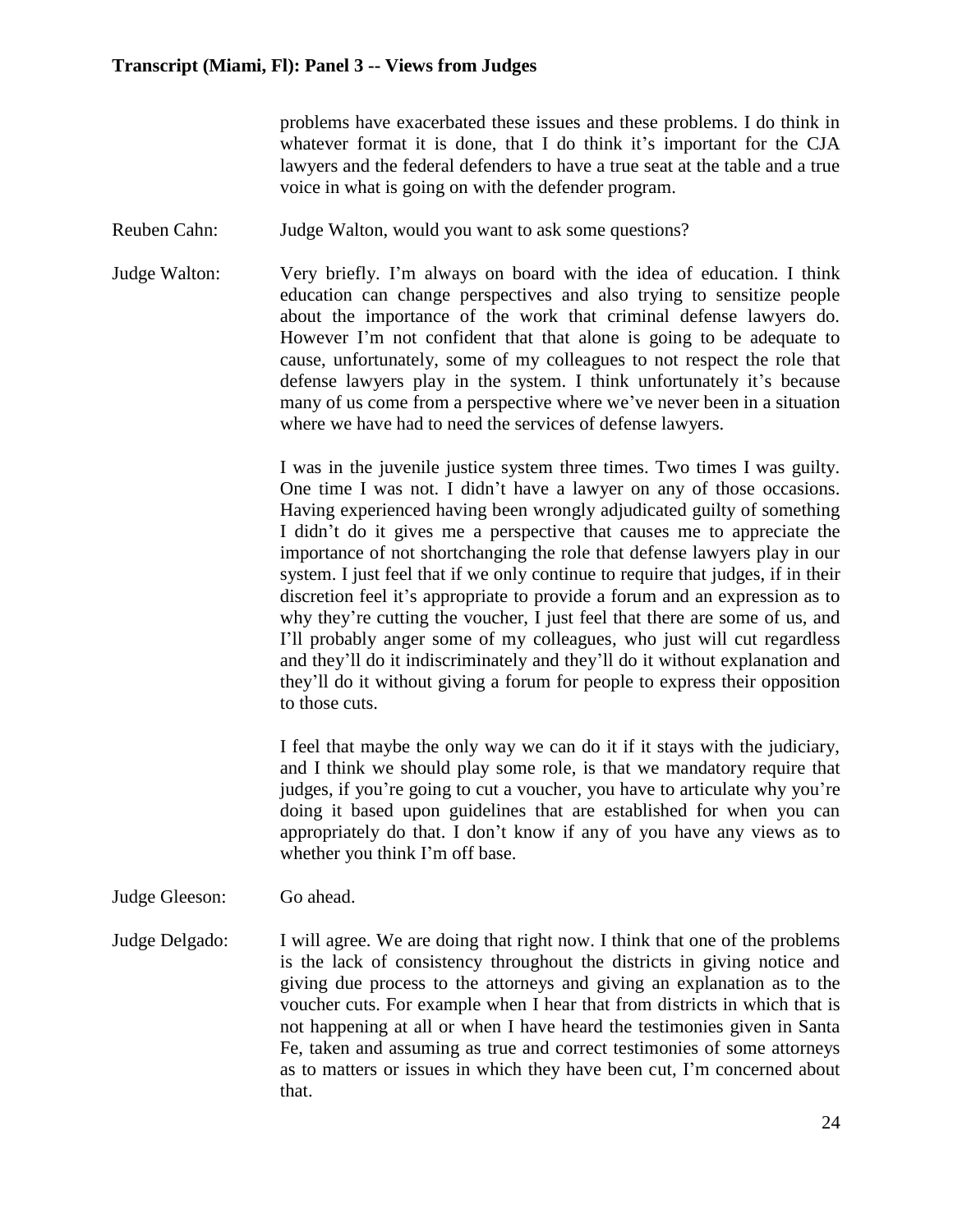But of course, that is what I don't see happening in my district. Still there will be attorneys that perhaps will have questioning as to any cut made by a given judge. I am not saying that we are all 100% marching along the same guidelines, but we have basically a coherent system in which it's being done for the evaluation process. Even if there is a discrepancy maybe with one of the judges still the notice requirement is there and as was suggested yesterday by the colleagues here from Florida, maybe there should be a review process. There's precious time that is being invested in the attorney coming back with a written request for reconsideration to the same judge that already has a way of looking at it. Maybe at the appeals court they should be taking it and have someone else review that for arbitrariness. I will not be opposed to that.

I think that if aside from requiring the consistent application of the guidelines, training judges, I don't see why this cannot be part of the training of judges that the FJC conducts on a regular basis. That will promote uniformity, more reasonableness in the things that are being done. We learn from experience and of course this same experience in which different judges and different districts are sharing what happens is enriching per se. We can learn. I think that the basis of all of this has to be mutual respect for independency in the job that is being done by each group. This can be achieved by training and close communication between defender's community and judges and maybe instituting a review process. Whether it's at the board of appeals or wherever the Committee feels it's proper.

Judge Gleeson: I have two suggestions. If you assume, as I do, and your question suggests maybe you might, that we're going to stay in the current structure, we're not going to make fundamental, dramatic, earthquake changes. There's a little bit of a conflict when the defender reviews a panel voucher. They are often in the same case. We've got the conflict that adheres in our own situation plus this lack of sensitivity. I don't think judges or defenders should either be completely out of the picture.

> The two suggestions are what we finally got promulgated was a manual provision that said a judge should give notice and an opportunity to be heard to a CJA lawyer before cutting a voucher. You can change that should to a must. Here's another suggestion that I think naturally, since I'm making it, I think it's a good one. We had this problem in Defender Services where when you look at the panel side of the house—40% of the money—2% of the cases were taking up 30% of the money. The idea, and I'm proud to say I take no ownership of the ideas that turned out to be lousy ones, but I had some good ones. And my idea was we should do these case budgeting specialists and Bob was intimately involved in this. They were placed in three circuits. I think I heard that's now been expanded to other circuits. These case budgeting specialists were designed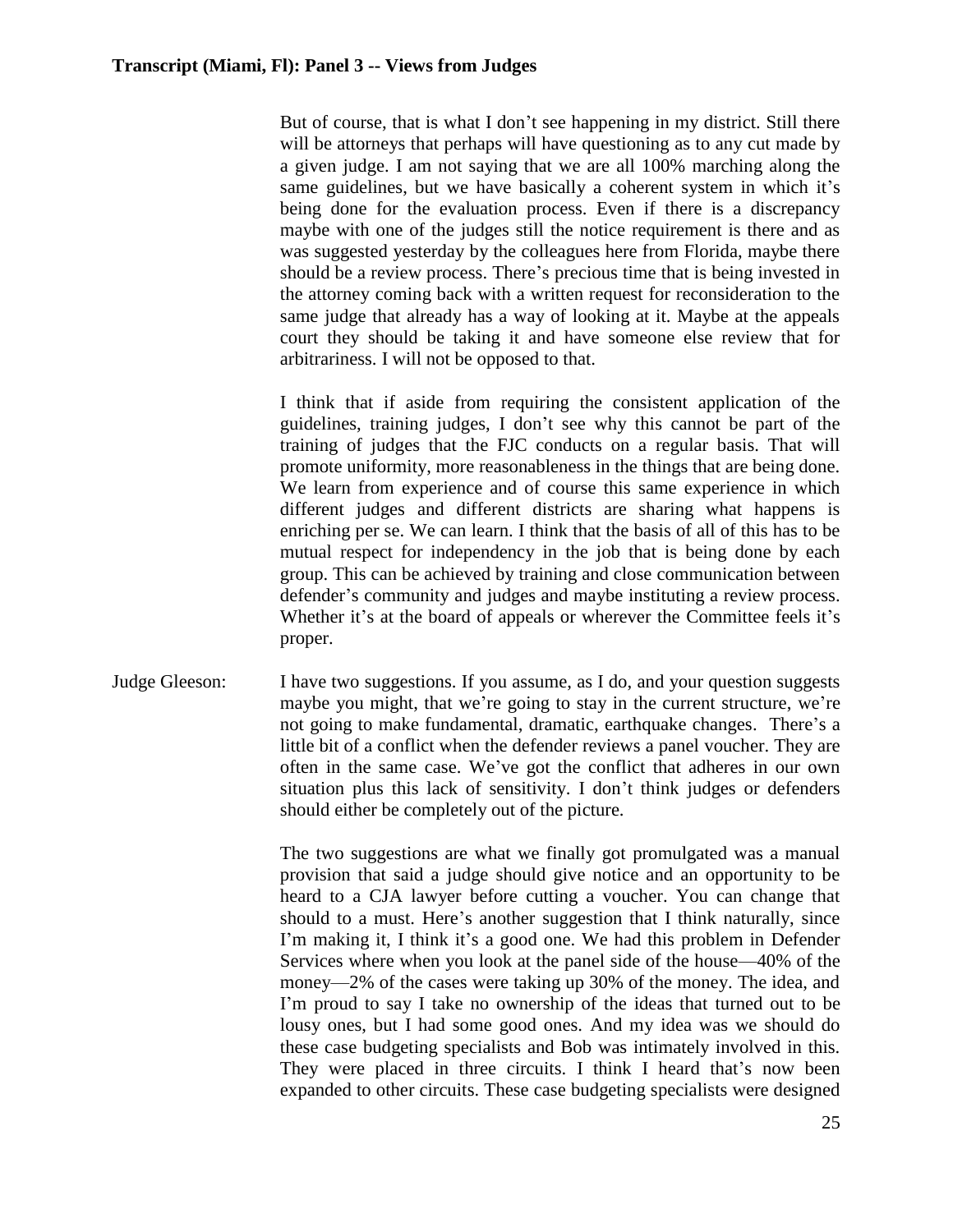to help judges in the big cases, the megacases, through requiring people to budget their time, but also to make sure they weren't hiring experts at an hourly rate that was excessive. That there was sharing. If there's ten lawyers each of them need a copy. Maybe we don't have to make ten separate . . . you get it. To be more efficient in the big cases.

It turns out the case budgeting specialist in our circuit who's a former panel attorney is actually used a lot in what might otherwise be voucher cutting situations. My colleagues will say, "I have this voucher that looks a little extreme," or upfront they'll say, "I have a request for an investigator. I'm not sure whether I should do it." I've sent them to Jerry Tritz who's our case budgeting specialist. He's been very helpful. A lot of judges are leery about this for the right reason. They don't want to intrude on the defense function.

Who occupies the position strikes me as really critical. We chose a respected panel attorney. It has produced a situation where in a lot of circumstances that might have otherwise produced a voucher cutting the panel attorney's happy, the judges are happy. There's this other third person in there that's very useful. The principles that inform why we did the case budgeting specialists in the megacases, in the capital cases, are all the same. It's all the matter of having some measure of uniformity and consistency. There would be pushback from the case budgeting specialist to the panel attorney. The questions can be imparted through the case budgeting specialist at the end of the process if there's a question about a voucher. You'll see this in my written testimony. I strongly suggest you consider that mechanism down to the granular level of the regular case because I think it might be useful.

Judge Williams: I agree with Judge Gleeson on the issue of having professionals such as a case budget analyst come in the circuit level, the district level. I think you made an important point, Judge Walton. I just want to expand on that, your concern about the capacity to educate. Judge Gleeson made an interesting notation at the beginning if this testimony that comports with an informal survey I took over the years I was the chair of the Defender Services Advisory Group. Not one judge on the committee asked to be on that committee. Not one. It was some place judicial careers went to die.

> In fact many of the persons chosen had, as you noted Judge Walton, no experience perhaps with the criminal justice system from that perspective, but were prosecutors. And yet these committees came to, over argument and conflict and tension, came to support and recognize the importance of the defense mission. Even those committees were ignored by other judges. Their position has been downgraded, as it were. Those committees and the outside monitors and the people we hired as defenders, all of those voices telling a story that today we are still asking, "Is that true?" That is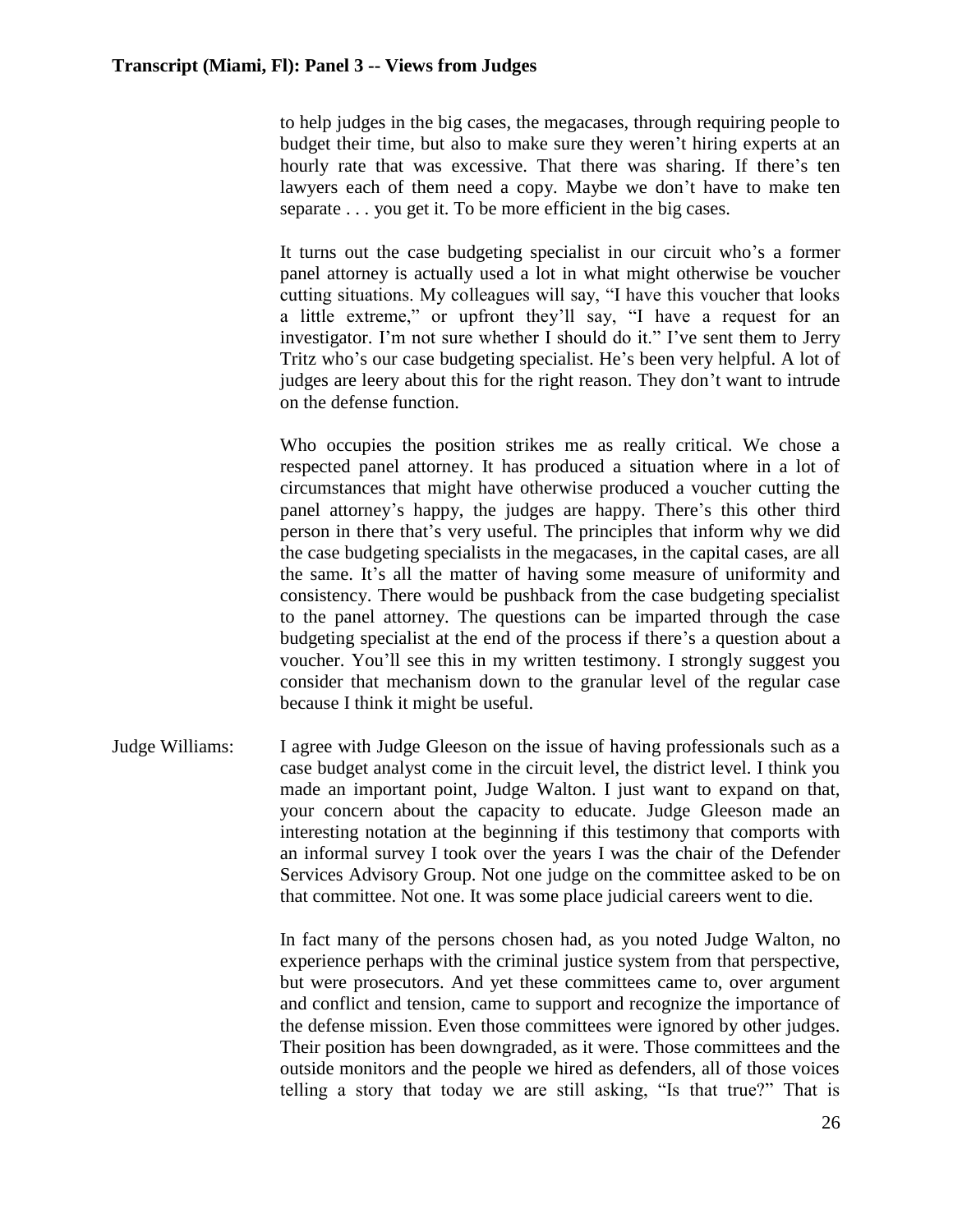something I would hope the Committee would engage in some introspection to understand why the simplicity of that message has not gained traction.

Judge Matthewman: I would just say that I think it's important . . . I know in our district voucher cutting is really not an issue from what I hear and see. However I've heard that in other districts over the years it has been. I think that it's important that due process be afforded the CJA lawyer in a voucher cutting situation. The question is what form does that take? I think perhaps there could be a recommendation that each CJA plan be required to include a provision for what happens when a voucher's cut and how an attorney challenges it. Then the question is what would be the due process of that CJA attorney if the CJA attorney disagreed with the determination or the cut.

> A reasonable recommendation might be to establish a committee just like we have committees to review issues of attorney professional misconduct. A committee made up of various individuals who would review the voucher cutting issue and make a recommendation. I think that perhaps there's some way to do that to ensure that due process for the CJA lawyer, without making it a complicated appellate process. I think that would be something that would be very important to look at, but I do think that a basic tenet of every CJA plan should be to allow for due process and notice to every attorney and not just in a section that they may or not adhere to, but as a requirement or as a component of each CJA plan in each district. Then each district can perhaps determine how best to fashion that type of due process review.

Judge Gleeson: Judge Walton, can I also suggest that as important as this issue is I think a bigger problem is not the vouchers that are scrutinized and get cut or not get cut, it's the vouchers that don't get submitted. There are places, there are cultures in our country, criminal justice cultures, where the panel attorneys, this was briefly alluded to yesterday when we talked about the percentage of cases in which support services are sought, there are places where the vouchers don't have to be cut because they're never submitted because the lawyers know. They know they're not going to have an investigator approved or these hours . . . There are some places where the lawyers know a voucher's never going to go to the circuit, period.

> They either do the work and it's not compensated, or they don't do the work. That's a very important piece of this. It's the vouchers that because of cultural imperatives . . . whether they're imperatives or not, cultural realities. There's a felt need not to put yourself in a position where your voucher might get scrutinized. I think that's just as important as the universe of cases in which the vouchers are scrutinized and cut.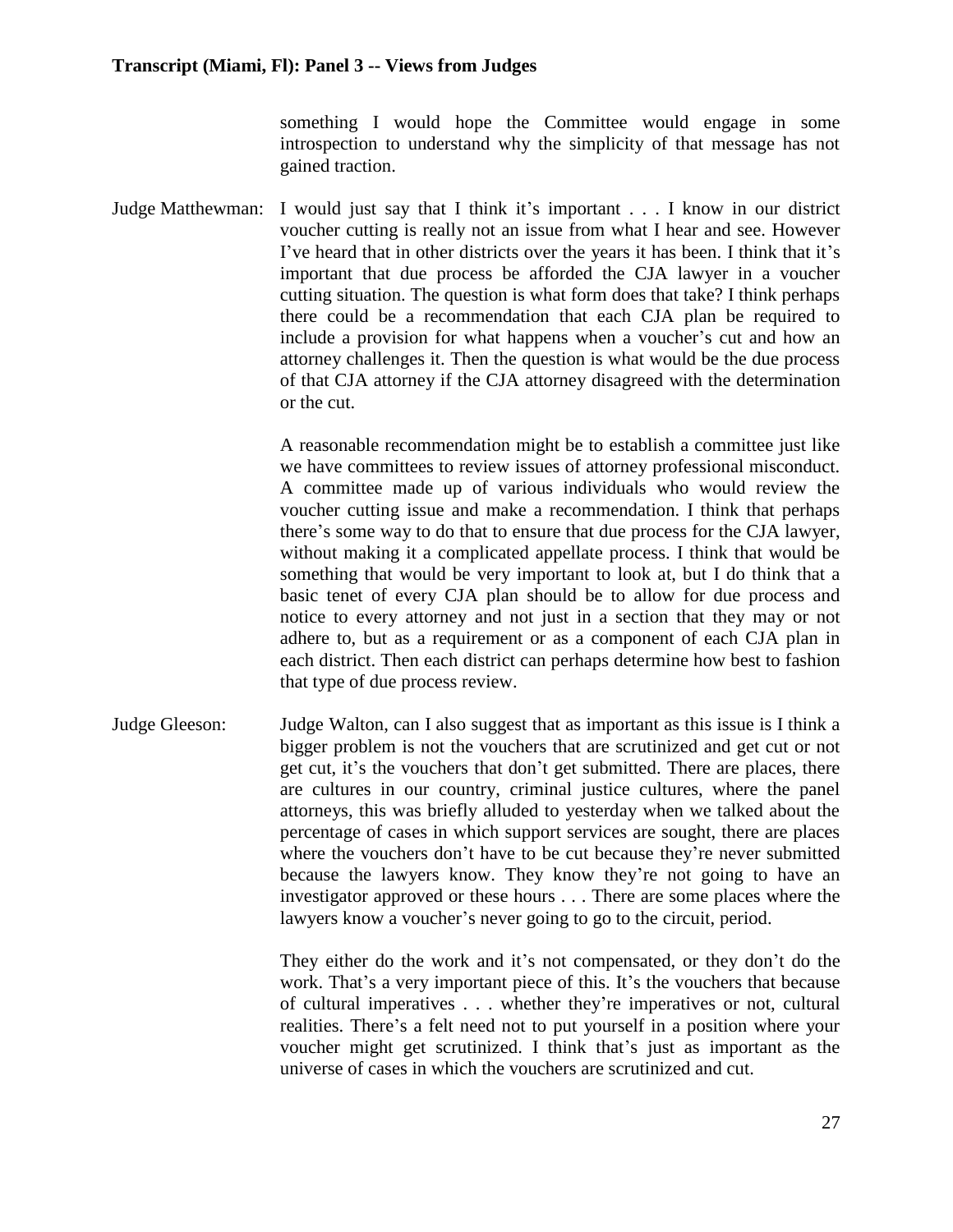- Reuben Cahn: Chip, do you want to ask some questions? I know you've got some familiarity with these issues.
- Chip Frensley: Thanks Reuben. I want to explore a little bit the role of district judges and circuit judges in the voucher review process. Judge Williams, since you're one of the very few people in the entire country who's had the experience both as a defender and as a judge, I want to ask you some questions about that role and particularly as it relates to other alternatives and specifically the alternative of the defender being responsible for reasonableness reviews.

One of the arguments that's been advanced for why it's important for judges to have the role of reviewing those vouchers is because of their unique familiarity with the case and that that somehow means that they're in the best position to determine the reasonableness in a case. Of course we also know and we've heard testimony from some defenders who are responsible for doing reasonableness reviews. I'm just curious, from your perspective, having served in both capacities, as a defender and as a judge, what you think about the role of the judge in reviewing that and whether or not their position is so unique that someone else couldn't do as effective a job of a reasonableness review.

Judge Williams: First I want to say that I believe, as is appropriate through law, that the court has a stewardship responsibility for CJA and the budget, but no, I don't believe I occupy any particularly unique position or talent to do voucher review. I do not like being put in the position I occupy now as a judge reviewing a submission by a lawyer who is litigating a matter before me. I certainly am conversant with criminal defense stratagems and I managed federal defender budget for close to twenty years, but I had personnel assisting me there that a solo practitioner doesn't.

> I may know the elements of the case and the defense, but I know nothing about that client. It was interesting, the very first trial I had I was looking around in my office. I wanted to know where the 302s were and where the statement was and then I realized, "No, no, no, you don't get that. You are an impartial arbiter. You just decide on matters as they're presented to you in trial." If a CJA lawyer asks to go somewhere to interview a witness I don't feel comfortable saying, "Well, you know, if I were defending that case my choice would be not to interview that witness."

> That is not my role. People were exquisitely precise during the confirmation process that that is not my role. I think there is a genuine and a better alternative in the form of case budget analysts or CJA supervising attorneys or circuit budget . . . whatever you call them, I think those persons hired by the court in consultation with the defender and perhaps a private practice lawyer who works in the court and would report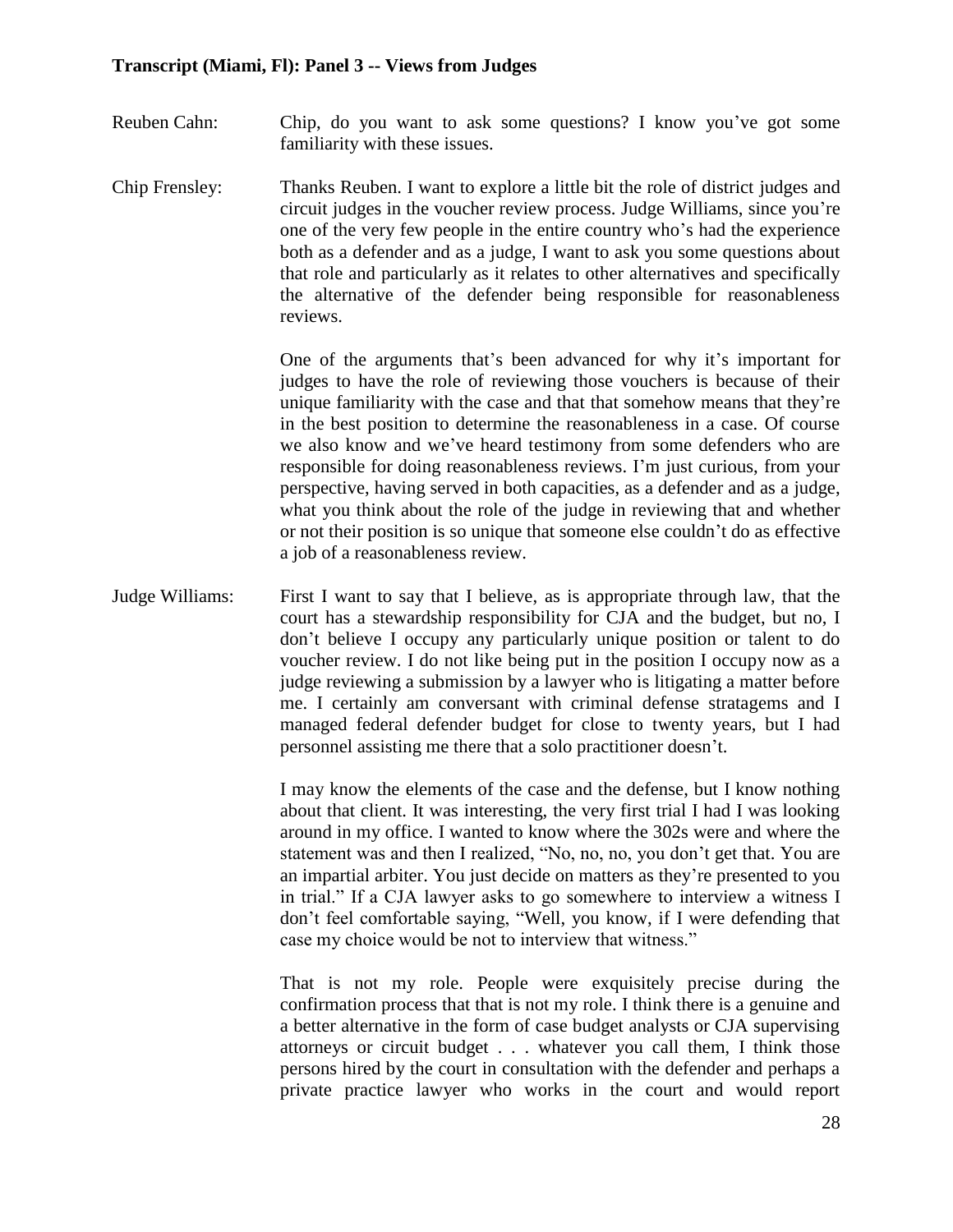ultimately to the court, but who would make the recommendations and make the review, would put added efficiency in the process and integrity because there would be no question as to my, as a jurist, interfering with the defense of the case.

I think defenders reviewing CJA vouchers presents real conflict in that in at least in this district defenders are appointed first and then codefendants afterwards. There would be a rare instance where you wouldn't have that relationship amongst the codefendants. If I were a defendant I might look askance at Bob's lawyer telling my lawyer what he or she can't do. I believe that the proposals in Judge Gleeson's testimony, the one's I've touched upon and others who have appeared before you will allow what it is we're all looking for, accountable independence.

- Chip Frensley: I understand obviously it would require statutory changes, but do you believe that the ultimate decider or the ultimate decision maker should remain a judicial officer or do you think that those staff individuals that you suggested, the supervisory attorney, the case budgeting attorney and individuals like that should be the final deciders?
- Judge Williams: Realistically I think if there's going to be any important change we'd have to start with the ladder, that that person made recommendations to the court and worked with the court. They are existing now around the country in different capacities. I don't think that would require any statutory change, would just require a new attitude on the part of the judiciary in its governance.
- Judge Gleeson: We could use a clear standard of review. This is what I thought professor Kerr was getting at yesterday in asking us questions. Is there deference, is it de novo. Do we start from scratch? I've always found a little asymmetrical this notion that when a defense attorney's performance is challenged, under *Strickland* we engaged in all these presumptions of strategic, all this deference. But then the voucher shows up and all of a sudden it's, "Wow, they second guess de novo every single decision."

My own view never having defended a case is influenced by a belief of, what do I know? What do I know about the appropriateness of this . . . I understand my responsibility and I discharge it, but it's influenced by a degree of deference that I think inheres in the fact that I'm just a judge. Especially now when 3% of the cases get tried, so much of the work goes on outside my courtroom. So I even feel even . . . not disabled, but more impaired in my ability to second guess. I think it would be useful to have a clear standard of review and some degree of deference if you think it's appropriate built into the review mechanism.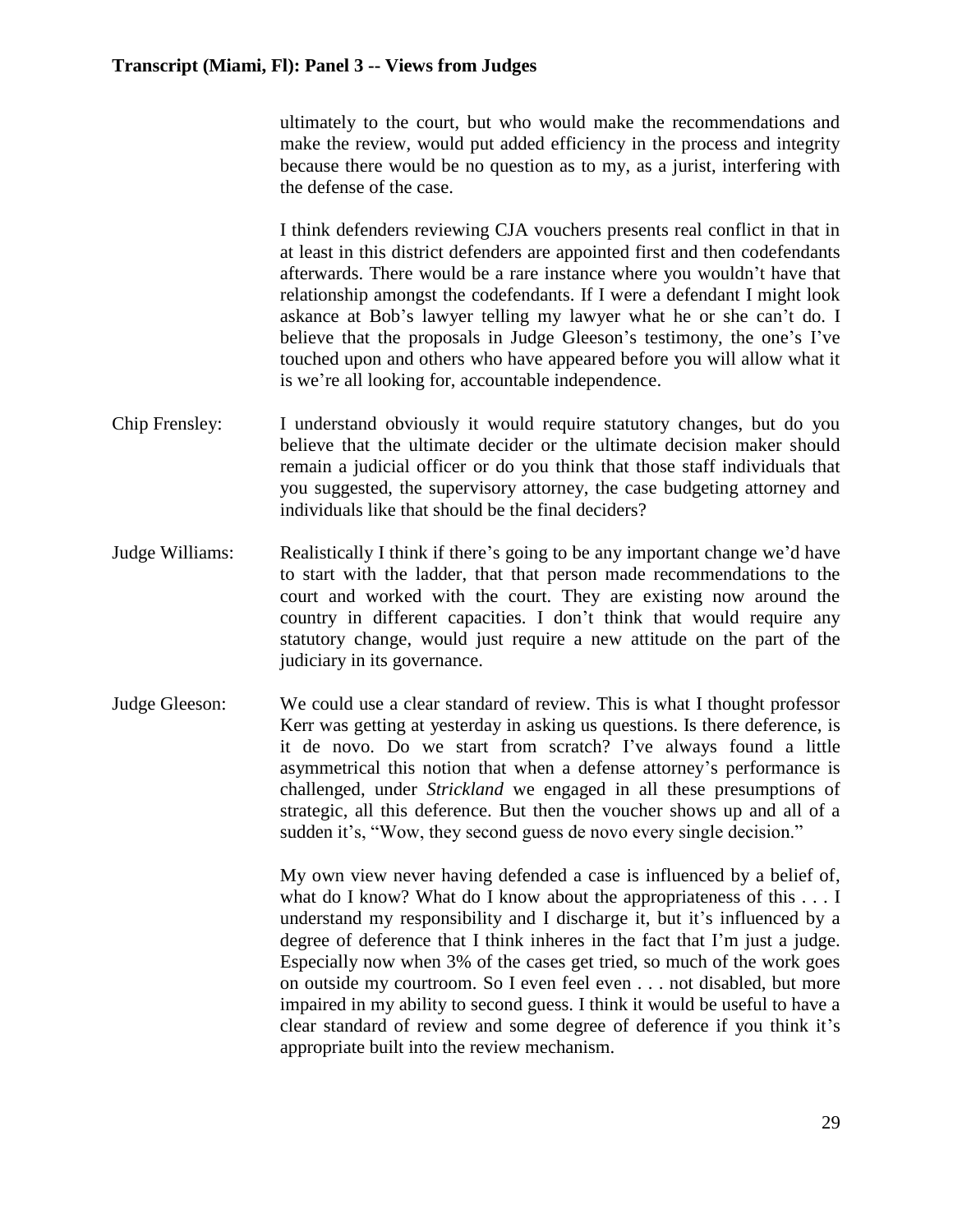- Chip Frensley: Judge Matthewman, just to ask a similar question in terms of the role, given your perspective as a CJA panel attorney and as a judicial officer as well.
- Judge Matthewman: I don't think it's appropriate to have the federal defender review vouchers. I think there's too much of an inherent conflict in that situation. I just don't think it is the right way to do it. I agree with what I've heard so far, which there should be some specified guidelines, a specified standard of how to go about it and a determination as to who in the first instance makes the determination. I think that probably the most reasonable recommendation I would have would be that there be an independent either, whether it's a staff attorney or a clerk or a CJA administrator or something who makes that initial determination on the voucher and then would report to the judiciary.

I think it should not be the federal defender. There should be at the first instance an independent . . . not an independent, but somebody other than the court reviewing it. Then if there is any dispute about that perhaps at that point going to the judiciary. I don't know how that would exactly be structured, but I do think that since it seems like this problem is more prevalent in some districts than other districts that there should be a national standard for this and it should be a requirement to be in each plan. That it's specified as to what the due process is, how the due process is exercised, who makes the review and where the ultimate challenge goes to and keeping it from becoming unwieldy where it would be going to say an appellate court. I don't think you want that. I think you want something that's more streamlined that can be done fairly quickly in the district.

- Chip Frensley: For those of you who advocate the use of supervisory attorneys or CJA case budgeting attorneys or other staff individuals like that, would you perceive those individuals to be court employees as they are now or would you . . . again, we're blue sky on this, but would you see them as being employees who have more of a connection or relationship to the Defender Services Organization? How would you envision that? What do you think would be the most appropriate role in that regard?
- Judge Gleeson: The model I'm suggesting is just an expansion of a position we already have. There are in circuit executives' offices that perform that function already in the capital and megacases. They de facto perform these functions already in the Second Circuit down in smaller cases. I think that model works. It's a court employee. The input of the defenders and the panel attorneys and who occupies that position I think is important. I mentioned earlier, it's really key who's in the position. I have less handson knowledge of what happened in the Sixth and the Ninth, the two other original pilot courts. Second Circuit it worked very well and all the panel attorneys will tell you exactly that.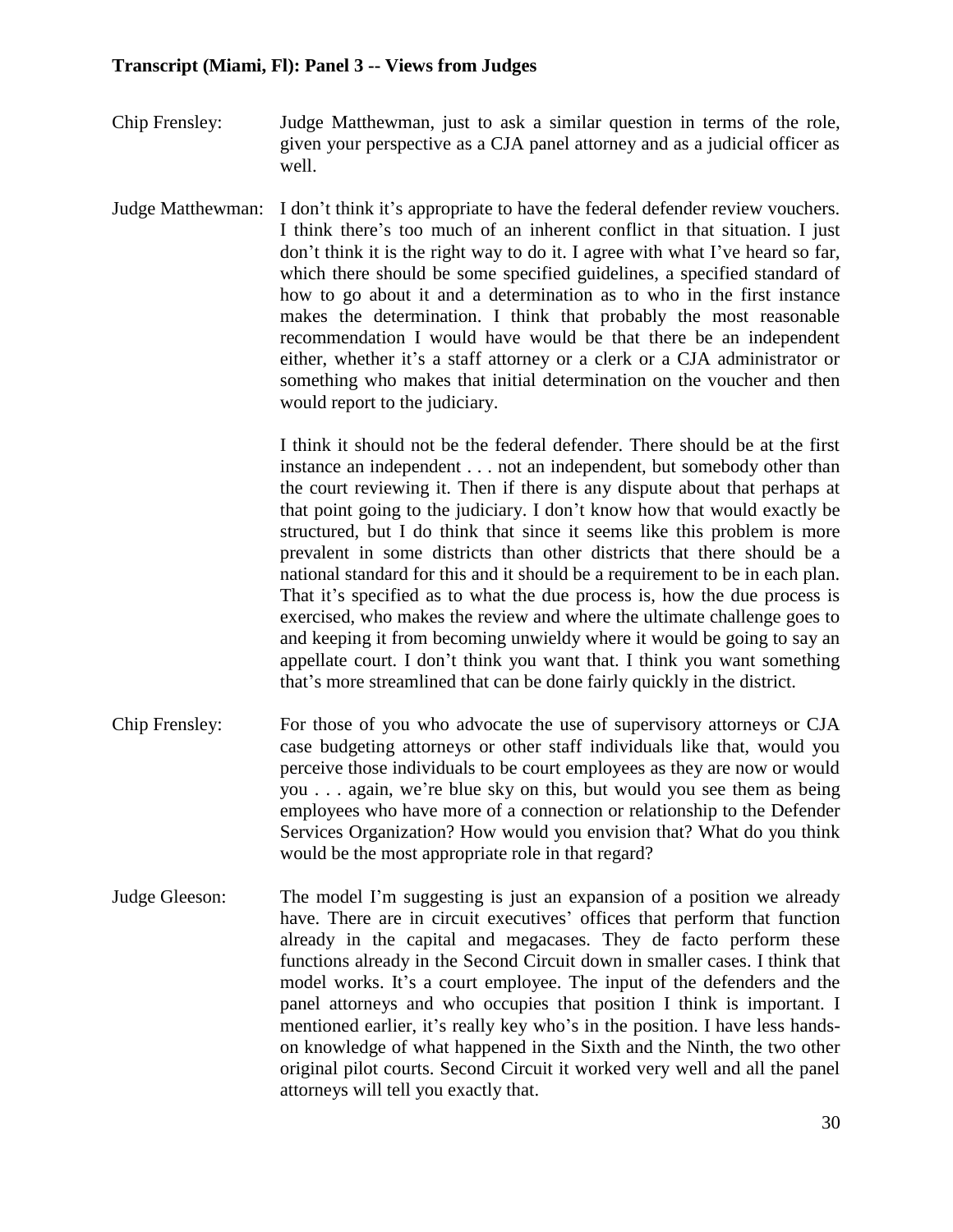- Judge Williams: I think the question you ask Mr. Frensley is one . . . on the one hand it's one of semantics and on the other hand it's a radical notion that has defined the tension between indigent defense and the judiciary since the start. I don't think the defenders or CJA lawyers or these budget persons work for judges. They work in the judiciary and they work with the judiciary, but they don't work for them. That is a notion that many people have difficulty embracing because some think it somehow doesn't acknowledge the judiciary or is trying to diminish some way the judiciary's commitment. I don't think so. I think acknowledging that enhances the judiciary stature and fully demonstrates their commitment to indigent defense.
- Judge Goldberg: Just a quick point of clarification for me Judge Williams, given your unique background in this. Your ultimate conclusion is who should have the ultimate say, who signs the voucher that allows the check to be cut? The administrator as discussed by you and Judge Gleeson or the judge after review of what the administrator does?
- Judge Williams: I think at some point perhaps it should be the administrator. I don't think that point is now. I think in order to promote the work of the Committee to adopt systems already in place like the ones Judge Gleeson has spoken of would be what I would recommend to the Committee.
- Judge Walton: If I could just ask Judge Gleeson and Judge Williams, both of you have had the opportunity through your work with Defender Services to at least gain some familiarity with the operations of Washington. There's been a suggestion made by some that Defender Services should be a totally separate entity from the judiciary. How do you think such an entity would fare in seeking funding from Congress?
- Judge Gleeson: I don't know. I really think it depends on so many things. I don't mean to be flip, you know that, Reggie. I think it depends on the climate at the time. If you have a defender general, who occupies that position. The precise apparatus that's set up. I've thought about this a lot when I was chair of Defender Services. Defenders didn't like this one bit. We kept running into these built-in conflicts. I devoted part of one of our committee meetings to step back and look at this structurally. I invited Kathleen Sullivan to come and give us readings. We had a little law school course and defenders didn't want any of this.

I think it's a fascinating question. I don't accept the notion for a moment that necessarily there's going to be a defunding of the defense function. Do I understand the risks, understand the protection that they feel being imbedded within the judiciary? Of course. I don't think it's a foregone conclusion at all that an independent structure, a completely independent structure, would spell the doom of the defenders from a fiscal point of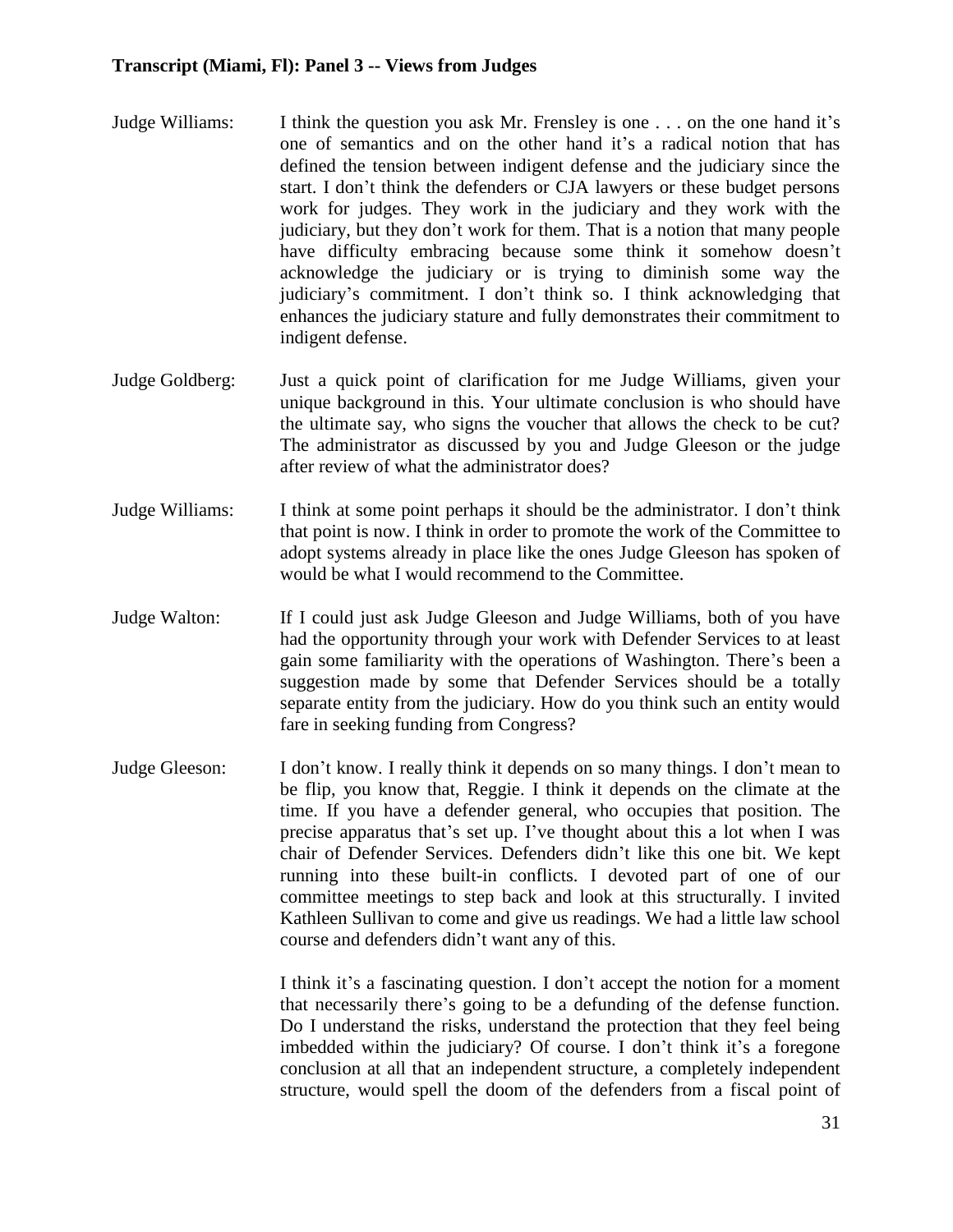view. Having said that here's the Brady material I'll give you. We invited in, there's some states that have done just that, created defenders general who make their own independent budget requests, separate budget requests to the legislature. For the most part they got clobbered. They weren't funded well. I still don't believe that that would necessarily be the case. I think it's a really interesting question. It'd be fun to see it happen.

- Judge Walton: Ms. Williams, sorry.
- Judge Williams: I can't speak for the defenders today obviously, but when I was the chair of the defender I was ever fearful of being separated out of the judiciary. I was mindful of all the instances, the states' legal aid that were defunded in their standalone position. What I said to the committee at a meeting here in South Florida years and years ago was that the defenders did not want a divorce, but we did want counseling. I think that is what this Committee hopefully is about. I don't know at this juncture whether indigent defense is ready to be divorced from the protection of the federal judiciary, but I think there needs to be this dialogue and discussion and reflection, and I'm hoping that will enhance the position of Defender Services. Perhaps a discussion to reinstate them to the stature they once held and the Committee to the responsibilities it had in terms of governance.
- Reuben Cahn: We've got . . . I'm sorry.
- Judge Prado: Just one, going in another direction, because I think the focus has been about maybe vouchers. The process of selecting the head of the office, the public defender, it's still the courts and the judges select in the circuit court. We have not heard, we've had a few stories about judges getting in it, figuring out who's going to run the office, but the process that's in place of allowing the circuit to appoint and it being a four year term. Do you have any concerns about how public defenders are selected? I know community defenders are different, they have their own independent boards. With regard to how the public defender, head of the office is selected, you think that system is working and functioning or do you think it needs to be tweaked in any way?
- Judge Gleeson: I have views, but I'm speaking too much. Let me defer to my colleagues first.
- Judge Delgado: I don't have specific views. So far the system that has been in place, the circuit has consulted and has taken into consideration the district court views or recommendations. I think that has to be factored in as it must be factored in the community, the culture, the district that it serves as well. Any particular needs should be considered. Probably what has happened, and probably I see more eye to eye with the approach that was described yesterday here by public defender McNamara in which there was great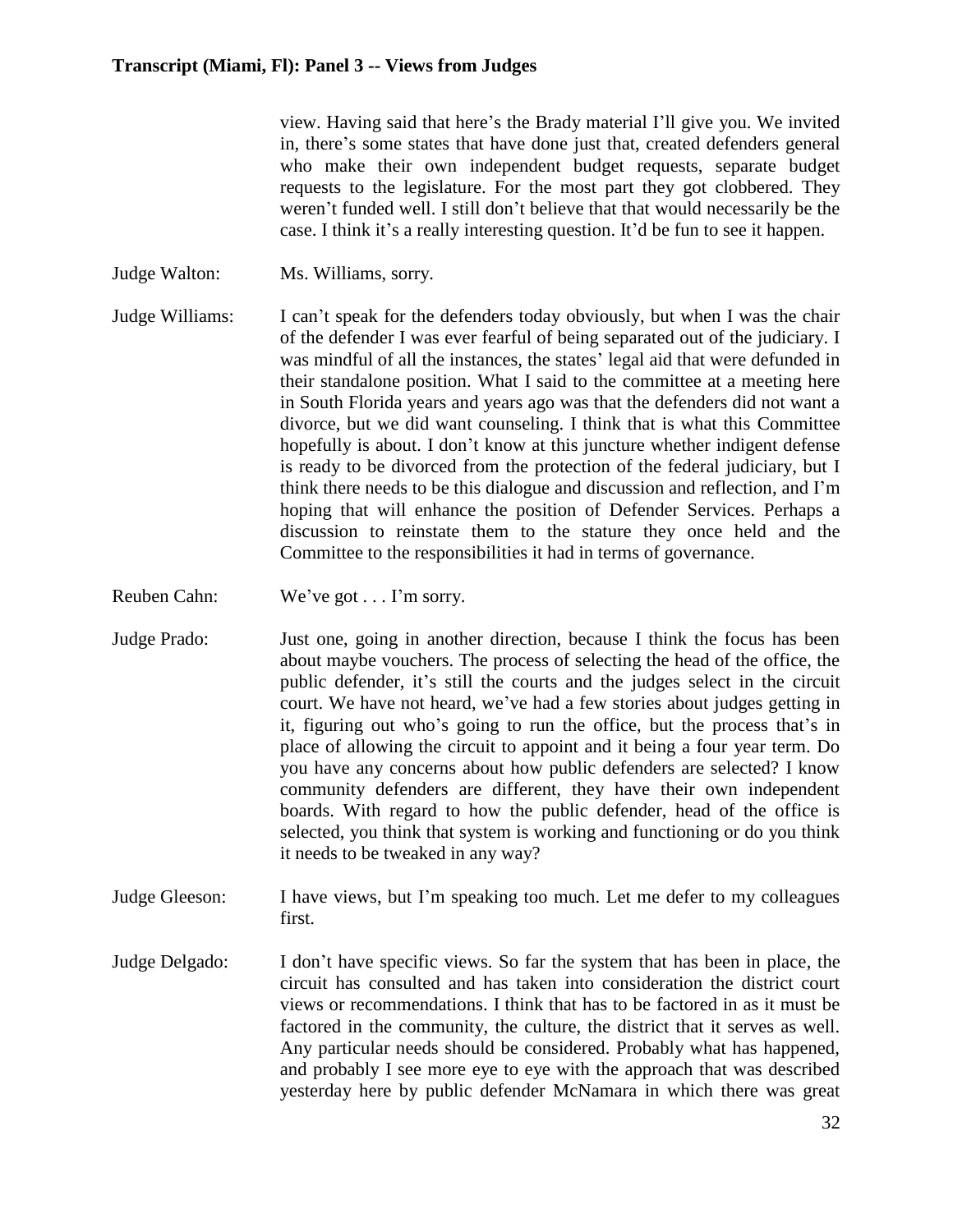communication and that's what I aspire between panel, public defenders and the court. I don't see why that will certainly infringe upon respect of each one's independence and the roles in the work they do.

Lately and maybe within the last seven years or something like that it's kind of a different culture than the one that is being developed. To some extent when the circuit is the one that appoints there has been some misconception in the sense that the public defender may think that the views of the district court or the community that it serves in terms of the type of cases' structure, case assignment, even if it's defined on a plan, that they are not necessarily to be taking that into consideration.

Years ago, I am not saying this is currently, years ago I got the public defender telling me, "I don't serve the district court," and I don't say, you're not an employee of the district court. You don't serve in the sense that you're not a servant, but that you too provide the service to the district that the court serves as well and you have to take into consideration some matters that affects the way in which cases are managed here and court schedule and other administrative matters. Yes, you have to. But to a large extent right now I don't have any adverse comments to that except that the position or the views of the district court be factored in and those of the community as well.

Judge Gleeson: They should all be CDOs in my view. I respectfully disagree with the comments made yesterday by one of our brother judges from North Carolina who suggested that CDOs are not more independent. They're more independent. They're appointed, the executive directors are appointed by a board. The fact of the matter is, this is another built-in conflict obviously, even when you go to the places with the best most vigorous defenders, if you go there at the right time of the cycle you'll hear in conversation, "I'm up for reappointment," as sometimes it's joking.

> But it's, the notion that the judges before whom the defender and her assistants practice law have a say in whether the defender . . . have a say through the circuit chief. That matters. It is a break on their independence. It's not the biggest break in the world. There's not a large number of cases analogous to the one you heard so much testimony about yesterday, but it's a built-in break. The community defenders, we have a community defender in New York, answers to a board of directors. It shows that deliberately no one took them out of legal aid precisely for that reason, to have greater independence from the judges.

Reuben Cahn: We've got little time left. I wanted to give both our reporter and the other committee members a chance to ask some questions because it's been a helpful panel. Judge Cardone.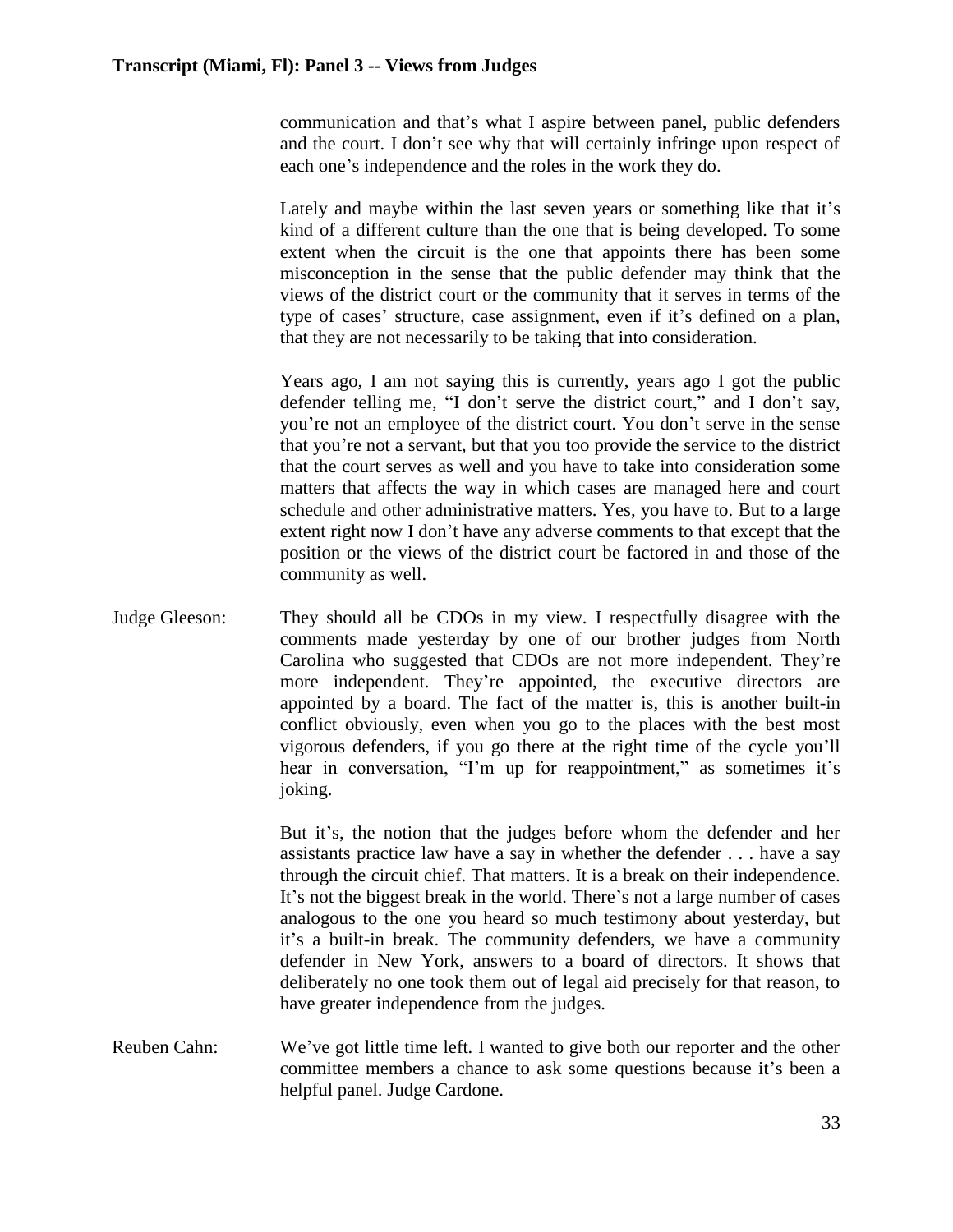- Judge Cardone: I have a question of Chief Judge Delgado and that is you cited a number of statistics in your opening. I was just wondering for purposes of the Committee whether or not you'd be willing to provide, I think you did in your statement, but if we need . . . we believe in dealing in facts. If you can, if we need the background to that and those statistics, do you have any problems with providing those?
- Judge Delgado: Absolutely no. I'll be please to submit the statistics that you request.
- Judge Cardone: Then I just have one other follow up and it's back to vouchers. In preparation for these hearings our attorneys, our research attorneys do a good job of getting us as much information as they can. We were talking about vouchers. I noticed in the district of Puerto Rico and I'm only going to use that as an example because we have the Chief Judge from there, but I'd address this question just generally to everybody. There are some standing orders about submitting vouchers in the district. One of the standing orders says, "For services rendered entries such as interview with client, read and analyzed order and prepared motion are vague and unacceptable. Entries shall include the purpose, the topic, the title of the order or motion, specific person with whom the conversation or interview was held and whatever other detail you deem necessary for the court to evaluate the entry."

That's just one example. I guess my concern, because we've been talking about, I heard yesterday someone mention, judges do review for acceptable attorney's fees all the time and civil matters. These are ongoing cases. When I have interim vouchers and I'm trying a gang case or a thirty-six defendant case and I'm trying to decide reasonableness, I'm uncomfortable with having to review some of these very specific details in order to determine whether or not I'm going to pay these. We talk about inherent are conflicts and we talk about maybe having the circuit review these or circuit executive review these, but the issue still becomes that we're looking at work that's being performed by an attorney, especially in an interim voucher.

Should the judges have a role? I'm just really trying to understand how we balance because you talked about the conflict that the defenders may have. How do I not have a conflict when I'm looking at these very detailed specifics about what an attorney is doing in one of my cases. Any response?

Judge Delgado: Let me put this in a context because you've read and referred to a description or an example that was given in my district. Let me begin by saying that technically interim vouchers are not, have not been largely adopted. For example, in multi-defendant cases if it's perceived that it's going to last for a long period of time, yes, some judges have approved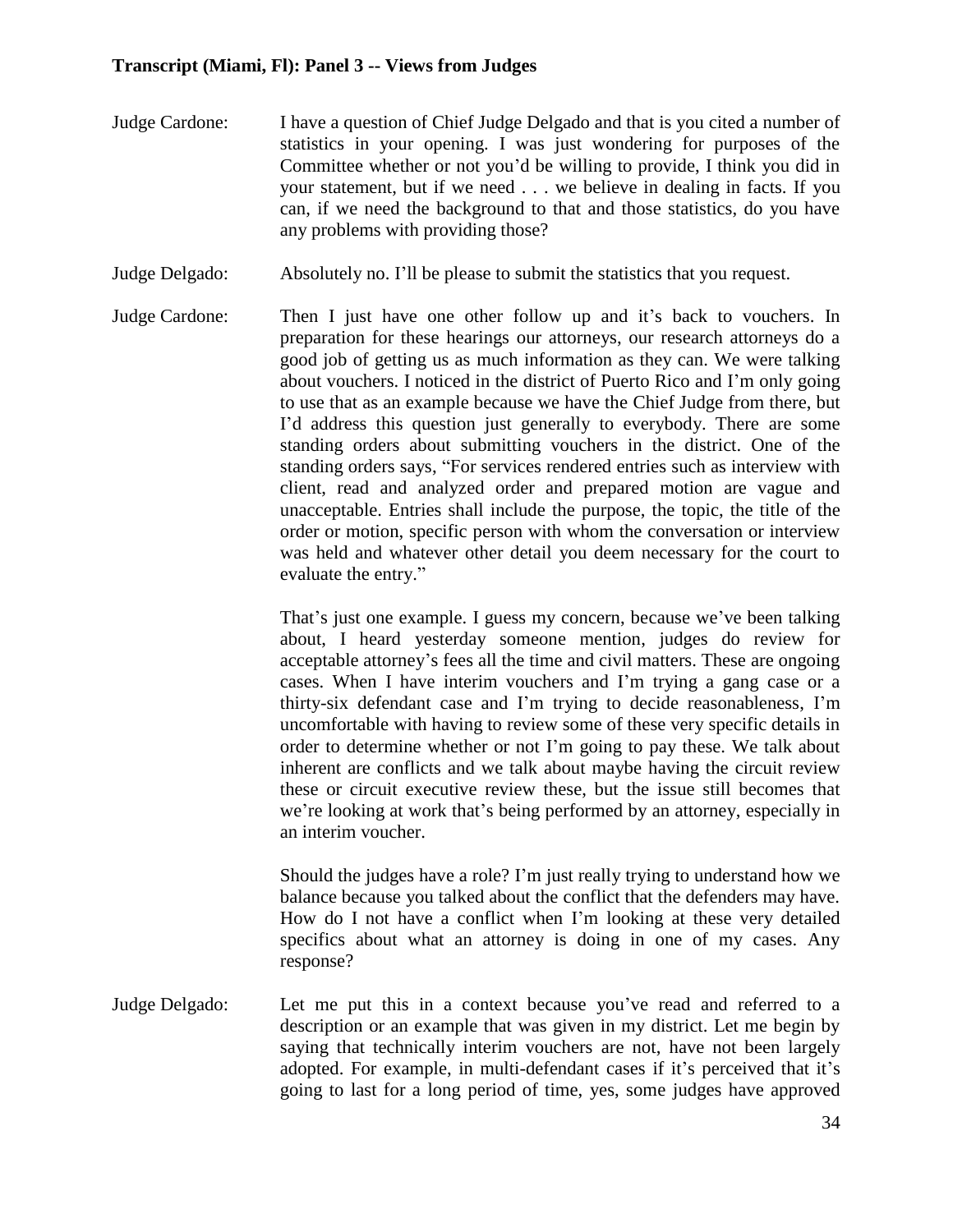interim vouchers. Most when approving interim vouchers will pay upfront for trial time so that the attorney keeps receiving some income while the case is ongoing and is on trial. During pretrial stages if the case is taking too long maybe vouchers have been approved for six months. There was once a judge that approved monthly vouchers and all of a sudden he was swamped in reviewing vouchers aside from dealing with the legal issues of the case and he modified the order.

Yes, details like those that you suggest to be given, probably there would be a conflict. But we basically, what is being requested, if the research is on multiplicity of conspiracies, it's just a broad general statement, not much different from the information that I may get on a status conference that I frequently hold in multi-defendant cases where I give every defense attorney to give me an idea aside from the case management order that's specifically drafted for those type of cases to expedite the discovery and the exchange of information. But in those conference I ask every attorney to give me what are the hurdles that you are confronting so that I can issue an order to expedite the discovery process or to help to reach a solution with the U.S. attorney in order to move on.

In that one I learned about complexities with the defendant, how difficult it is or the need to involve relatives because of the defendant's son mild mental competency or mental retardation that may exist, problems of communications, needs for expert. All of that is addressed in the status conference. I don't think that with that what's meant to ask for information that I will turn to be privy of things that I should know during a pretrial stage of a case. And still we are talking in a district in which not necessarily a large number of interim vouchers or frequent interim vouchers are approved. The possible thing may exist.

What we are trying to avoid and sometimes we see is that sometimes we'll see vouchers in which the attorney says every time he's going to MDC to interview, review entire case file, summarize entire case file. If you need to do that every month or every two weeks when you go to the institution it doesn't sound reasonable. Then of course probably there will be a flag and there will be a questioning of the attorney as to why that is needed. That sort of things. Sometimes they say research and you look at the docket and there's no one single motion being filed. At least give me an idea of something that didn't result. If it's ratification of conduct by juvenile that's all I need. I'm not demanding detailed or specific information.

Judge Williams: Judge Cardone, I agree with you in terms of the level of discomfort I have with ongoing litigation and reviewing vouchers in any granular detail. As Judge Gleeson said, who am I . . . I don't know what's going on outside of the courtroom. I don't know what kind of negotiations are going on in the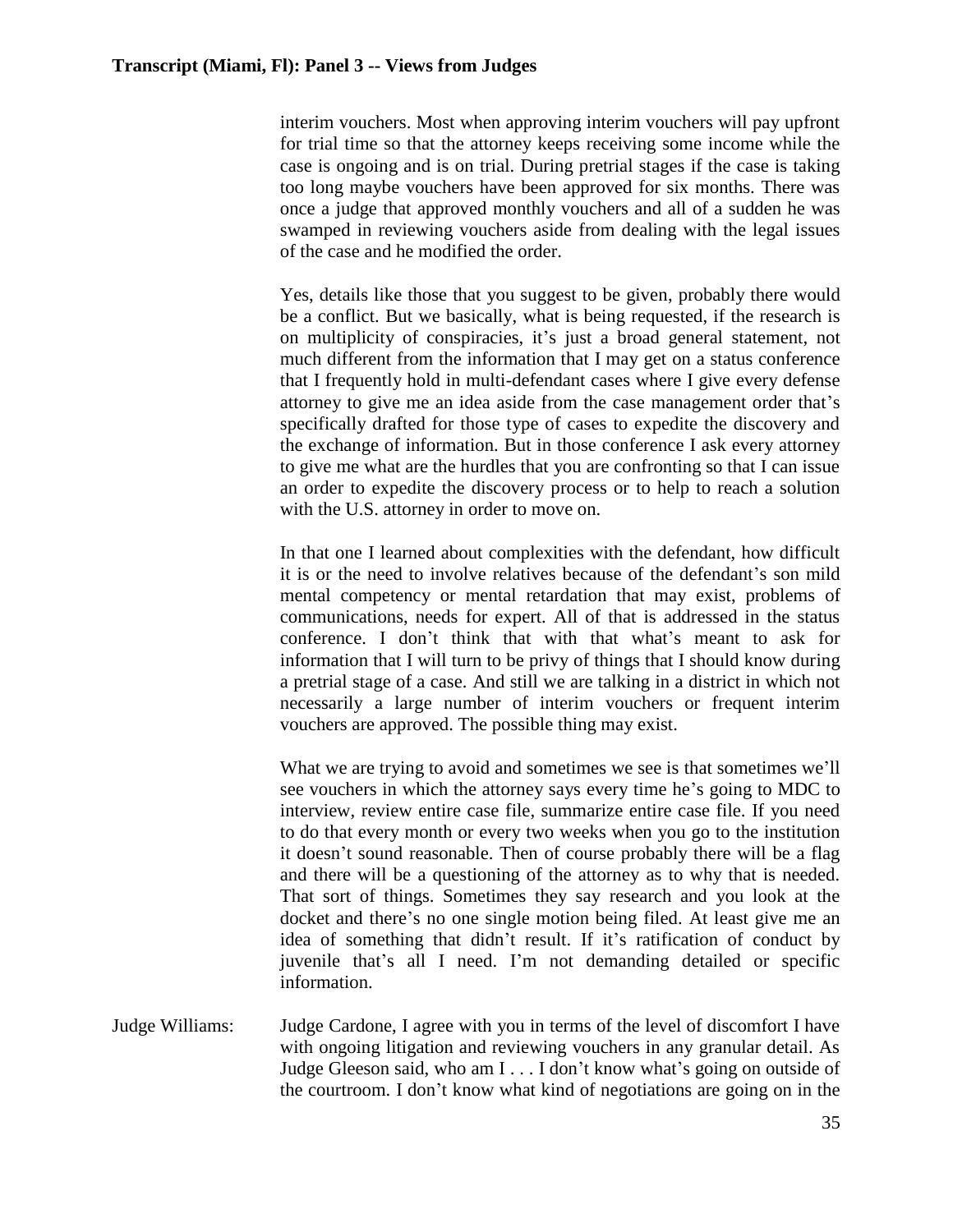U.S. Attorney's office. I certainly don't know what moneys the U.S. Attorney's Office have been provided in the prosecution of this case, and what it is a defense attorney may need for a particular client.

That's why I find the analogy to our review of civil matters to be not quite persuasive. For example in an FLSA case, it comes to us at settlement. The parties have agreed. The reason we are asked to review is because we want to make sure there's then no collusive activity to deprive that individual of what is just and right and due, but two lawyers in this community have agreed market rates 350 and higher should be awarded for the work. I can think of any number of CJA lawyers that would say, "Yes, I'd like to do that. I would like to go from market rates at the end of the case and then you tell me if you think that was appropriate," but it's apples and it's oranges.

I think having a Criminal Justice Act review lawyer to do that as the case is ongoing gives efficiency, gives integrity and allows . . . this is a business. The CJA component of the judiciary budget is as we were told time and again the fastest growing and the largest component part next to judges and staff salaries. Any business of this size would have CEOs and regional managers. It's not radical to think that we too in our governance of the program should have such persons.

- Reuben Cahn: Kathleen?
- Judge Cardone: I think Judge Gleeson had something.
- Judge Gleeson: Just three quick points. One is we actually use and I understand that isn't necessarily importable everywhere because New York is New York and everybody's right there. But we actually use the case budgeting specialist for precisely that purpose, even in non-megacases. You have an interim voucher. You don't want to second guess what's going on, have him take a look. See whether this is within the bounds of reasonable. It might be a useful tool in that setting.

Second, I think this implicates the degree of deference issue. It strikes me those questions suggest a level of scrutiny that might not be appropriate to the occasion even if judges review the voucher. Third, and this is more abstract, in those interim voucher cases I bet those people are facing decades in prison or the rest of their life in prison. I mentioned this in my written testimony, I found out by accident that the government was paying a prison guard who was facing a very small amount of damages . . . there was a conflict of some sort, but they're paying outside counsel to the represent a prison guard in a *Bivens* action \$250 an hour.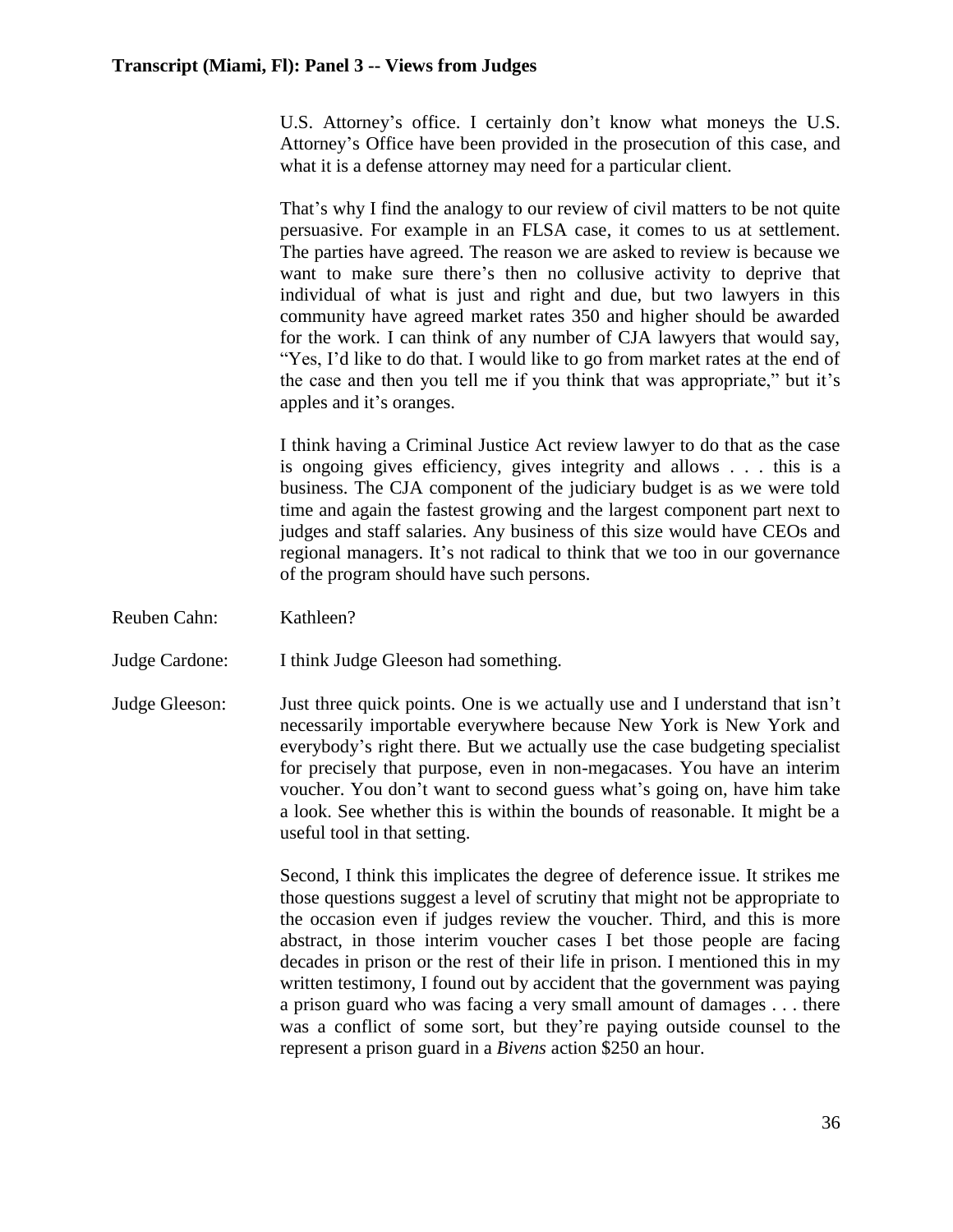What are we doing? Why are we going over with a fine-toothed comb these expenditures when we're appointing someone to represent an individual who's going to spend the rest of his life in prison if he's convicted? Honest to goodness, I don't really get it. I think part of it is we get into tight budget times. I mentioned this as well in my written testimony. We get into tight budget times. Everybody knows we're in tight budget times. Things are tough. Sequestration is coming. There's really only one thing a district judge can do to save money. Can't do anything about our clerk's salary or the clerk's office or probation, we can cut vouchers. And I think that needs to be addressed, that overarching, the atmospherics of voucher review are such that it cuts a very poor . . . it places the panel attorneys in a very poor situation.

- Reuben Cahn: I think we've got time for a quick question.
- Katherian Roe: Thank you. Chief Judge Delgado, I wanted to ask you a question about the multi-defendant cases that you have in your district. You indicated that in Puerto Rico you're the number one district for multi-defendant cases. Excuse me?
- Judge Delgado: Or among those, yes, with the highest number.
- Katherian Roe: My question is, obviously you were an attorney before you became a judge and now as a judge you certainly know that let's say there are ten people involved in a multi-defendant case. There are folks involved in that case who have very different criminal responsibility and so their attorneys are representing very different people and have different responsibilities in that representation. We've heard about a concept of averaging in voucher review in that when the attorneys put their vouchers in the judges collect the vouchers they can, as many as they can, before they make a decision about the payment. In collecting them, they then take the average and decide that that's the appropriate amount to pay. Then the folks who are above the average get reduced. Unclear if the folks who are below the average get increased, but I don't think that's happening. But folks who are above the average get reduced.

Obviously that's not . . . let me say this. It seems like that's not what was intended when attorneys are required to present the work in their voucher at the hourly rate of now \$129 an hour. Can you tell me if you're aware of this practice in your district? I know you had referenced it earlier in your testimony. Is that something that you consider to be acceptable?

Judge Delgado: Let me put it this way, let me clarify. First of all the averaging not necessarily has the purpose of taking the voucher to an amount below the maximum cap. Sometimes you used as the model of the cross reference a voucher that is still above the maximum amount. That's the first thing. It's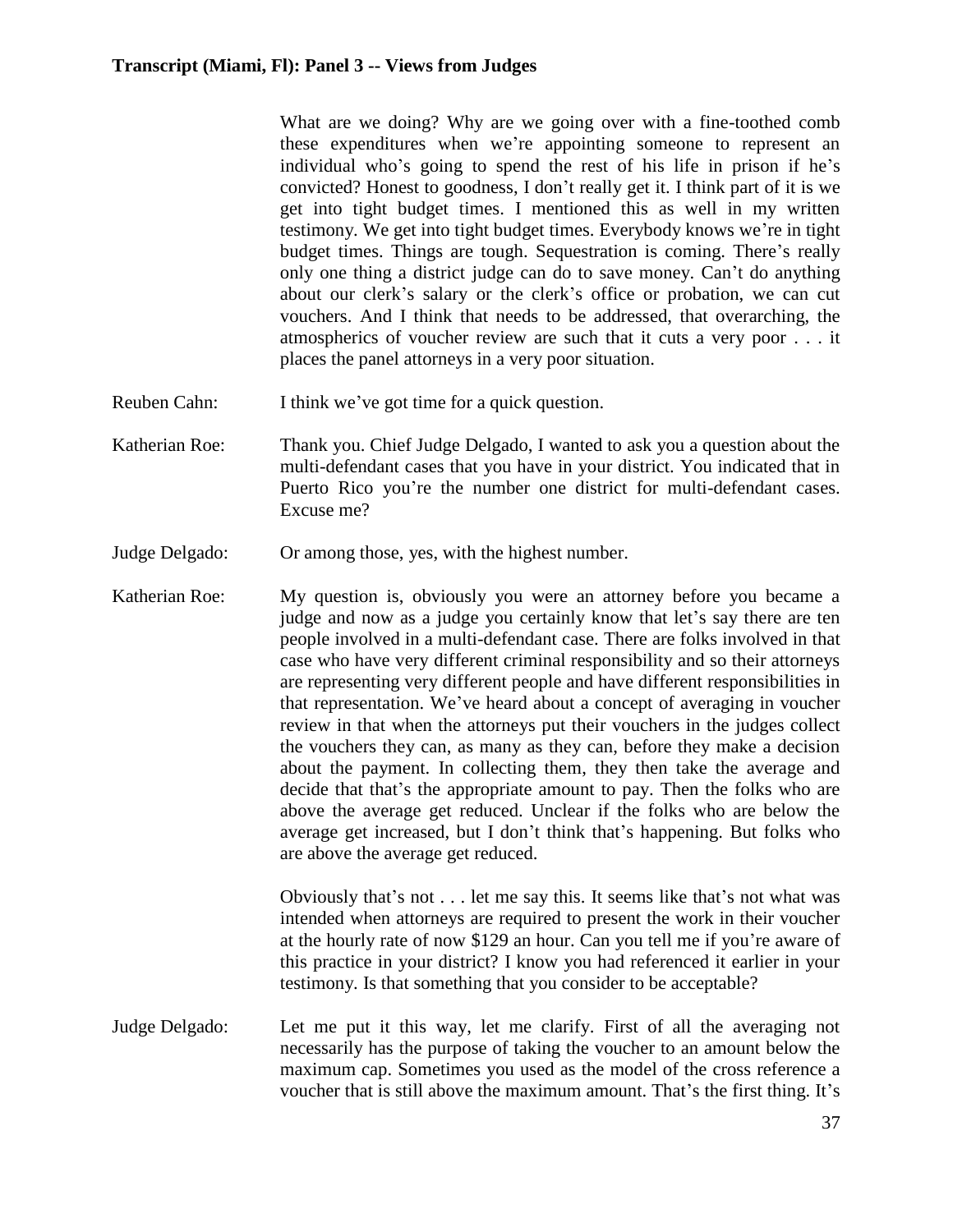not necessarily to bring it to the \$10,000 that is now or \$9,800 that was before. Next thing is the averaging and the cutting of hours if any does not occur necessarily on the time of effort that the attorney puts in like investigation hours or things. Sometimes it's placed on, where I have seen that, in amount of discovery. Where you may have that the . . . usually the judge takes the highest billing time from all those other attorneys.

Let's say for example purposes, it's thirty-five, and then you get this attorney with seventy hours in reviewing that same package of discovery. You ask the attorney, why is this. Is there any discrepancy or any differences? You will have in terms of the practice and how it follows that in multi-defendant cases the U.S. Attorney will give a general package of discovery that involves a discovery as to everyone. Then they will identify where you or your client is and what is the concise evidence that is against your client and who the cooperator as to your client is, same information that we try to elicit during the status conferences. More so if you are one of the very few as to which there is only testimonial evidence. The court tries to get all of that evidence beforehand to put you in a position to assist your client to make a decision.

When we get to the average thing is usually where I have seen it it's there. With the amount of time reviewing the discovery. Some attorneys have placed the billing for the time that appears in that video even if the camera is just going up and down where the informant is traveling on a bicycle to the drop point. Then it gets to the transaction that probably will last a couple of minutes, and technically that is being told.

I can understand an attorney telling me, "I need to review everything for adjusting case," but still there are attorneys who have done that and are not billing that type of time. Besides, as I said, it's a minimum. I see the same attorneys coming up in that list, I'll say less than five, which are the upper billers in that sense. Averaging, I repeat what I said, is . . . I'll say to a minimum. Perhaps there might be an issue with a given judge. I know that recently there was one case that I will consider to be in that small group, but is causing a lot of noise, but that is not the practice nor the norm nor what I consider to be proper. Averaging, when I mentioned judicial adjustments of an 8% the averaging is in their voucher cuts, is in there. I can't say that's a pervasive problem.

Katherian Roe: Can I just ask you another question about that? I understand that from your perspective it may not be a pervasive problem. But even 8% may be to the attorneys.

# Judge Delgado: I'm talking for my district. I can't talk for other districts.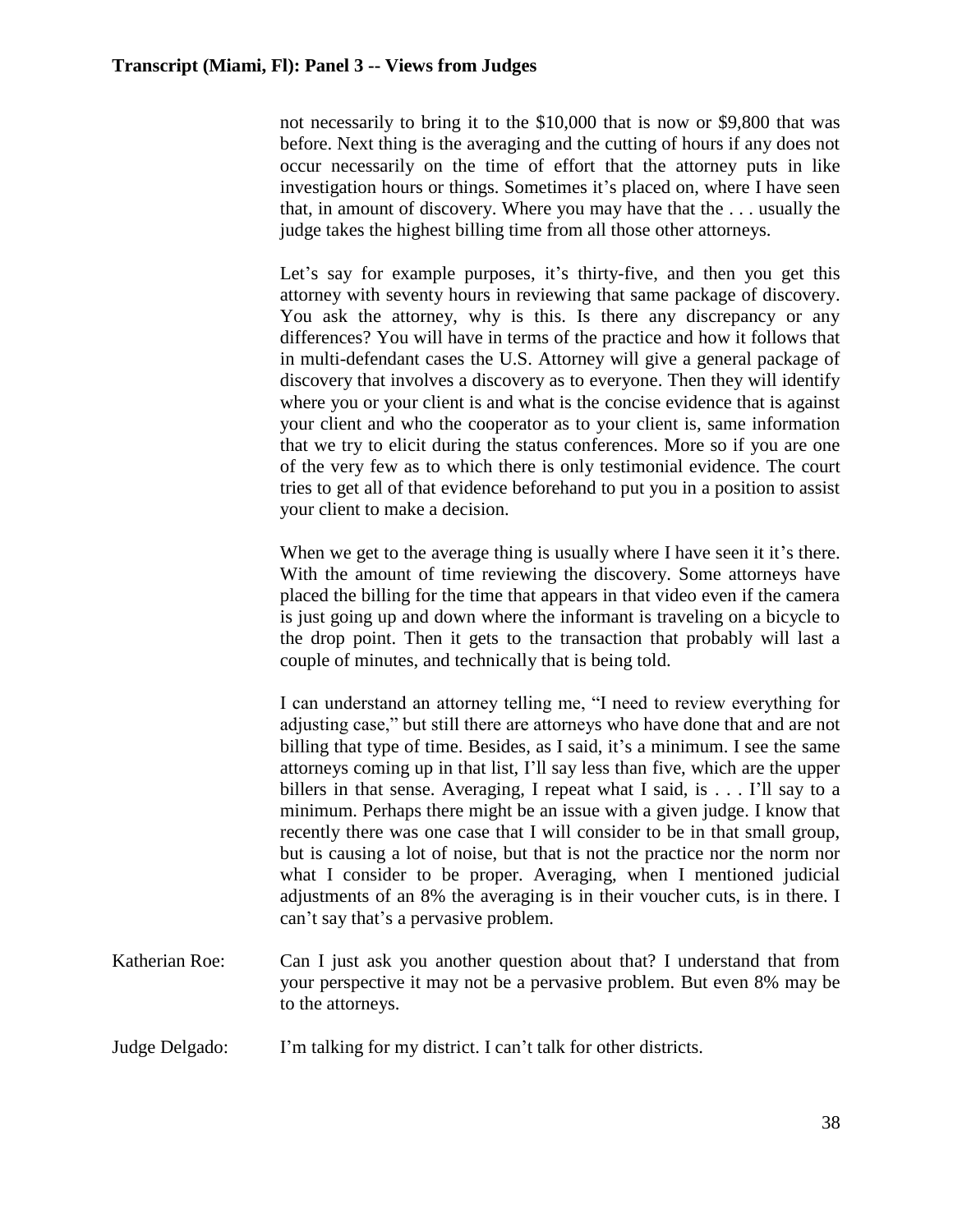- Katherian Roe: I'm only speaking about yours, ma'am. My question is this. It may not seem a lot 8% to you, but of course to the person whose voucher gets cut it will seem significant, especially if the voucher is halved which is one of the one I'm speaking of. But, more importantly, well, it seems unusual that the attorney, at least the CJA rep who we've received testimony from, indicates that vouchers are often cut, in fact said almost always cut, and that the information that you provided to us today is that statistically you believe it's only in 8% of the cases based on the information that you've presented. Can you explain in any way the disparity of the perception of the CJA attorneys in your district that the vouchers are cut often, almost always, and the disparity between that and then 8%?
- Judge Delgado: I will just say get the statistics. As a member of the CJA panel committee, we on the reappointment process, one of the stages is to interview the attorneys. We seldom get that type of complaints. Sometimes and way back even more we got some complaints about delays in voucher review. As I said, there was a time in which we had a huge increment in the vouchers and the staffing was reduced in order to do that initial screening to get the vouchers to the judges. We have worked hard to improve that situation, but we don't get the frequency that is being voiced or that you may hear it's being presented.

I think you have representations here of a vocal minority and that sometimes if the perception of the defenders is that there should be a change in the way that vouchers are reviews then that's just an instrument that is being used to put forth that type of request. Certainly this Committee can ask any district court for any given period of time going back to check on those statistics and report and be able to evaluate whether that given district has that type of problem or not. I won't have a problem in having mine evaluated as to that. I remain confident that it's not a pervasive problem and that actually I think that will be solved if clear guidelines are set and uniformity's promoted and judges are guided and taught on how to apply those guidelines and we can seek more uniformity.

As a chief judge I can't say that there have not been times in which I have gone to a district judge after talking to an attorney or after an attorney approaching me on comments on a given voucher and I have talked that judge into being more reasonable, but as to a pervasive problem, no.

- Katherian Roe: Let me just one thing and this isn't a question. It's just a follow up. That is I noticed that both in your testimony, your written testimony and your oral testimony today, that the 8% figure that you gave us didn't have any time period associated with it. When you provide that information . . .
- Judge Delgado: March through November 2015.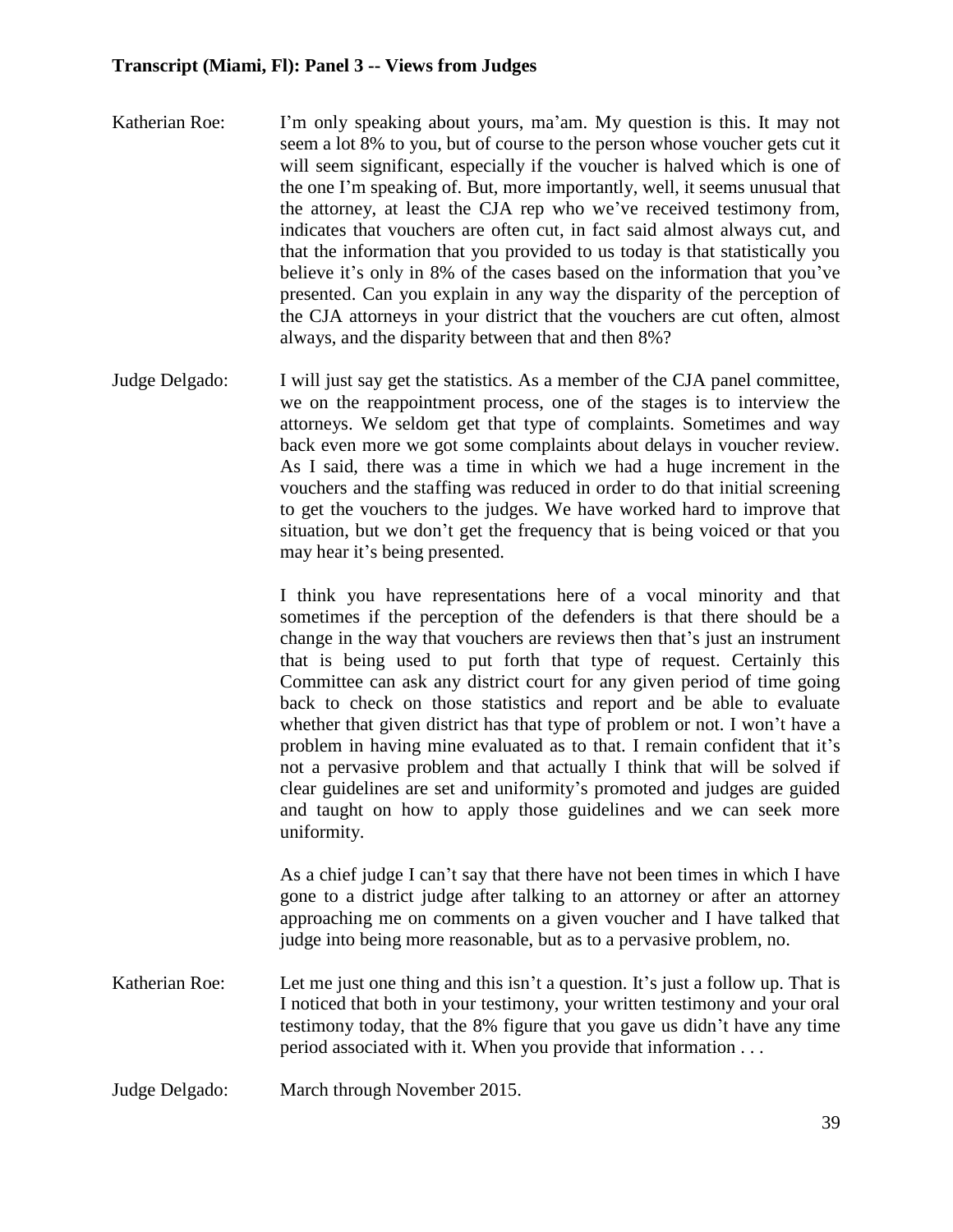- Katherian Roe: I saw that time period as to another voucher reference. Let me just say that when you give us the information that Judge Cardone requested I would just ask that you have a specific time period.
- Judge Delgado: Very well.
- Katherian Roe: Thank you.
- Reuben Cahn: Thank you. We're overtime, so unless the Committee wants to run into the next panel I know our reporter had at least one cleanup question he needed to ask, so if we can do that.
- Professor Gould: Thank you. This is directly to Judge Gleeson and all of the rest of you if you'd like to chime in you go ahead. I was surprised and frankly a little disappointed in one of the opening pieces of the written testimony that you provided the Committee where you said that you thought a great deal about the appropriate structure and provision of indigent defense in the federal system, but you weren't going to tell the Committee what your thoughts were. I think this point where you say that you don't think fundamental alterations is appropriate at this time, but as you heard the Committee member say, they are approaching this from a blue sky perspective. So even if the structural changes aren't feasible I think it might be helpful for them to hear from you what you all think should be done if we had a perfect world.
- Judge Gleeson: I was hoping to make you beg John.
- Professor Gould: You know I will.
- Judge Gleeson: I think there should be fundamental structural change. I think resting the obligation, the responsibility to deliver indigent defense away from the judiciary is a good idea. We've just gotten used to the fact that it's in the judiciary. It doesn't make a whole lot of sense. I'm not sure if we had a blank slate and we were divvying up responsibilities now and that was on the table we would take it. I would take it out of the judiciary and find a really good defender general.
- Judge Goldberg: Didn't you . . . you were head of a committee that came to a different conclusion. Is my memory right?
- Judge Gleeson: We were asked as part of cost containment to look into this and address a number of suggestions. The short answer to your question is yes and we're over time and I'm happy to take us through the long answer to this question, but one fulcrum of that decision was a representation from the Budget Committee that we accepted. And that is that having the defender program as part of the judiciary had no impact on the defender program